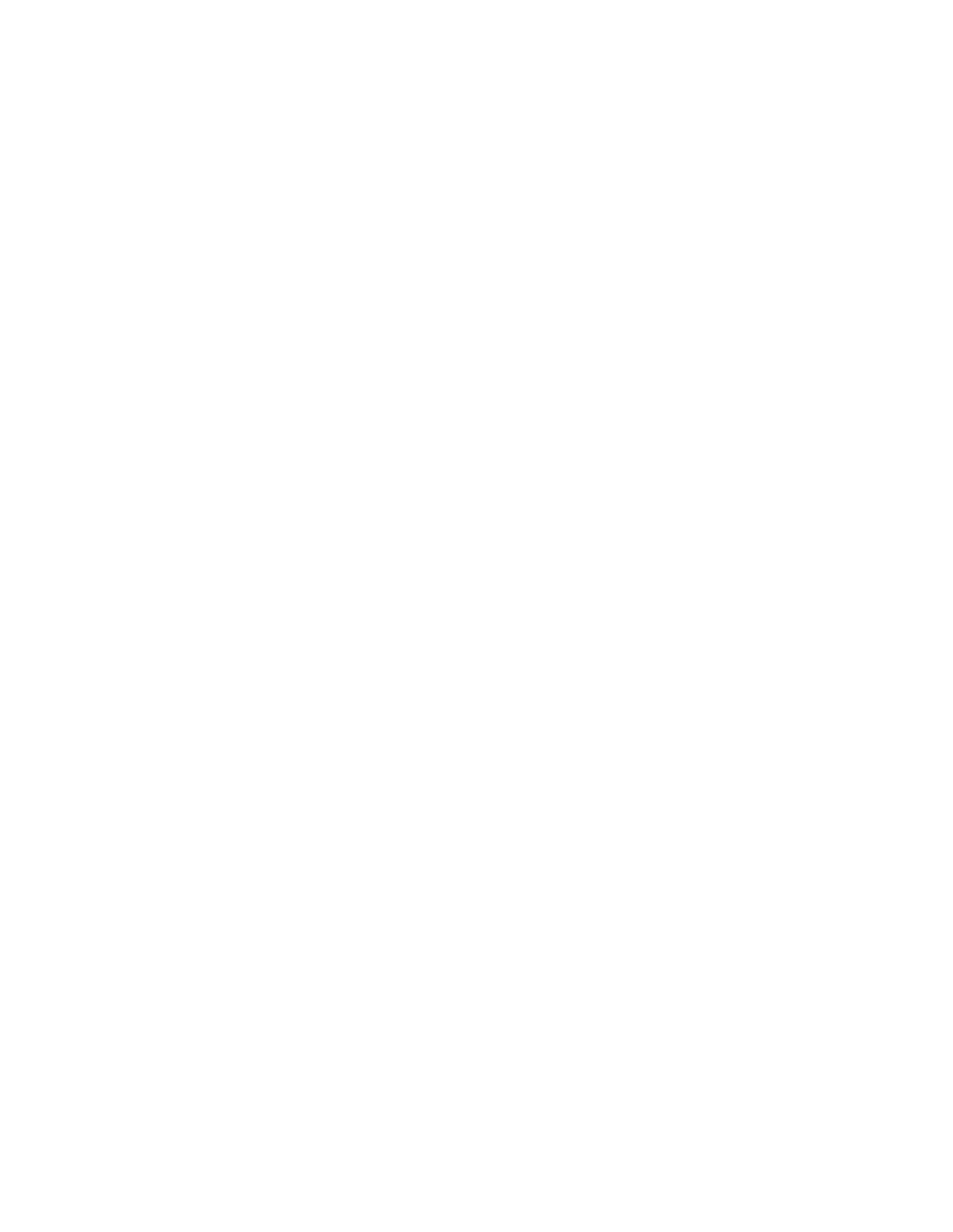#### **[West**

*The North Bengal University Act, 193!.*

*(Chapter I.—Preliminary.—Section 2,)*

- (2) **"appointed day" means Lhe dale referred to in sub-section** (5) **of section** 57;
- (3) "constituent college" means an affiliated college in which instruction is provided, under prescribed conditions, for honours as well as for post-graduate courses of study, and which is declared as such by the University:

Provided that, if in any professional subject no honours courses of study have been prescribed, a professional college may be a constituent college although no instruction is provided in that collcgc for honours courses of study in that subject;

- (4) "convocation" means a meeting of the Court for the purpose of conferring degrees, titles, diplomas, certificates or other academic distinctions;
- (5) "district" means any of the districts of Darjeeling, Jalpaiguri, Cooch Bchar, Malda, West Dinajpur or any district which may be created in future out of any part or paris of one or more of the aforementioned districts;
- (6) "employee" in relation to **Lhe** University means any person employed by **the** University;
- (7) "financial year" means **Lhe** year ending on the 31st day of March;
- (8) "Government College" means a college maintained and managed by the State Government;
- (9) "Governor" means the Governor of the State of West Bengal;
- (10) "Hall" or "Hostel" means a unit of residence of studenls recognized by the University;
- '(11) "Librarian" means,ô
	- (a) in relation to lhe UniversiLy, a Librarian, Deputy Librarian, Assistanl Librarian or any other person discharging the functions of a Librarian on whole-time basis, by whatever name called, appointed or recognized as such by the University, and
	- (b) in relation **Lo** a college affiliated to the University, a Librarian, Deputy Librarian, Assistant Librarian or any other person discharging the functions of a Librarian on whole-time basis, by whatever name called, appointed or recognized by the University or appointed by such college;
- (i 2) "Minister" means the Minister-in-charge of Higher Education appointed as such by the Governor;

'Clause {11) was substituted for original clause by s. 2 ol" Lhe North Bengal University (Amendment) **Ac**i, 1983 (West Ben, Act XX of L983).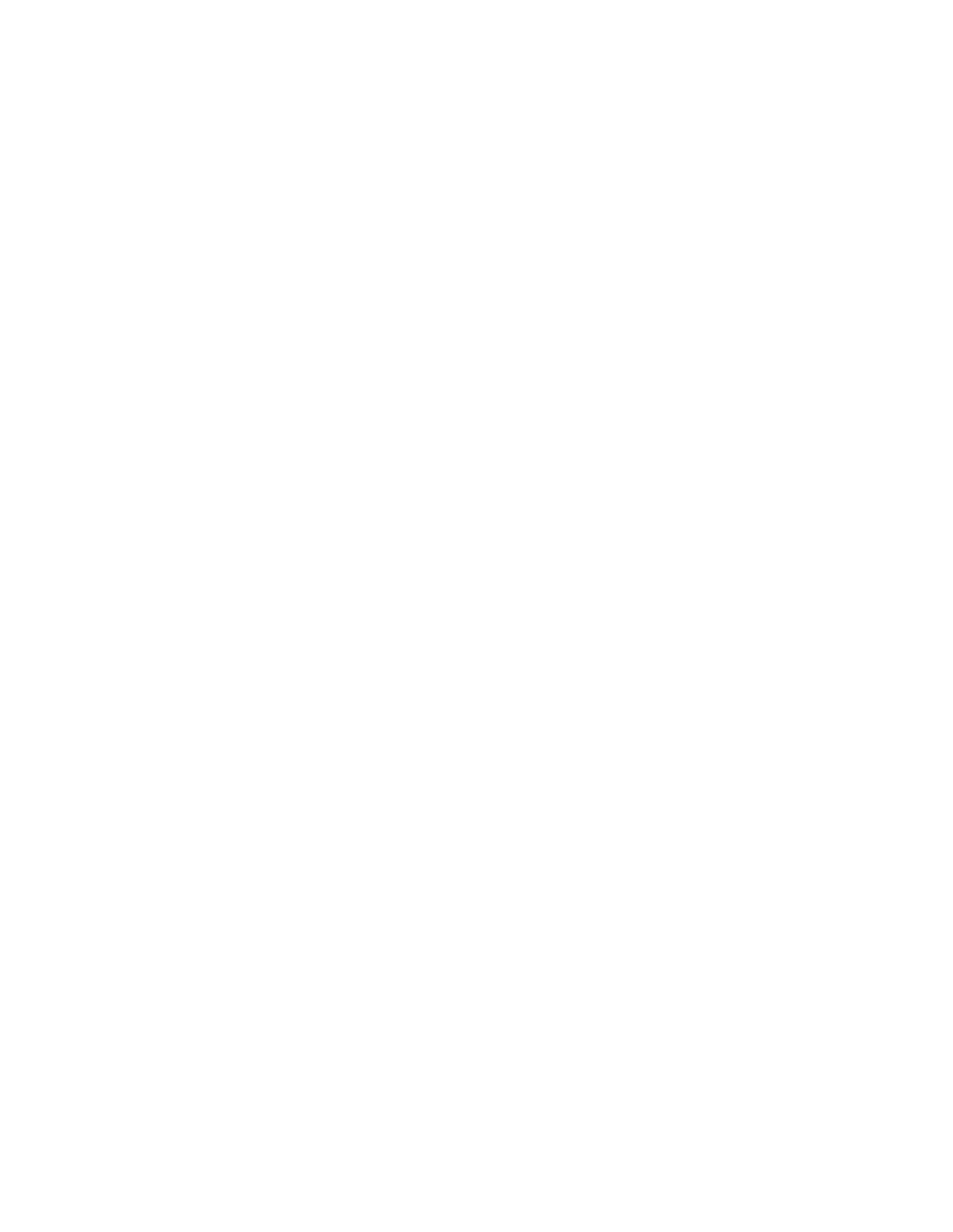# **XXV of 1981.]** *The North Bengal University ha, J 981.* **205**

*(Chapter I.—Preliminary. —Sec lion 2.)*

- (13) "non-teaching siaiT' means,—
	- (a) in relation lo the University, lhe non-lcaching staff, not holding any teaching post (including part-time teaching post), appointed or recognized as such by lhe University, and
	- (b) in relation to an affiliated college, the non-teaching staff, not holding any leaching post (including part- lime teaching posl), appointed or recognized by the University or appointed by such college,
	- but does nol include an Officer or a Librarian;
- (14) "prescribed" means prescribed by Statutes, Ordinances, Regulations or Rules made under this Act;
- (15) "Principal" means the head of a college or or an institution by whatever name called;
- (16) "professional college" means a University College or an affiliated college in which instruction is provided primarily for courses or study leading lo any degree, diploma or certificate or the University in any professional subjecL and which is recognized under this Act as a professional college;
- (17) "professoinal **subjecL" means** any of the following subjects, namely, Law, Medicine, '[Dentistry,] Engineering, Teachers Training, Physical Education, Technology, Journalism, Management Studies, Agriculture or such other subject as may be prescribed by Regulations;
- (18) "registered graduate" means a graduate registered under this Act, at leasl three months prior to Lhe date of election or members to the Court on application in the prescribed form and on payment of u fee or one rupee:
	- Provided lhat no person shall be eligible lo be registered under this Act unless he has graduated himself from the University at least three years prior to the dale of election of members to ihc Court;
- (19) "Statutes", "Ordinances", "Regulations" and "Rules" mean, respectively, the Statutes, Ordinances, Regulations and Rules
- of the University made under this Act; (20) "Students' Union" means, ô
	- (a) in relation lo the University, the Students' Union constituted in lhe manner prescribed, and
	- (b) in relation Lo an undergraduate college, the Students'
	- Union constituted in lhe manner prescribed;

'The word: within the square brackets were inserted by s. 2 or the North Bengal University (Amendment) Act, 1993 (West'Ben. Act VIU of 1993).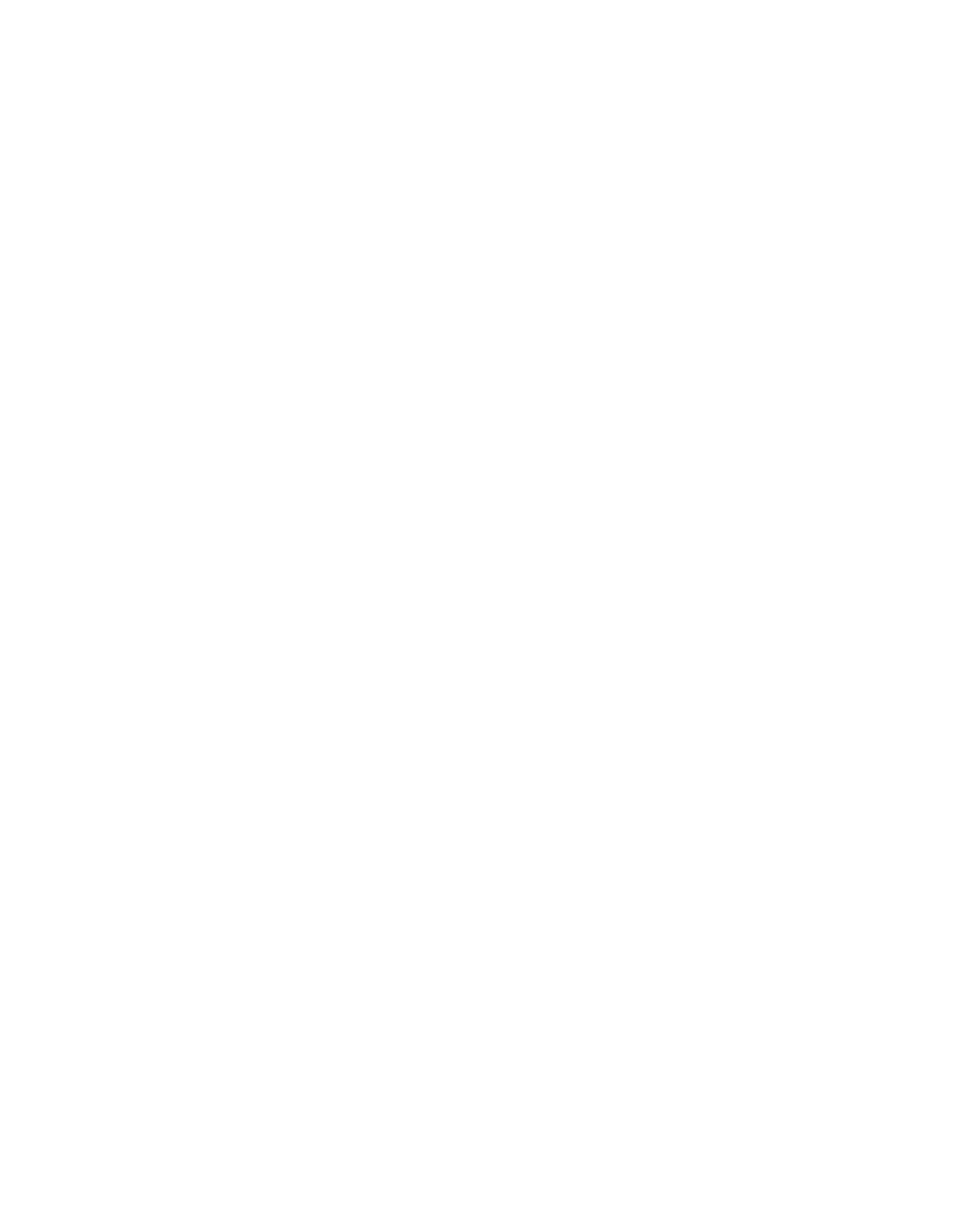# **[West Ben. Act** *The North Bengal University Act, 1981.*

*(Chapter II.—The University and its officers.—Section 3.)*

- '(21) "Teacher" means a Principal, Professor, AssistantProfessor, Reader, Lecturer, Demons Ira lor, Tutor, Instructor or any other person appointed or recognized as such by the University, either whole-time or part-lime, for the purpose of imparting instruction or conducting research in the University or appointed by an affiliated college or institution',
- (22) "Teacher of the University" means a Professor, Reader, Lecturer or any other person, appointed or recognized as such by the University, either whole-time or part-time, for Ihe purpose of imparting instruction or conducting research in the University:
- (23) "the University" means the University of North Bengal as constituted under this Acl;
- (24) "University Laboratory", "University Library", "University Museum" or "University Institution" means a laboratory, a library, a museum or an institution, as the case may be, **maintained and managed by the University, whether established by it or not; -**
- (25) "University Professor", "University Reader" or "University Lecturer" means a Professor, Reader or Lecturer appointed or recognised as such by the University. '

### CHAPTER II The University and its officers

3. (1) The first Chancellor and the first Vice-Chancellor of the University and the first members of Ihe Court and the Executive Council,

and all persons who may hereafter become the Chancellor or the Vice- Chancellor of the University or the members of the Court or the

Executive Council, so long as they continue to hold such office or membership, shall constitute a body corporate by the name of Ihe University of North Bengal.

(2) The University shall have perpetual succession and a common seal and shall sue and be sued by the name of the UniversiLy of North Bengal.

'Clause (21) was first substituted Tor original clause by s. 6(a) of Ihe Wesi Bengal UniversiLy Laws (Amcndmcm) Acl. 1986 (West Ben, Aci XX or 19S6). Thereafter, the clause was resubs li tuied by s. 6(a) of (he Wcsl Bengal University Laws (Amendment) Ael, 1988 (West Ben. Am VlTl of 1983), w.c.f. 13.8.85.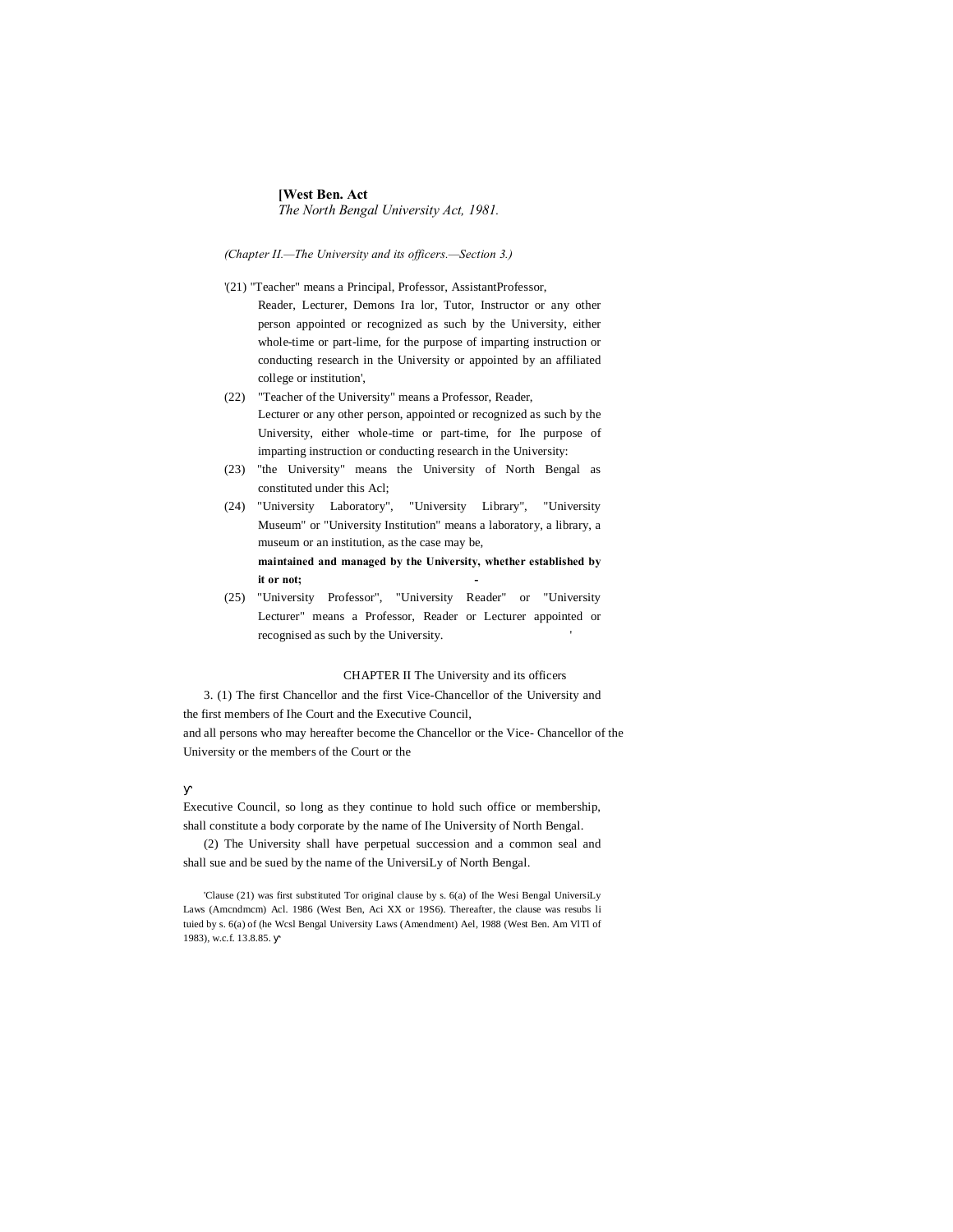XXV or 1981.]

#### *(Chapter U.—The University and in officers.—Section 4.)*

4. The University shall have lhe following powers, namely: $\hat{o}$  Powers of .. [he

- (1) to provide for instruction and training in such branches of University. learning as ii may think fit and to make provisions for research and for the advancement and dissemination of knowledge;
- (2) lo establish, maintain or manage colleges, libraries, museums and such other institutions or centres as it may consider fit;
- (3) to recognize any college as a constituent college or a professional college and to withdraw such recognition;
- (4) to affiliate to iiselT any college, institution or centre and to withdraw such affiliation;
- '(5) to prescribe for affiliated colleges, other lhan Government Colleges, $\hat{o}$ 
	- (a) the constitution, powers and. functions of their Governing Bodies, and
	- (b) with the approval of the Siale Government, $\hat{o}$ 
		- (i) the terms and conditions of service of Teachers,

Librarians and non-teaching slaff, and

- (ii) rules for provident fund;
- (6) to prescribe for colleges lhe rules for Teachers' Councils;
- (7) to provide for lhe inspection, or investigation into the affaire, of colleges or institutions or centres recognized by it or affiliated lo it and lo exercise general supervision and control over them;
- (8) lo cake over for a period of twelve months the management of any affiliated, constituent or professional college or institution or centre other than a Government College or institution in order lo ensure that proper standard of leaching,
	- [raining or instruction is maintained therein:
	- Provided that the University may, iT i( considers necessary " so lo do, extend
- such period so, however, that the aggregate period shall not exceed eighteen months;
- (9) to dissove lhe Governing Body of any affiliated, constituent or professional college or institution other than a Government College and, pending reconstiiution of the Governing

'Clause (5) was substituted for orginal clause by s, 6(b) of (he West Bengal University Laws (Amendment) Act, 19R8 (West Ben Act VIII of I9KXV wff n H iQRS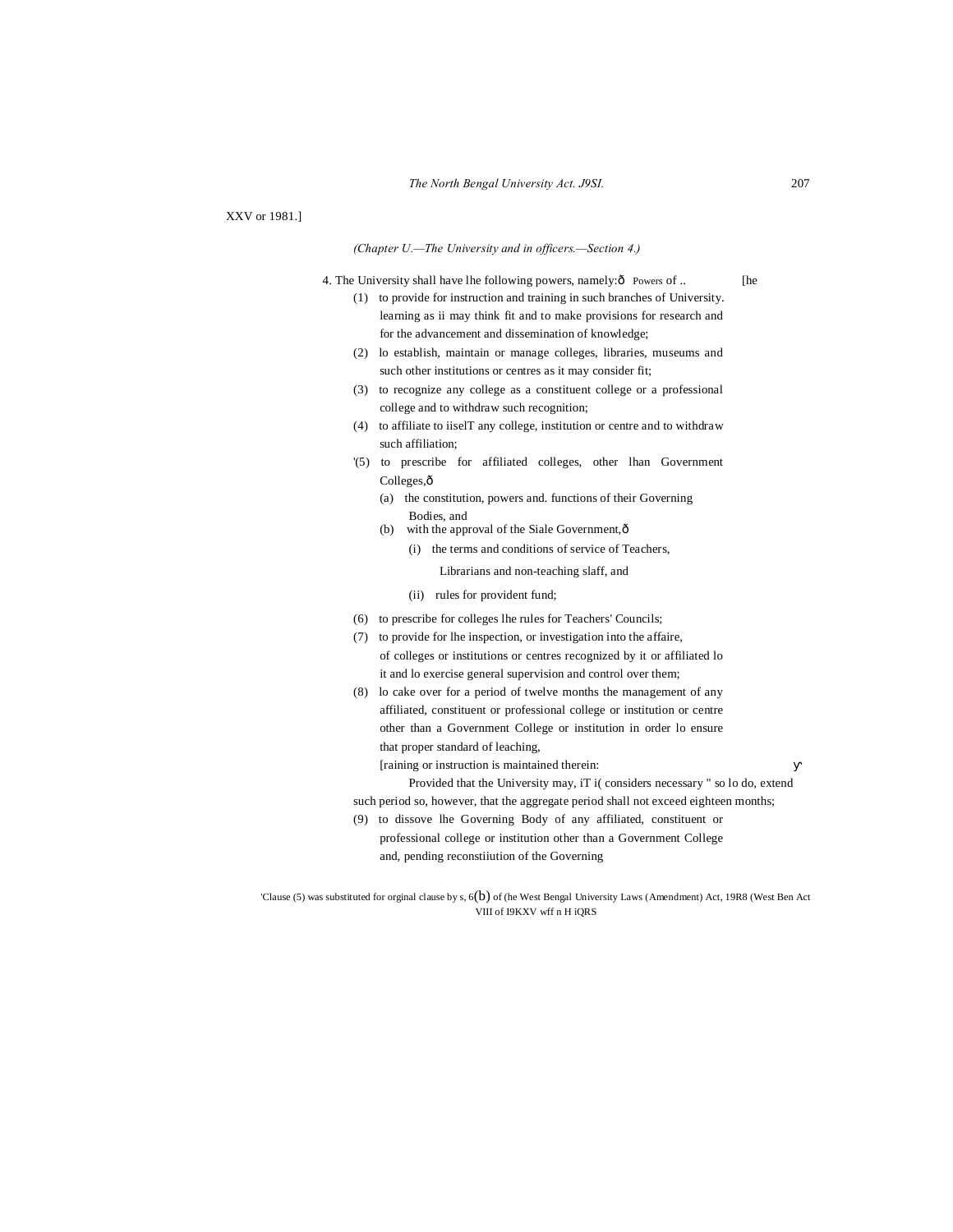# *The North Bengal University Act, 1981.* **[West Ben. Acl**

*(Chapter 11.*—*The University and its officers—Section 4.)*

Body thereof in such manner as may be prescribed, lo appoint an Administrator or an ad hoc Governing Body:

Provided thai recastitutioii of (he Governing Body shall be made within a period of twelve *months* from the dale of its dissolution:

Provided further that the University may, if it considers neccssary so to do, extend such

period so, however, that ihe aggregate period shall not excecd eighteen months;

- (10) to institute degrees, titles, diplomas, certificates and other academic distinctions;
- (11) lo hold examinations and lo confer degrees, lilies, diplomas, certificates and other academic distinctions on persons whoô
	- (a) shall have pursued an approved course of study in the University or in an affiliated, const iiuent or professional college or a University Laboratory or University Library

unless exempted therefrom in the manner prescribed,

and shall have passed the prescribed examinations of the University, or (b) shall have carried on research under conditions prescribed;

- (12) to withdraw or cancel degrees, titles, diplomas, certificates or other academic distinctions under such conditions as may be prescribed by Statutes and after giving Ihe persons affected a reasonable opportunity to present his case;
- (13) to confer honorary degrees and other academic distinctions under conditions prescribed;
- (14) lo institute and make appointment lo Professorship, Readership, Lectureship and other posts required by the University for the purpose of imparting instruction or conducting research in the University;
- (15) to create posts, as and when required,, of officers and employees of the University besides those provided for in this Aci and lo appoint persons lo such posts;
- (16) to institute fellowships, travelling fellowships, scholarships, studentships, stipends, bursaries, exhibitions, medals and prizes lo be awarded out of the University Fund;
- (17) to prescribe, subject lo the provisions of this Acl, the constitution, powers and duties of the Boards of Studies,

Finance Committee and other bodies; .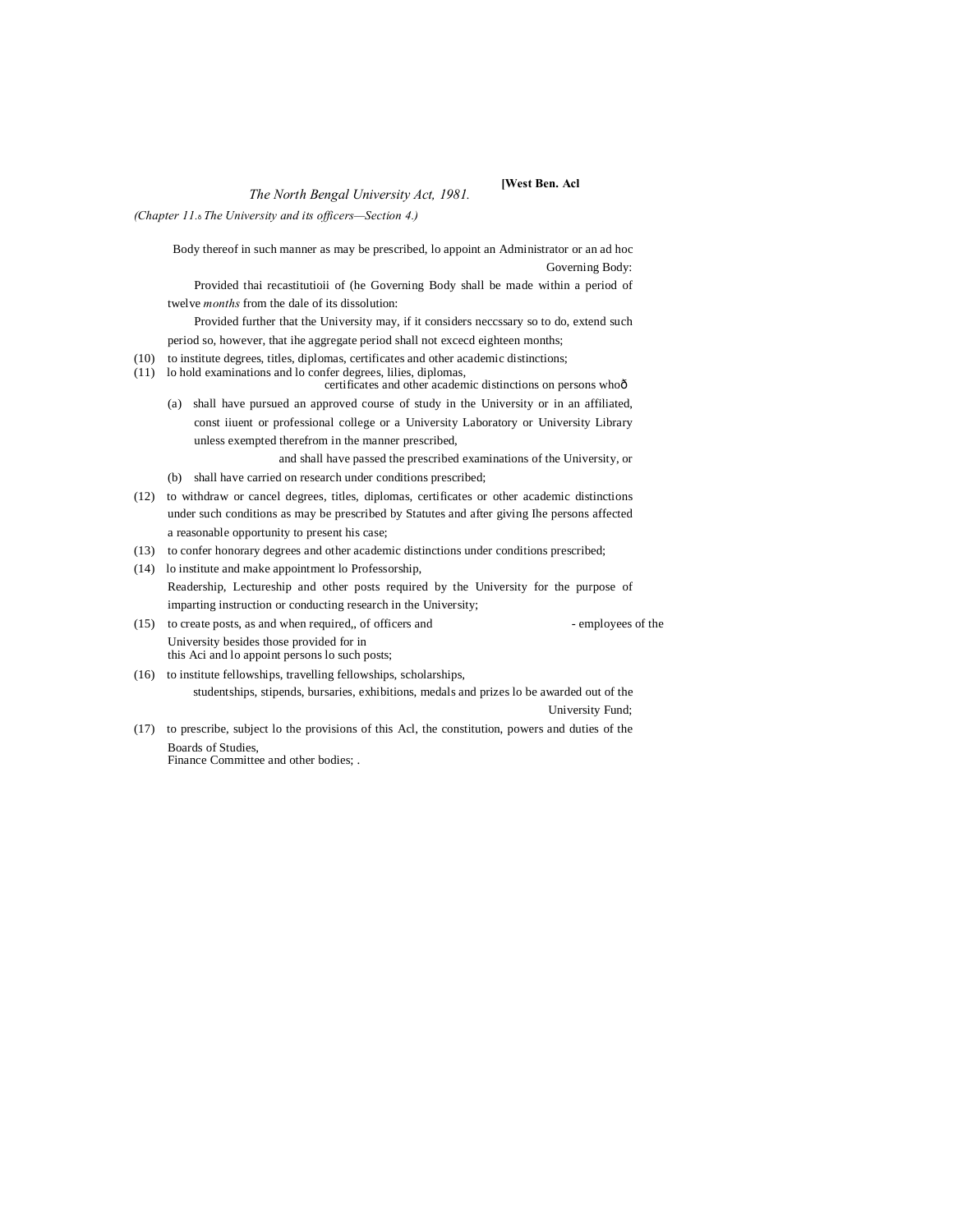■ *The North Bengal University Art, J981.* 209

# **XXV of 1981.]**

#### *(Chapter 11.—The University and irs officers.-—Section 4.)*

- (18) **to prescribe llie powers and duiics or officers of the '\* University;**
- (19) lo prescribe, subject 10 Lhe provisions of this Aei<sub>t</sub> lhe terms and conditions ofservrce, including the rules of conduct and discipline, and the emoluments for all posts of Teachers and other employees of the University;
- (20) to make provisions for provident fund and other funds for the employees of the University;
- (21) to establish, maintain and manage hostels and other places of residence for the sludetrts, Teachers, Officers and other employees of the University;
- (22) to recognize hostels and other places of residence and withdraw recognition thereof;
- (23) to prescribe, demand and receive fees, fines and other charges;
- (24) to provide for the supervision and control of residence and discipline of students of the University and LO make arrangements for promotion of their, health and general we I fare;
- (25) to conduct, co-ordinate, regula*Ic* and control post-graduate research work and teaching in the University, the constituent and affiliated colleges and the institutions recognized by (he University;
- (26) to make grants to the National Cadet Corps and the National Social Service from the University Fund;
- (27) to enter into an agreement with the State Government or with the approval of the Stale Government with any other Government or with any person, body or authority for the taking over by lhe University of lhe management of any collegc or institution, including ils assets and liabilities, or for any other purpose not repugnant lo lhe provisions of this Act;
- (28) lo acquire, hold and dispose of property, movable and immovable, and lo make grants and advances for furthering any of lis objecls;
- (29) to accept and administer gifts, endowments and benefactions, for the furtherance of any of its objecls for lhe University or on behair of any institution established by, affiliated to,
	- or recognized by, the University;
- (30) to institute awards, fellowships, travelling fellowships, scholarships, studentships, stipends, bursaries, exhibitions, medals and prizes;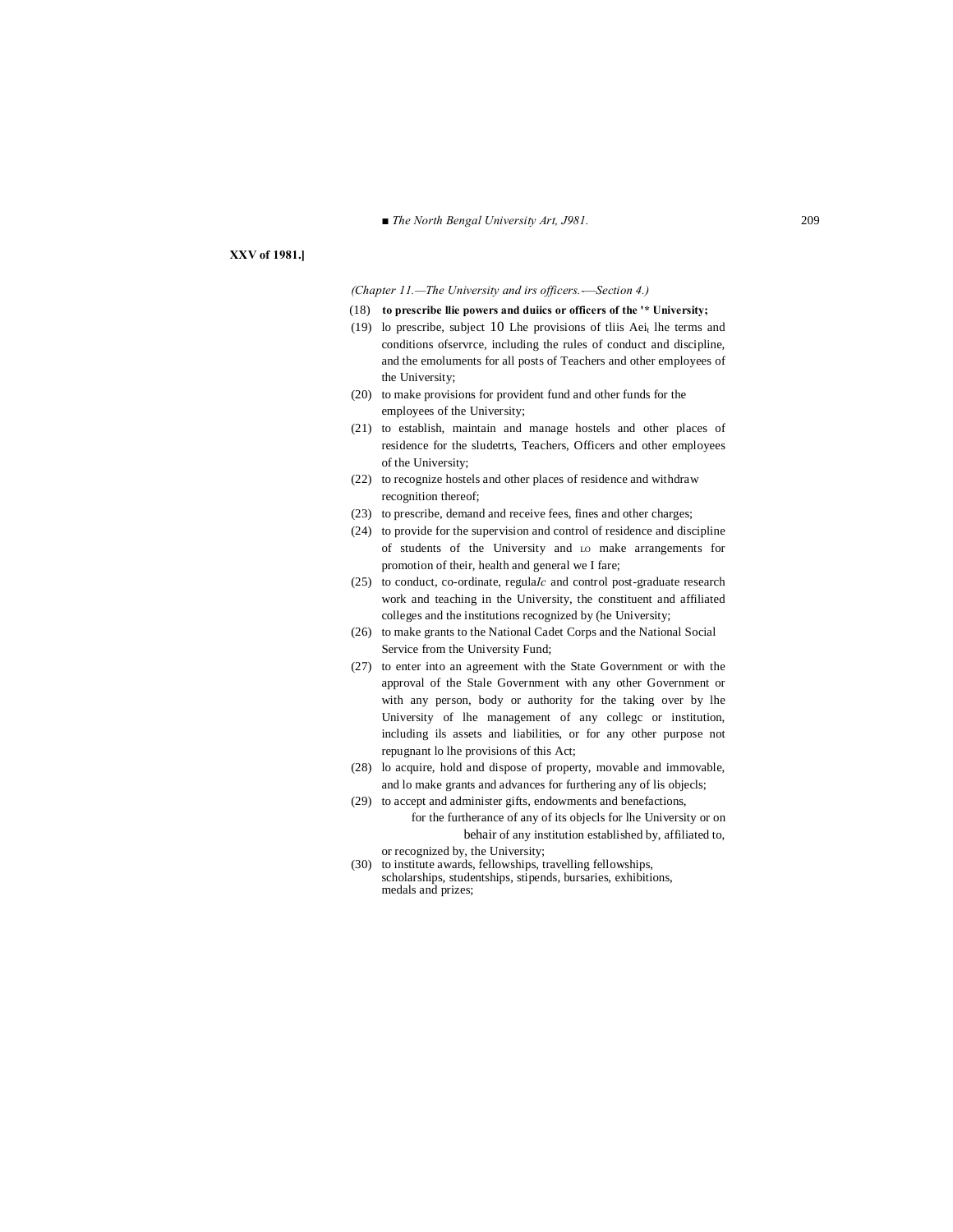# *The North Bengal University Act, 1981.* **[West**

*(Chapter II.—The University and its officers.—Sections 5-7.)*

(31) to accept grants from ihe Central or any State Government or the University Grants Commission, and, with the approval of ihe Stale Government, also from other sources, to raise loans, or to accept loans from ihe Central or the Slate Government or the University Grants Commission and from other sources:

Provided that raising of loans and acceptance of loans from other sources shall require the approval of the Slate Government;

- (32) lo co-operaie with other universities, institutions and educational auihorities in matters that relate to and further ihe educational objectives or the University;
- (33) generally lo do all such acts and things as may be necessary or desirable for, or incidental to, the advancement of the objects or purposes of the University.

5. (1) Save as otherwise provided in this Act, the powers of the University confened by or under this Acl shall ex lend Lo the whole of each of the districts referred lo in clause (5) of section 2.

(2) Notwiihsianding anything in sub-section (1), the territorial limits of the University shall **noL** include any area which, for the lime being, is included within the local limits of jurisdiction of any other university established by law wiihin West Bengal.

(3) Notwiihsianding anything coniained in sub-seclion (1), any college or institution situated beyond ibe limits of any district referred lo in clause (5) of section 2 may, with the sanction of the Slate Government, apply to the University for affiliation and the University may, subject to such conditions and restrictions as it may with ihe approval of the Slate Government think fil to impose, affiliate to itself such college or institution and admit the same to all the privileges of the University.

6. The University may delegate such of its powers as it may deem expedient lo any or the authorities constituted under section 16 or to any of its officers, and, may al any lime withdraw, at its discretion, any power so delegated.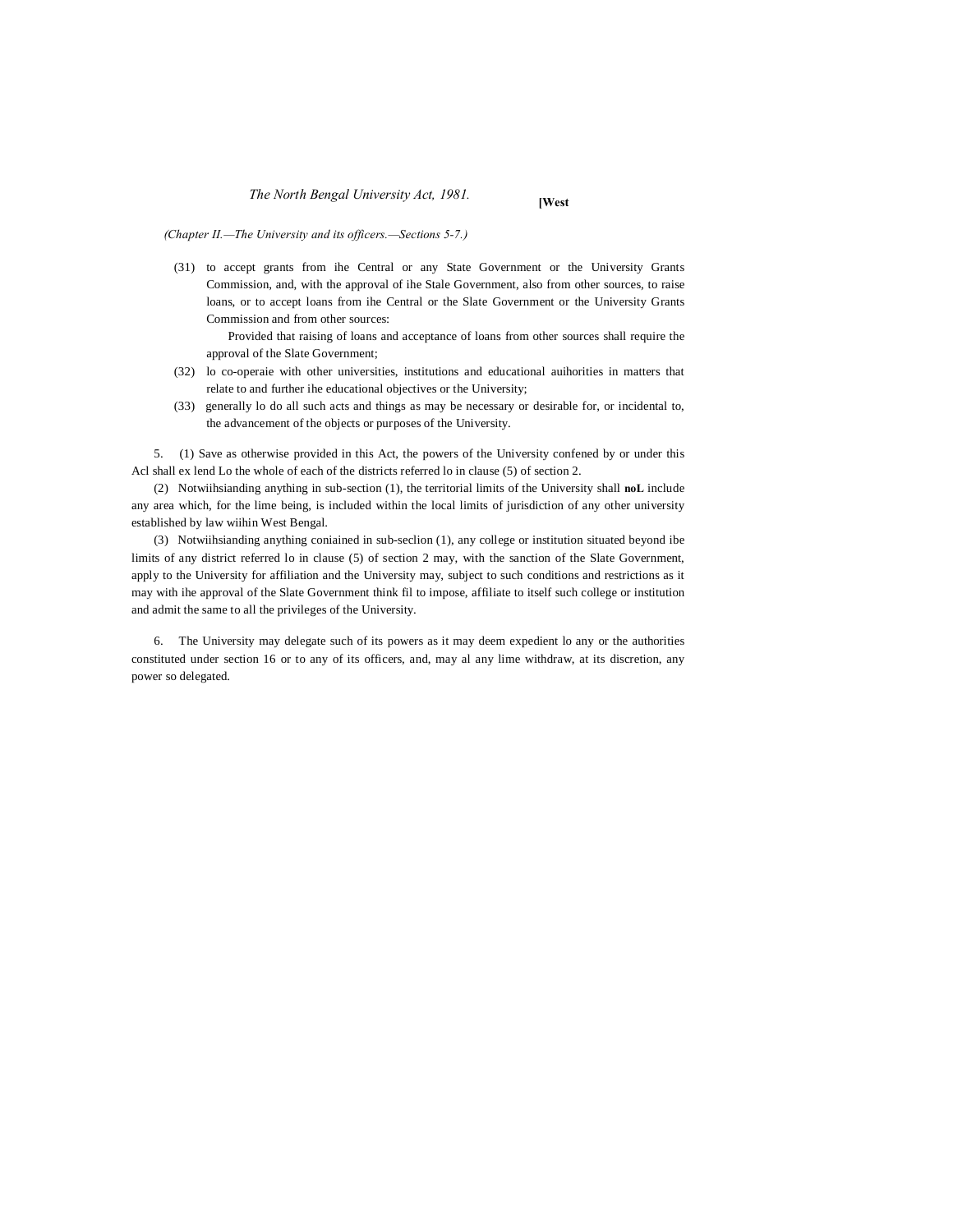*The North Bengal University Ac{, J9SJ.* 211

XXV of 1981.1

*(Chapter 11.—The University and its officers.—Sections S, 9.)*

8. (1) The Governor shall, by virtueofhisoffice, be the Chancellor The of the University. He shall be the head of the University and the Presidenl  $^{Ch_{mn}nicilor}$ of the CourL and shall, when present, preside over the meetings of Ihe Court.

(2) The Chancellor shall exercise such powers as may be conferred on him by or under the provisions of this Acl.

(3) Where power is conferred upon the Chancellor lo make nominations to any authority or body of Ihe University, the Chancellor shall, to **Lhc** extent necessary, nominate persons **Lo** represent interests not otherwise adequately represented.

(4) Every proposal lo confer any honorary degree shall be subject to confirmation by the Chancellor.

 $(5)$  Ifô

-

(a) **Lhe** Vice-Chancellor is, by reason of leave, illness or other cause, temporarily unable to exercise the powers and perform the duties of his office, or

<sup>(3)</sup> The Vicc-Ctiancellor shall be a whole-time officer of the University and shall be paid from the University Fund such salary and allowances as the Chancellor may decide in consultation with Lhe State Government.

<sup>(4)</sup> The Vice-Chancellor may resign his office by writing under his hand addressed to the Chancellor.

<sup>(</sup>b) a vacancy occurs in the office of the Vice-Chancellor by reason of death, resignation or expiry of the term of his office or otherwise.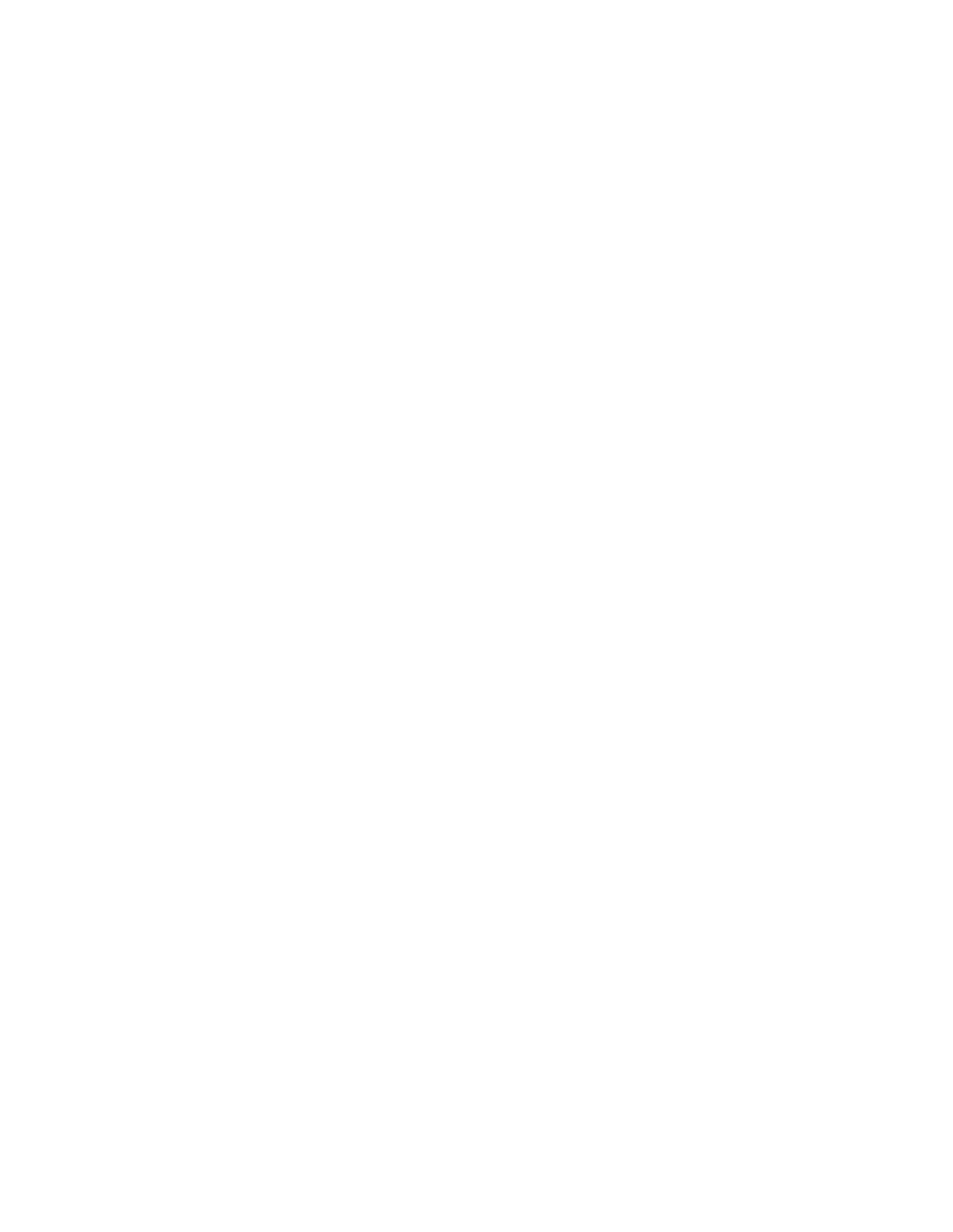# **[West Ben. Act** *The North Bengal University Act, 1981.*

#### *(Chapter 11.—The University and its officers.—Section 10.)*

then, during lhe period of such temporary **inability** or **pending lhe** appointment of a Vicc-Chancellor, as the case may be, Lhe Chancellor in consultation **wiLh Lhe** Minister may appoint any **person** lo exercise **the powers** and **perform Lhe duiies of [he** Vice-Chancel lor.

(6) The vacancy **in** lhe office of lhe Vice-Chancellor **occurring by** reason of death, resignation or expiry of [he term of his office or otherwise shall be Tilled up by appointment of a Vicc-Chancellor **in** accordance with lhe provisions of subsection (1) within a period of six months from the da[e of occurrence of **Lhe** vacancy.

Powers nnd duties of (lit Vicc-Chnnccllnr.

10. (1) The Vicc-Chancellor shall **be Lhe** principal execiuive and academic offiecr of **Lhe** University and shall, in the absence of [he Chancellor, preside over the mee[ing of [lie Court. He shall, by virtue or his office, be a member and [lie Chairman of the Excciuive Council and [he Facuhy Councils for post-graduate studies and also [he Chairman of any o[her amhorily or body of lhe University of which he may be a member. He shall also be entitled LO be preseni at and lo address any meeting of any other aulhoruy or body of the Univershy of which he may no[ be a member, but shall not be eiuilled to vo[e ihereat.

(2) The Vicc-Chancellor shall have the power [o convene **meeLings** of **the** Court, [he Executive Council, **Lhe** Faculty Councils for post- graduaie sludies, the Councils for undergraduate studies and of any other authority or body of the Univershy.

(3) It shall be the duty or the Vice-Chancel lor to ensure that lhe provisions of this Act, and the Statutes, the Ordinances and the Regulations, arc faithfully observed, and **Lo** lake such aclion as may be necessary for this purpose.

(4) The Vicc-Chancellor shall have the power to exercise general control and supervision over all olher officers of the Univershy and over all Teachers and employees of (he University and generally over all [he affairs of [he University.

(5) The Vice-Chancellor shall exercise such other powers and discharge such other duties as may be delegated to him by any authority or body of the University or as may be prescribed by Slaiules, Ordinances or RegulaLions.

(6) The Vice-Chancel lor may take on behalf of lhe University such action as lie may deem expedient in any matter which, in his opinion, is either urgent or of an emergent nature and shall report the same Tor confirmation at the next meeting of the authoriiy or body which in the ordinary coursc, would have dealL wilh lhe matter:

Provided Hint ir **Lhe** action laken by **lhe** Vice-Chancellor is not approved by **Lhe** authoriiy or body concerned, the mader shall immediately be referred to the Chancellor whose decision thereon shall **be** final.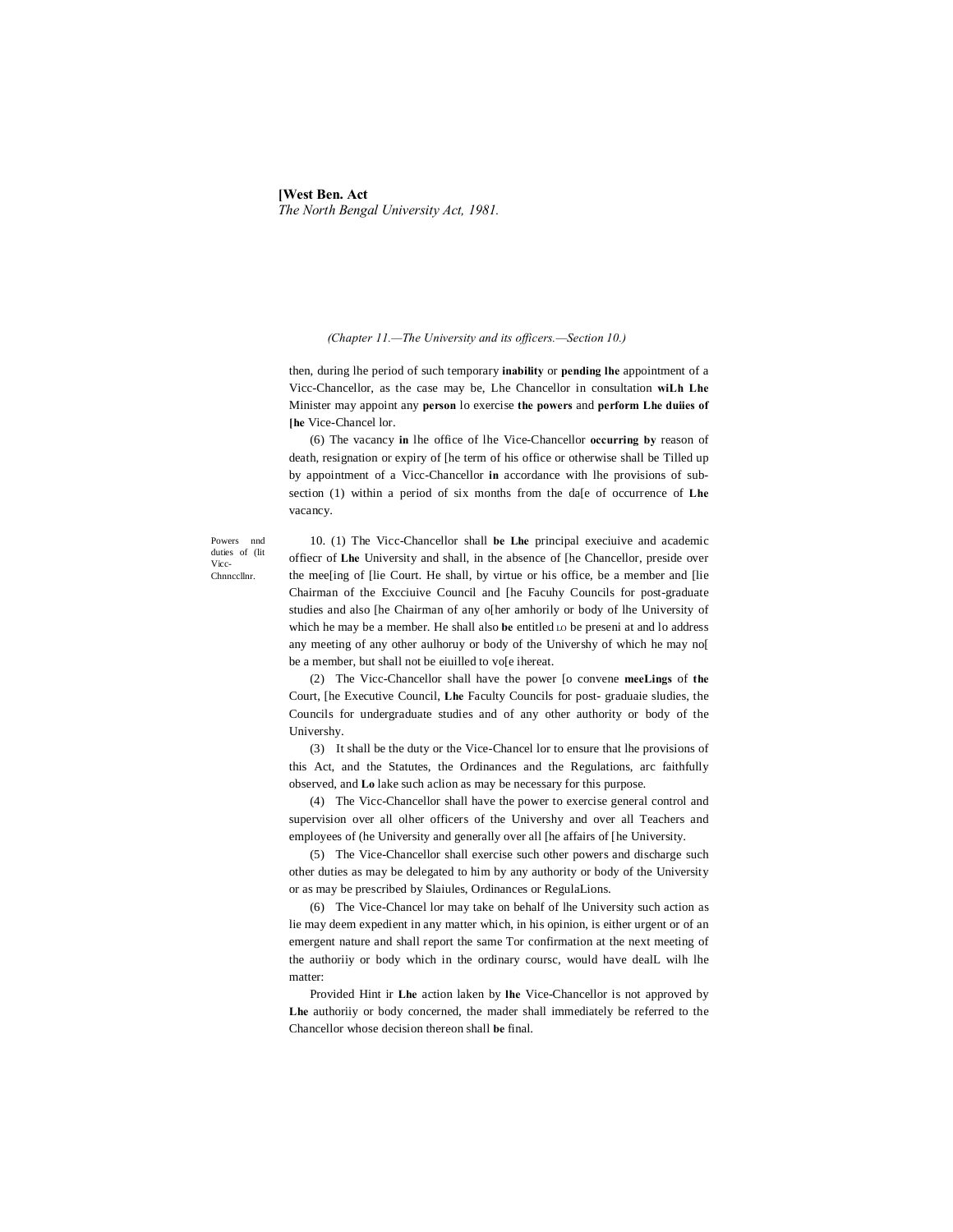1981,]

*(Chapter 11.—The University and its officers.—Sections 11-14.)*

(7) The Vice-Chancellor may, with the approval or **Lhc** Executive Council, at any time delegate any or his powers other than lhe powers referred **Lo** in subsection (6) to any other officer subordinate **;o** him.

11. (I) The Registrar shall be a whole-time officer of the University. The He shall be appointed by the Executive Conncil on the recommendation Regisim-. of a committee cons **isLing** of the Vice-Chancellor as Chairman, a nominee of the Chancellor. Iwo nominees of the Executive Council and a nominee of lhe Stale Government.

(2) The Registrar may resign his office by writing under his hand addressed to lhc Vice-Chancellor,

(3) If the Registrar is for any reason temporarily unable to cxcrcise the powers or perform the duties of his officc, lhe Vice-Chancellor with the approval of Lhe Executive Council may appoint a Teacher of the University or an officer of lhc University temporarily for a LoLal period not execeeding six months to exercise (he powers and perform the duties of lhe Registrar.

Powers anil 12. Subject to the supervision, direction and general control oT the Vice-Chancellor, the Registrar shall acl as lhe Secretary of the Coun as also of the Executive Council and shall exorcise such powers and perform such duties as may be prescribed, or delegated lo him by or under this Act and the Slalules, the Ordinances or the Regulations, as the case may be.

duties oT lhc Rcgihlr;ir. 13. (1) The Finance Officer shall be a whole-time officcr of **Lhe** University. He shall be appoinled by the Executive Council on the recommendation af a committee consisting of Ihc Vice-Chancellor as Chairman, a nominee of the Chancellor, two nominees of the Execulive Council and a nominee of the State Government.

(2) The Finance Officer may resign his office by writing under his hand addressed **Lo** the Vice-Chanccllor.

(3) If lhe Finance Officer is for any reason temporarily unable Lo exercise the powers or perform the duties of his office, the Vicc-Chancel lor wiih the approval of lhe Executive Council may appoint a person temporarily for a LoLal period not exceeding six months Lo exercise the powers and perform lhe dulies of the Finance Officcr.

14. (1) Subject lo the supervision, direction and general control of **Lhc** Vice-Chancellor, the Finance Officer **shall** be in charge of the administration of the funds, lhc finances **and the** properties and **assets** of lhe University and of all **trusLs** and endowments; and he shall lake special interest in activities, that aim at raising funds for the purposes of the University and augmenting the resources of the University.

The Kuiancc Officcr.

Powers and duties of lhc Finance Officcr.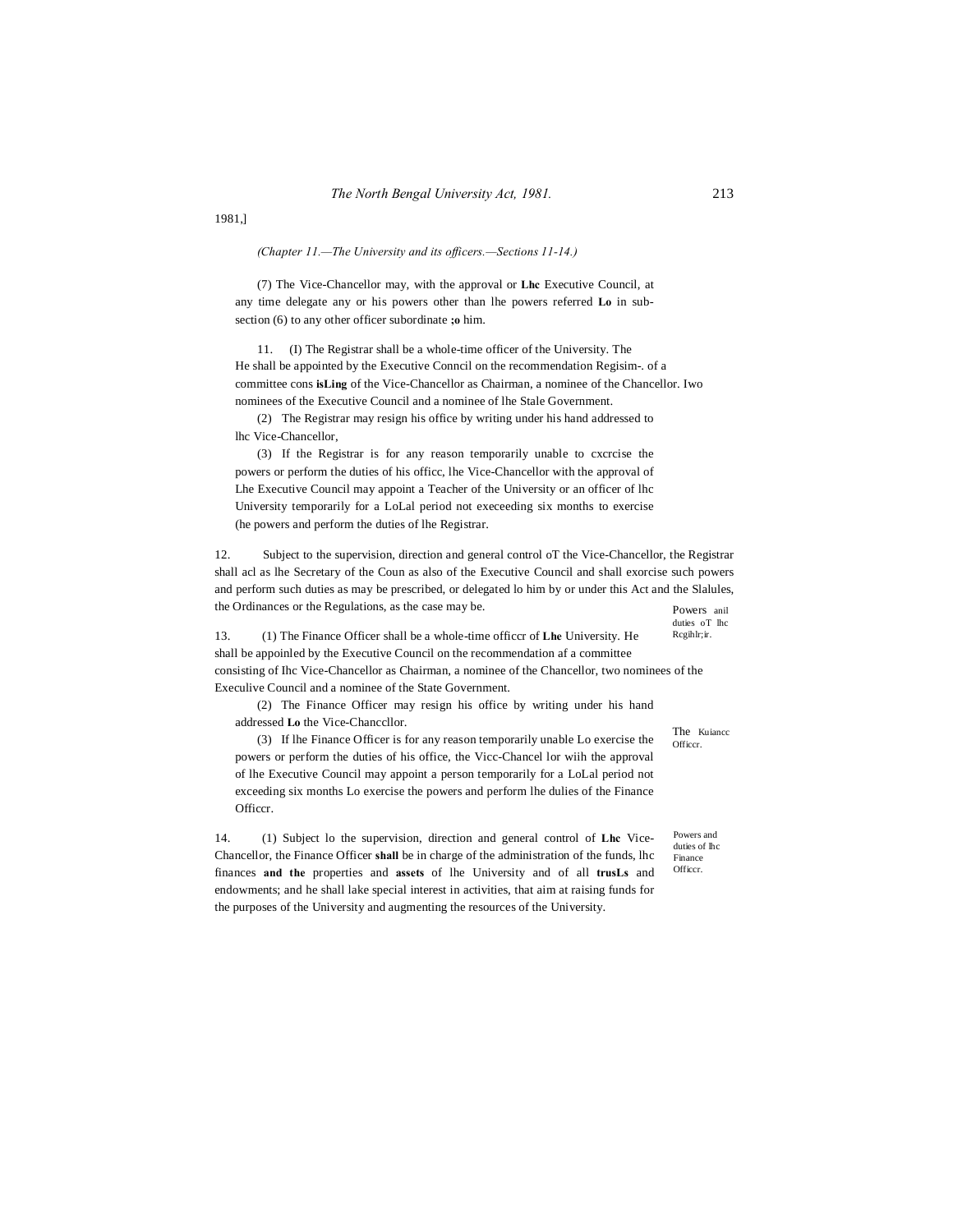*The North Bengal University Act, 1981.* **[West Ben. Acl**

*(Chapter 11.—The University and its officers.—Section 15.— Chapter 111.—Authorities of the University.—Sections 16, 17.)*

(2) The Finance Officer shall exercise such other powers and perform such other duties as may be prescribed, or delegated lo him by or under this Act and the Statutes, the Ordinances or Lhe Regulations, as the case may be.

Supervisory is. in their respective spheres of duties, lhe Registrar and the Finance lhe Registrar Officer shall, subject to lhe provisions of this Act, have the power of and ihc supervision and control over all officers and employees serving in

officer. departments under their charge and shall exercise such disciplinary power as may be conferred on them by or under Ihis Act or by Statutes or Ordinances,

#### CHAPTER III **Authorities of the University**

Authorities, 16. The following shall be authorities of lhe University: ô

- (1) the Court;
- (2) the Executive Council;
- " (3) the Faculty Councils for posl-graduale studies;
- (4) the Councils for undergraduate studies;
- (5) the Boards of Studies;
- (6) the Finance Committee;
- (7) such other authorities as may be established under lhe Statutes.

The Court. 17. (1) The Court shall consist of the following: $\hat{o}$ 

- (a) *ex officio members*
	- (i) the Chancellor;
	- (ii) **Lhe Vice-Chan eel lor;**
	- (iii) lhe immediately preceding Vice-Chancel lor;
	- Civ) Hie Deans of the Faculty Councils for post-graduate studies;
	- (v) lhe Secretary, Education Departmem, Government of West Bengal '[or his nominee not below the rank of DepurLy Secretary **Lo Lhe** Government of West Bengal];
	- (vi) the Secretary, Finance Department, Government of West Bengal or his nominee not below the rank of Deputy Secretary to the Government of West Bengal;

'The words wiihin the square brackets were inserted by s. 6(b) of (he Wesl Bengal University Laws (Amendment) Act. 1986 (Wcsl Ben, Acl XX of 1986).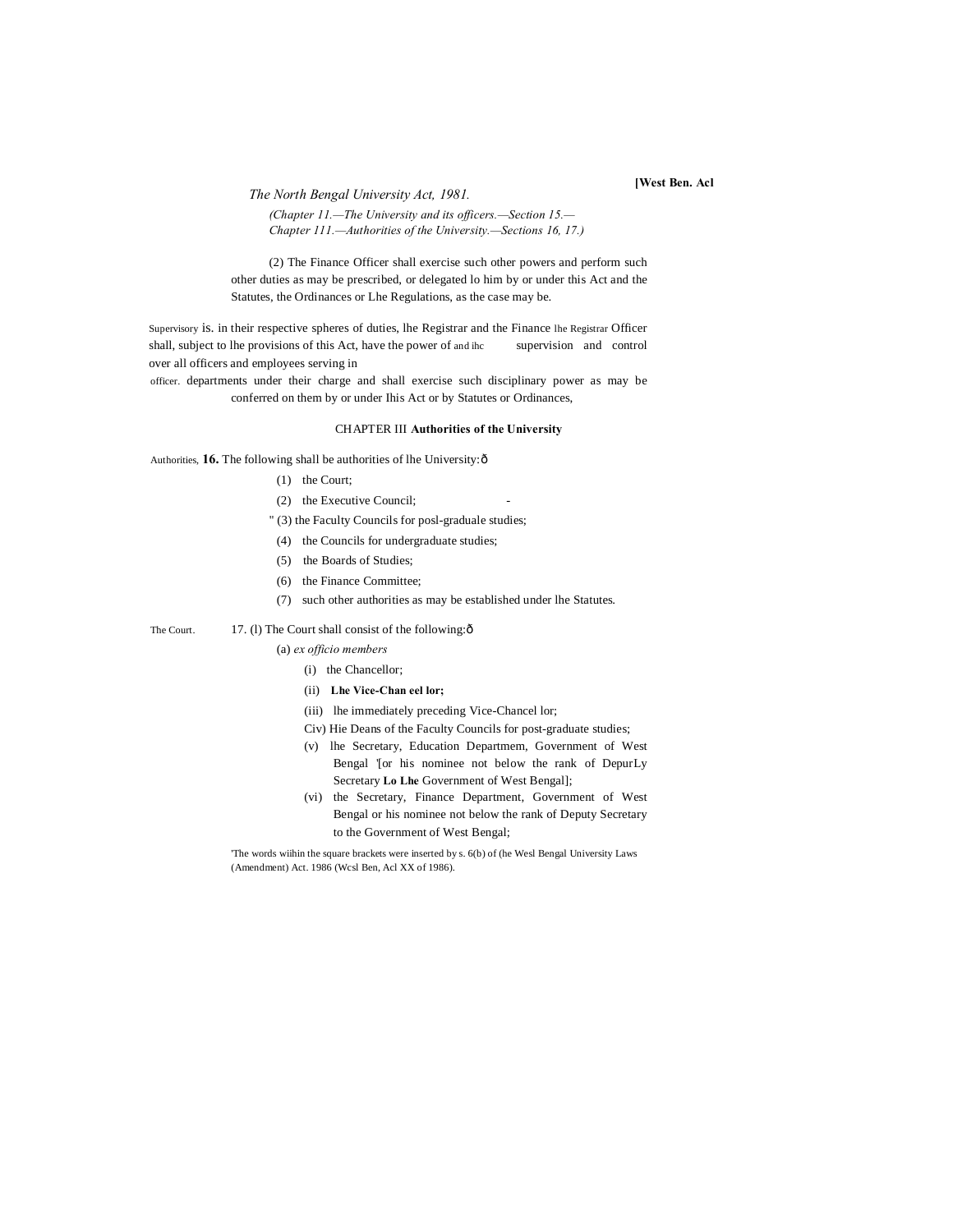# **XXV of 1981.]**

# *( Chapter III.—Authorities of the University.—Sec! ion 17.)*

(vii) ihe President, Wesi Bengal Council of Higher .. Secondary

Education;

- (viii) the Presidcm, Wesi Bengal Board of Secondary Education;
- (ix) lhc Principal, Darjeeling Government College;
- (x) ihe Principal, North Bengal Mcdical College;
- $\int_a^1$ (xa) Lhe Principal, North Bengal Denial College;
- (xi) the Principal, Jnlpaiguri Government Engineering College;

(b) *elected members*

(xii) four Professors of the University Departments elected by such Professors from amongst themselves of whom at least one shall belong to any Department under cach Faculty Council for postgraduate studies <sup>2</sup>[in Arts,

Commerce, Law and Science];

- (xiii) eleven Teachers of the University Departments oLher lhan Professors clccicd by such Teachers from amongst (hemselves of whom ai least four shall belong Lo lhe Departments under cach Faculty Council for postgraduate studies ^fin Arts, Commerce, Law and Science];
- (xiv) ten Teachers, other than Principals, elected by the Teachers or affiliated colleges (oiher lhan teachers' training, engineering and medical colleges) from amongst themselves of whom at least one shall be a woman;
- (xv) one Teacher elected by Lhe Teachers of Teachcrs' Training Colleges from amongst themselves;
- (xvi) two Teachcrs elected by the Teachcrs of Engineering College from amongst themselves or whom one shall be a Professor and one shall be a Teacher other than a Professor;
- (xvii) two Teachers elected by lhc Teachers of Medical College from amongsL themselves or whom one shall be a Professor and one shall be a Teacher other lhan a Professor;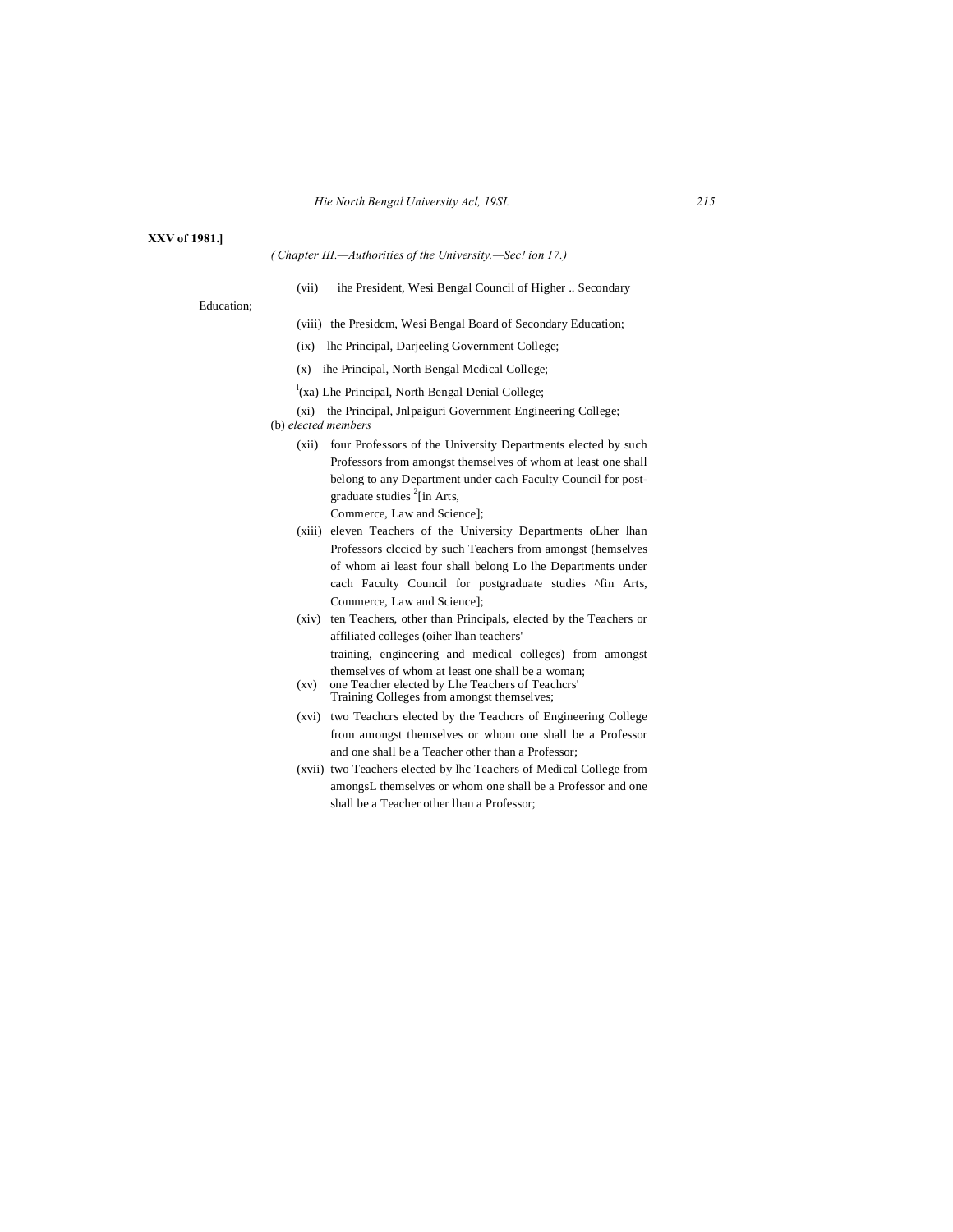[WeslBen. Act

#### *(Chapter Hi.—Authorities of the University.—Section 17.)*

# '(.wija) two Tcachers elected by iheTcachers or Denial College . from amongsi themselves of whom one shall be a

Professor and one shall be a Teacher other than a Professor;

- (xviii) three Principals of affiliated colleges (other than Medical  $I_1$ , Denial] and Engineering colleges), of whom one shall be a Principal of aTcacliers' Training College, clccied by lhe Principals of all affiliated colleges;
- (xix) **three persons elected by Lhe registered graduates from amongst themselves;**
- (xx) Lhree members of the Wesl Bengal Legislative Assembly from the Assembly constituencies wiihin the territorial jurisdiction of the University elecicd from amongst themselves by the members or the West Bengal Leg i s I ati ve A sse m bl y of w h om one s hal I be long to the subdivision of Kurseong or Kalimpong or Sudar sub-division of the district of Darjceling;
- (xxi) three regular post-graduate students of the University of whom one shall be a lady student, elected by such students from amongst themselves.

**Explanation I.**ô "Regular post-graduaie student" shall mean a student who has been prosecuting his studies in a post-graduate department of the University under any Faculty Council for postgraduate studies and who is not in default of payment of prescribed tuition fees and other dues of lhe University till such date as may be notified by the University in this behalf.

*Explanation it.* Ô Notwithstanding anything contained elsewhere in this Acl, a regular post-graduate student elected under this clause shall hold officc for a period of two years from the dale or his election or till he ceases to be a regular post-graduate student, whichever is earlier;

(xxii) '[two regular students of undergraduate or post-graduaie degree classes of affiliated colleges, of whom one shall be a student of a Govemmenl College, elected jointly by such undergraduate and post-graduate students from amongst themselves],

'Clause (xviia) MEAS inserted hy , > 3(b)(iii)of lhe North Bengal University (Amendment) Acl, 19W (West 13en. Acl VII] af 1993),

The word wiihin llic square hmckcls was inserted by s, 3(b)(iv). *ibid.*

'The words within the square b met els were substituted for lhe words beginning wilh ' Iv. o regular sludenls" and ending wiUi "ffiim amongsi diemselvcs;"' by s. 3 of llic Norlh Bengal University (Amendment) Acl, 1983 (West Ben. Act XX uf 1983).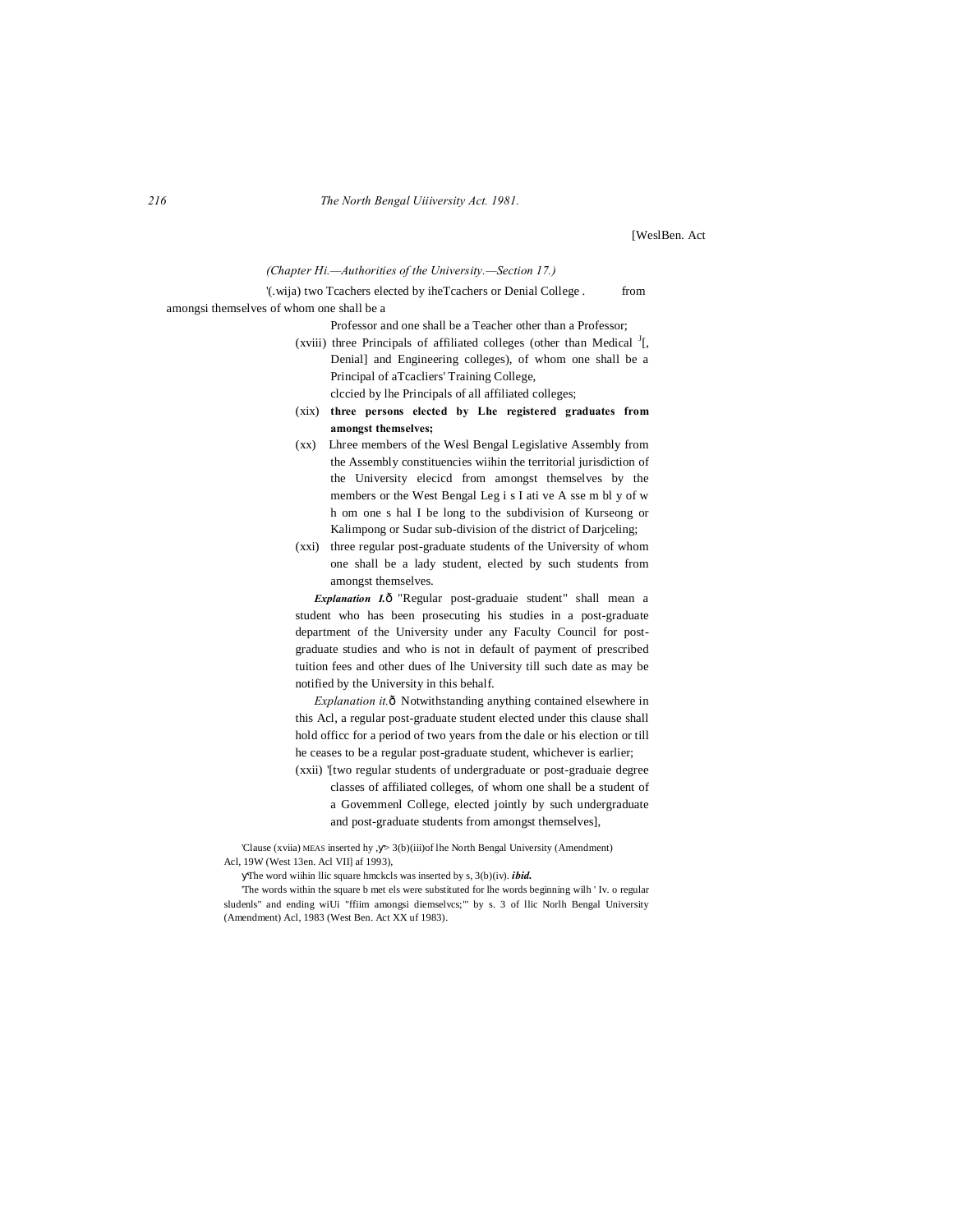**XXV of 1981.]** *(Chapter III.—Authorities of the Unive rsiry. —Sec lion 17.)*

*The North Bengal University haddal Saideiu*" 317 mean a student who has been prosecuting his studies in any stream in an

> undergraduate or post-graduate degree class oT an affiliated college and who is not in default or payment of prescribed tuition fees and other dues or such college lill such date us may be notified by lhe University in this behalf

*Explanation II.* ô Notwithstanding anything contained elsewhere in this Act, a regular student elected under this clause shall hold office Tor a period or three years from lhe dale of his election or till he ceases lo be a regular studeiu, ' whichever is earlier:

> (xxiii) one Research Scholar or Research Fellow of lhc University elected by such Research Scholars and Research Fellows,

*Explanation* /.—"Research Scholar" or "Research Fellow" shall mean a whole-time Research Scholar or Research Fellow of lhe University who receives a stipend from the - University.

> *Explanation If.* ô Notwithstanding anything contained elsewhere in this Act, a Research Scholar or a Research Fellow elected under this clause shall cease to hold office on (he expiration or the term of Research Scholarship or Research Fellowship, as the case may be;

- (xxiv) one member to be elected by lhc Librarians or the University and the colleges affiliated to lhe University from amongst themselves;
	- (xxv) three members elected by the members or the non- leaching staff of lhe University from amongst themselves;

(xxvi) two members elected by the members of ihe 11011- teaching slaff or colleges affiliated lo lhe University from amongst themselves;

(xxvii) one member elected by the officers or lhe University from amongst themselves;

(c) *nominated members*

(xxviii) four persons nominated by lhc State Government or whom—

- (a) one shall be a member of a registered trade union within the territorial jurisdiction or lhe University,
- (b) one shall be a member of a peasants' organisation within the tenritorial jurisdiction of the University,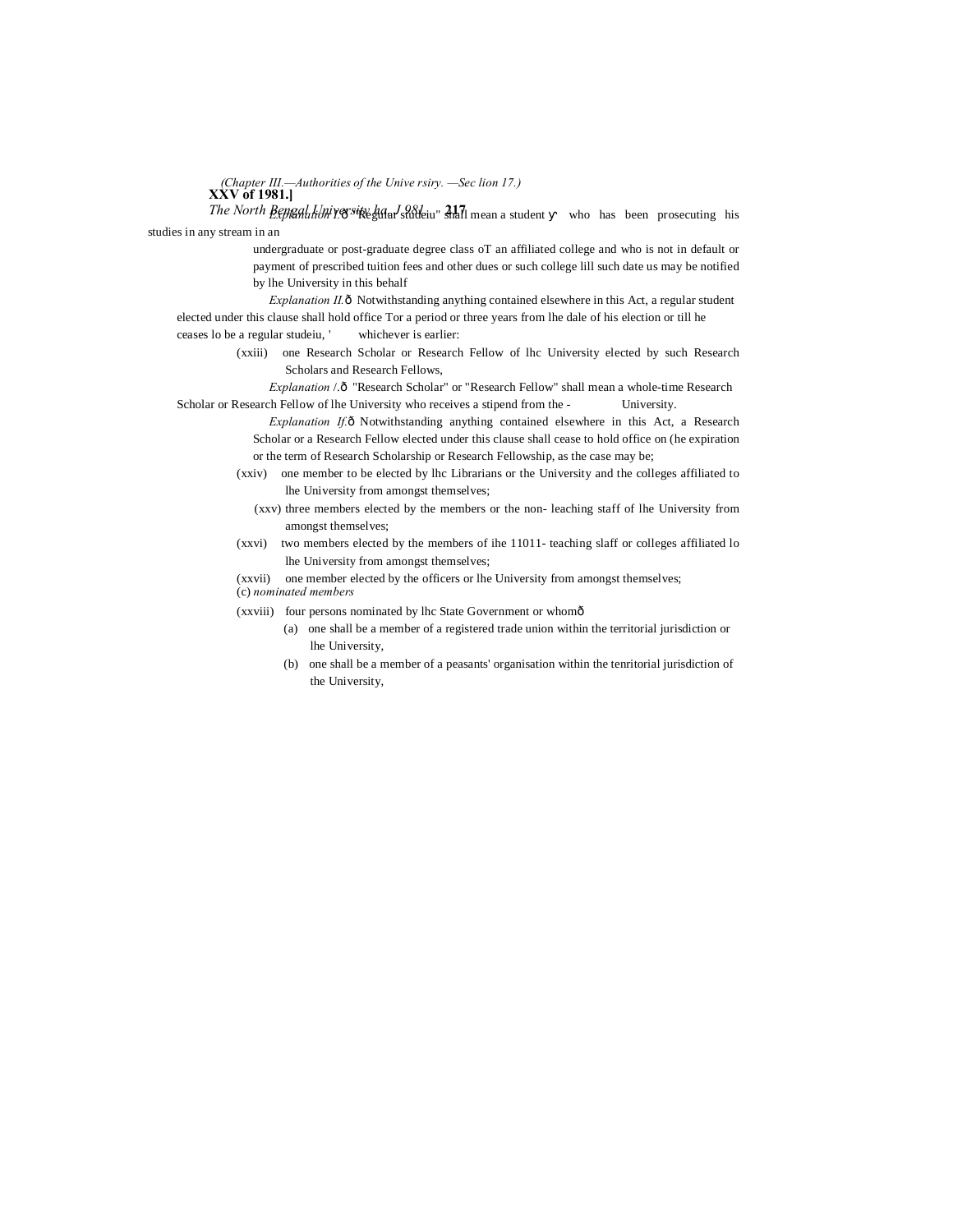*The North Bengal University Act, 1981.*

[West Ben. Act

| (Chapter HI.-Authorities of the University.-Section IS.)                                                                                                                                                                                                                                                                                                                                                                                                                                                                                                                                                                                                                                                                                                                                      |                      |
|-----------------------------------------------------------------------------------------------------------------------------------------------------------------------------------------------------------------------------------------------------------------------------------------------------------------------------------------------------------------------------------------------------------------------------------------------------------------------------------------------------------------------------------------------------------------------------------------------------------------------------------------------------------------------------------------------------------------------------------------------------------------------------------------------|----------------------|
| (c) one shall be a memberora primary school lynchers'<br>association wiihin lhe territorial jurisdiction of lhe<br>University, arid<br>one shall be a member or a secondary school teachers'<br>(d)<br>association wiihin the territorial jurisdiction of lhe<br>University;                                                                                                                                                                                                                                                                                                                                                                                                                                                                                                                  |                      |
| '(xxix) one person nominated by lhe Siale Governmeni from amongsi lhe members of                                                                                                                                                                                                                                                                                                                                                                                                                                                                                                                                                                                                                                                                                                              |                      |
| the Darjeeling Gorkha Hill Council constituted under the Darjeeling Gorkha Hill Council Acl, 1988;                                                                                                                                                                                                                                                                                                                                                                                                                                                                                                                                                                                                                                                                                            |                      |
| (xxx) three persons nominated by the Chancellor lo secure lhe<br>representation of lhe professions;                                                                                                                                                                                                                                                                                                                                                                                                                                                                                                                                                                                                                                                                                           | Wcsi Ren.            |
| (xxxi) one person nominated by the Government of Sikkim. (2) Alt                                                                                                                                                                                                                                                                                                                                                                                                                                                                                                                                                                                                                                                                                                                              | Acl XIII of<br>1983. |
|                                                                                                                                                                                                                                                                                                                                                                                                                                                                                                                                                                                                                                                                                                                                                                                               |                      |
| elections lo the Court shall be held in lhe manner prescribed<br>by Statutes.                                                                                                                                                                                                                                                                                                                                                                                                                                                                                                                                                                                                                                                                                                                 |                      |
|                                                                                                                                                                                                                                                                                                                                                                                                                                                                                                                                                                                                                                                                                                                                                                                               |                      |
| Powers and 18. (1) Subject lo such conditions as may be provided by or under functions nr                                                                                                                                                                                                                                                                                                                                                                                                                                                                                                                                                                                                                                                                                                     |                      |
| iheCoun. be provisions of this Acl, (he court shall exercise lhe following powers-<br>and perform the following functions: $\hat{o}$ -<br>(i) to establish University Departments, institutions, centres,<br>libraries, laboratories and museums Tor study and research;<br>(ii) to create and institute, with lhe approval of the State Government,<br>Professorships, Readerships, Lectureships and such posts including<br>posts of officers as may be necessary for lhe establishment of lhe<br>University Departments,<br>institution, centres, libraries, laboratories and museums referred lo in clause (i);<br>(iii) to institute degrees, titles, diplomas, certificates and other academic<br>distinctions:<br>(iv) to institute fellowships, travelling fellowships, scholarships, |                      |
| studentships, stipends, bursaries, exhibitions, medals and prizes to be awarded out of                                                                                                                                                                                                                                                                                                                                                                                                                                                                                                                                                                                                                                                                                                        |                      |
| Lhe University Fund;                                                                                                                                                                                                                                                                                                                                                                                                                                                                                                                                                                                                                                                                                                                                                                          |                      |
| (v) lo confer degrees, titles, diplomas, certificates and other academic                                                                                                                                                                                                                                                                                                                                                                                                                                                                                                                                                                                                                                                                                                                      |                      |
| distinctions on persons whoô                                                                                                                                                                                                                                                                                                                                                                                                                                                                                                                                                                                                                                                                                                                                                                  |                      |
| (a) have_piirsued prescribed courses of studies or have been exempted therefrom in<br>lhe manner prescribed,<br>and have passed such examinations as may be prescribed, or<br>have carried on research in accordance with such conditions as may be<br>(b)                                                                                                                                                                                                                                                                                                                                                                                                                                                                                                                                    |                      |
| prescribed;                                                                                                                                                                                                                                                                                                                                                                                                                                                                                                                                                                                                                                                                                                                                                                                   |                      |
| Clause (xxix) was subslituted for original climite by s. 2 of (lie North Bengal University<br>(Amendment) Acl, 1991 (West Ben. Acl III nf 1991),                                                                                                                                                                                                                                                                                                                                                                                                                                                                                                                                                                                                                                              |                      |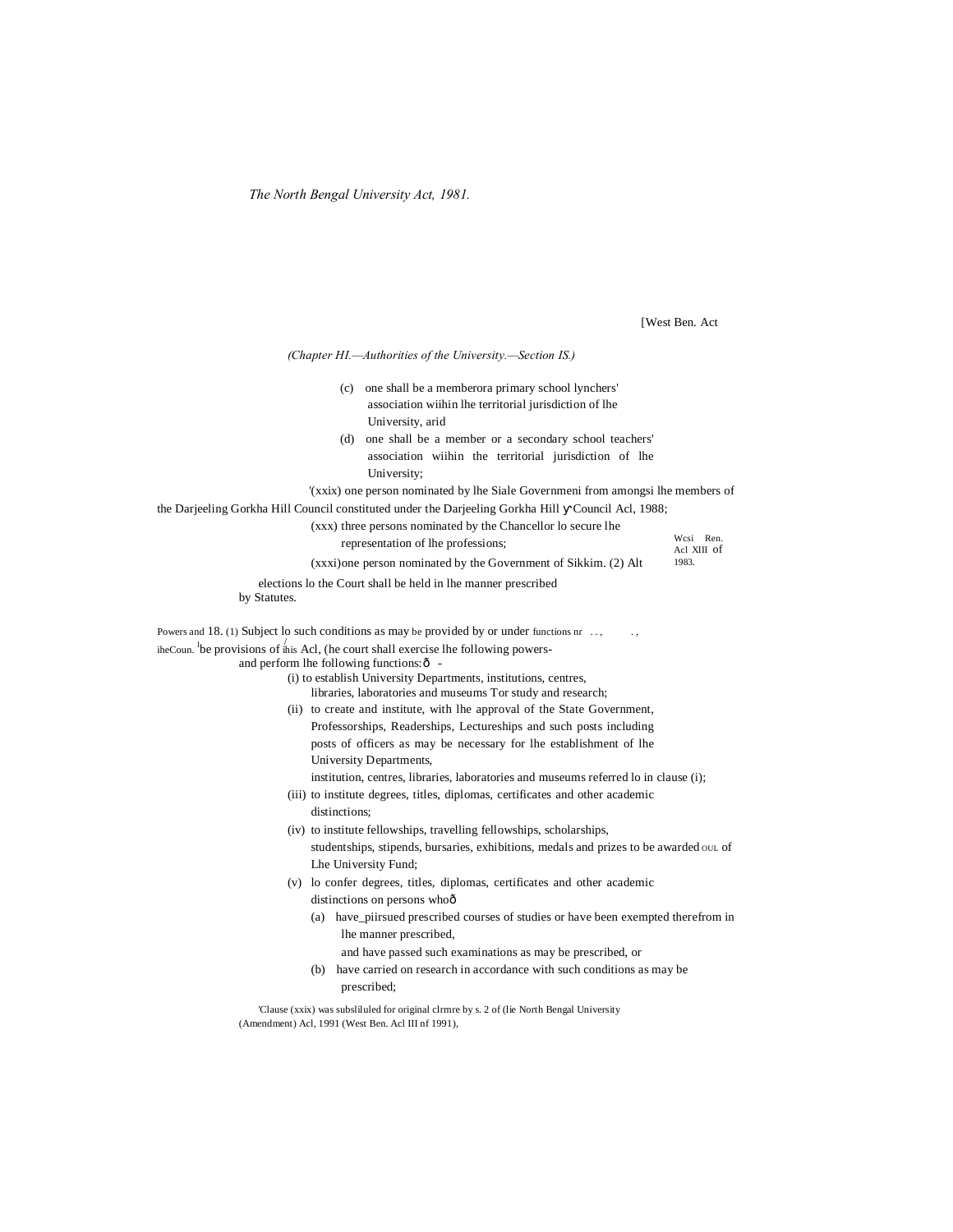*The North Bengal Universily Act, 1981. 219* **XXV or 1981.]**

*(Chapter III.—Authorities of the University.—Section IS.)*

(vi) to withdraw or lo cancel degrees, lilies, diplomas, certificates i or other acadcmic distinctions under such conditions as may

> be prescribed by Statutes and after giving the person affected a reasonable opportunity to present his case;

- (vii) lo conrcr honorary degrees or other academic distinctions;
- (viii) to consider lhc Annual Statement of Accounts and the Annual Financial Estimates approved by lhe Executive Council and to pass such resolutions relating thereto as may be considered necessary:

Provided that for the purpose or passing a resolution modifying or rejecting any such Annual Financial Estimates it shall be necessary for a majority of the total number of members of lhe Court existing at lhe time of vote in favour of the resolution;

- (ix) lo consider the Annual Report as prepared by lhe Execulive Council and to pass such resolutions relating thereto as may be considered necessary;
- (x) lo consider and advise on such other reports from the Executive Council or any other body as may be made to il;
- (xi) lo consider, and advise on, proposals from the Execulive Council for entering into agreement with lhc Government or, with lhe approval of the State Government, with any persons body or authority for the taking over by the University of the management of any college or institution, including its assets and liabilities, or for any other purpose not repugnant to lhe provisions of this Acl;
- (xii) to consider, and advise on, proposals from lhe Execulive Council for co-operation wilh other universities, institutions and educational authorities in mailers that relale lo or further the educational objectives of the University;
- (xiii) to consider and suggest measures for the improvement of the administration and finances of lhe University, and generally for the furtherance of its objectives;
- (xiv) to make rules for the transaction of its own business;
- (xv) to exercise all other powers and perform all olher functions conferred and imposed on the Court by or under this Act.

(2) The Court shall noi exercise the powers and perform lhc functions referred to in clauses (i) to (vii) of sub-section (1) except on the recommendation of the Executive Council, bul may send proposals in respect thereof to the Executive Council for ils recommendation.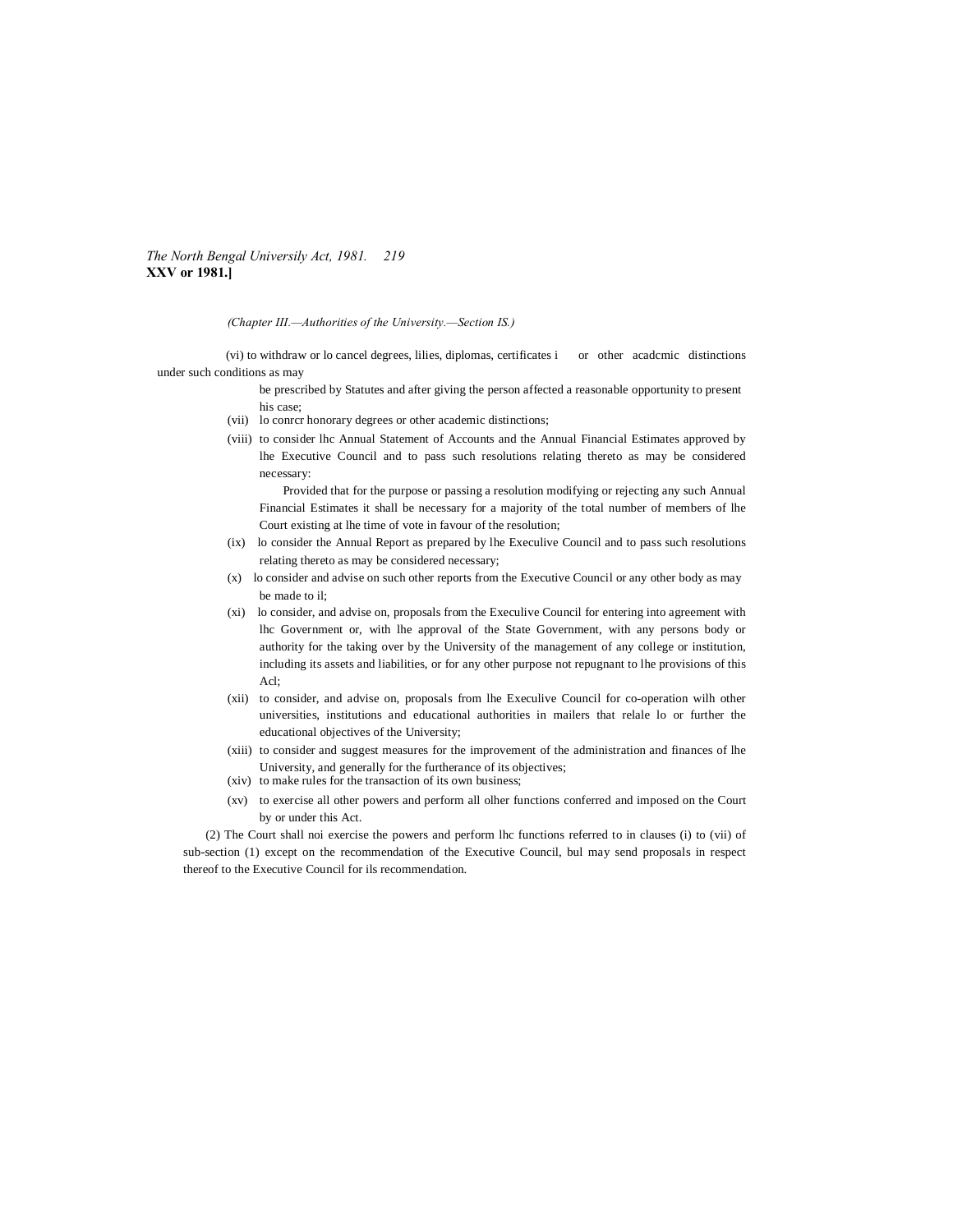$\Delta T$ '-vvv $T^{*\wedge}$ rsS\*N-s<sup>2</sup> v \*r V ^ S S ^ $\rm^\vee SS^vVV^\wedge TSV^\wedge\gamma^k$ ^' -V- '-^  $\lambda^1$   $\wedge \gg \gg \lambda^0$ 

 <sup>2</sup> <sup>2</sup>The words wiihin lhe squ.irc brackets were inserted by s.  $6(u)$  of lhe West Bengal University

Laws (Amendment) Acl, 19SG (Wcsl Biin. Acl XX of l9Hf>).

<sup>&#</sup>x27;Clause (viiia) was inserted by s. 4(a) of the North Bengal University (Amendment) Act, 1993 (West Ben. Act VIII of 1993).

The words within the square brackets were inserted by s. 4(b)(i), *ibid.*

<sup>&#</sup>x27;The words within the square brackets were inserted by s, d(b){ii). *ibid.*

<sup>^</sup>Sub-clauses (a) and (b) were substituted Tor original sub-clauses by s. 4 of the North Bengal University (Amendment) Acl, 1983 (West Ucn. Act XX of 1983).

*<sup>&#</sup>x27;Sec* fool-nole 4 on page 221. *ante,*

<sup>-</sup>The words within the square brackets were inserted by 4(b)(iii) of the North Bengal University (Amendment) Acl, 1993 (West Den. Acl VIII of 1993).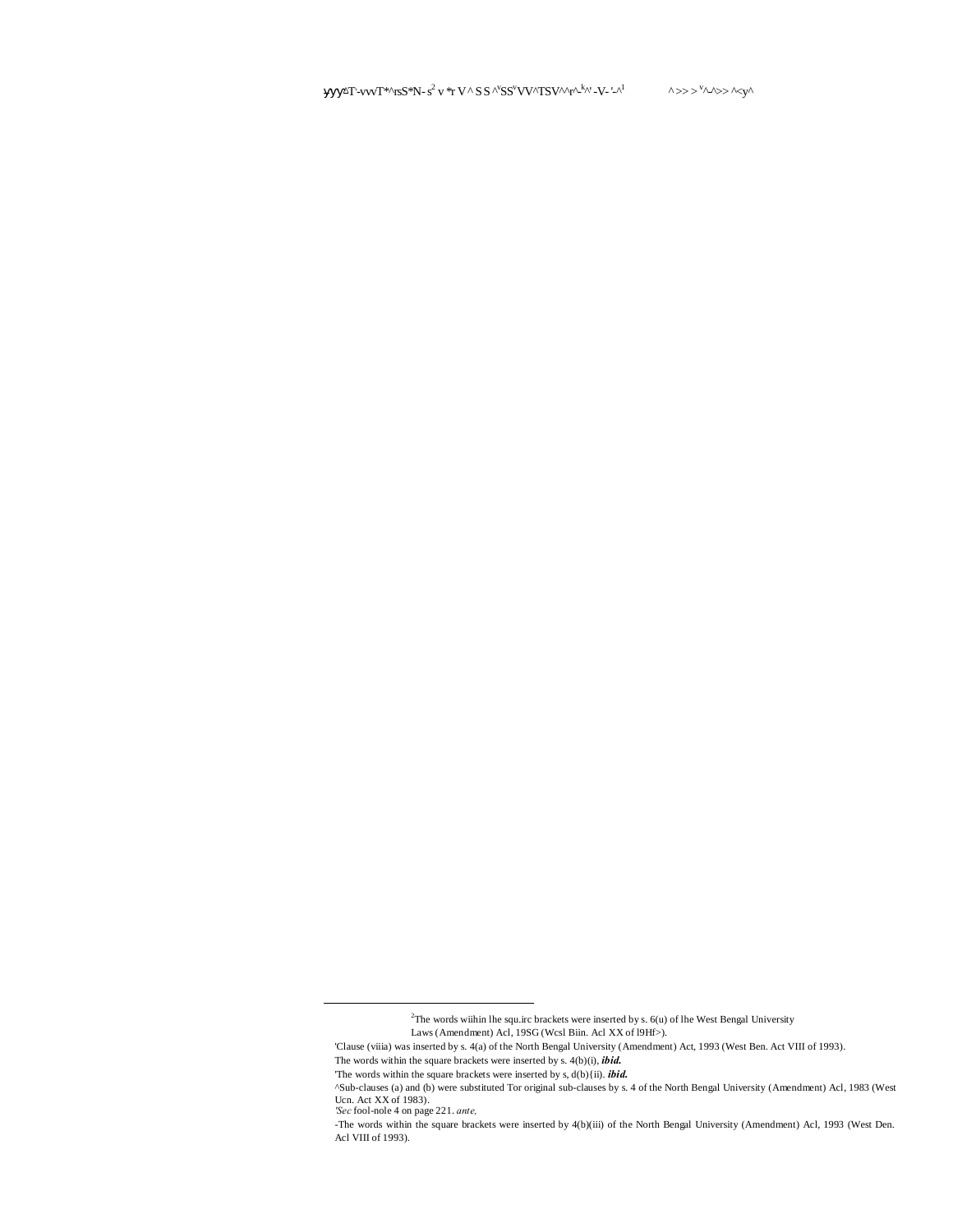## **[WeslBen. Act**

*(Chapter 111.—Authorities of the Uni ve rsity.—Sect ions 19, 20.)*

**XXV of 1981.] The North Bengal University ha, J 981. <b>221** is according to the Executive The North Bengal University ha, J 981. **221** is according with the action Council, save where [he Executive Council has acted in accordance with the powers conferred on it by or under this Act:

Provided thai if any question arises as lo whether the Executive Council has acted in accordance with the powers conferred on it by or under llits AcL, the mailer shall be decided by reference lo the Chancellor whose decision shall be final.

19. (1) The Court shall meet at leasi ihrice in a financial year, other than for convocation, on dates to be fixed by Lhe Vice-Chancellor. One of such meetings shall be held before March and shall be called the Annual Meeting. The Court may also meeL at such other times as it may, from time to time, decide.

(2) One-third of lhe lotal number of members of the Court *plus* one shall be a quorum tor a meeting of **Lhe** Court:

Provided that such quorum shall not be required at a convocation.

(3) The Vice-Chancel lor may, whenever he thinks fit, and shall,

upon a requisition in writing signed by not less than one-lhird of members of the Court, convene a meeting of the Court. A meeting on such requisition shall be held within fifteen days of the receipt of the requisition by the Vice-Chancellor.

The 20. (i) The Exeeulive Council shall consist of the following: $\delta$ 

Executive Council, (a) *ex officio members*

Mciiiinjjs of **lhe** Court,

- (i) the Vice-Chancellor;
- (ii) Lhe Deans **of** Lhe Faculty Councils **forposL**-graduate studies;
- (iii) the Secretary, Education Department, Governmeni of West Bengal '[or his nominee not below the rank of Deputy Secretary to the Government of West Bengal];
- (iv) the Secretary, Finance Department, Government of West Bengal or his nominee not below the rank of Deputy Secretary to the Government of West Bengal;
- (v) the President, West Bengal Council or Higher Secondary Education;
- (vj) the Principal, Darjeeling Governmeni College;
- (vii) the Principal, Jalpaiguri Governmeni Engineering College;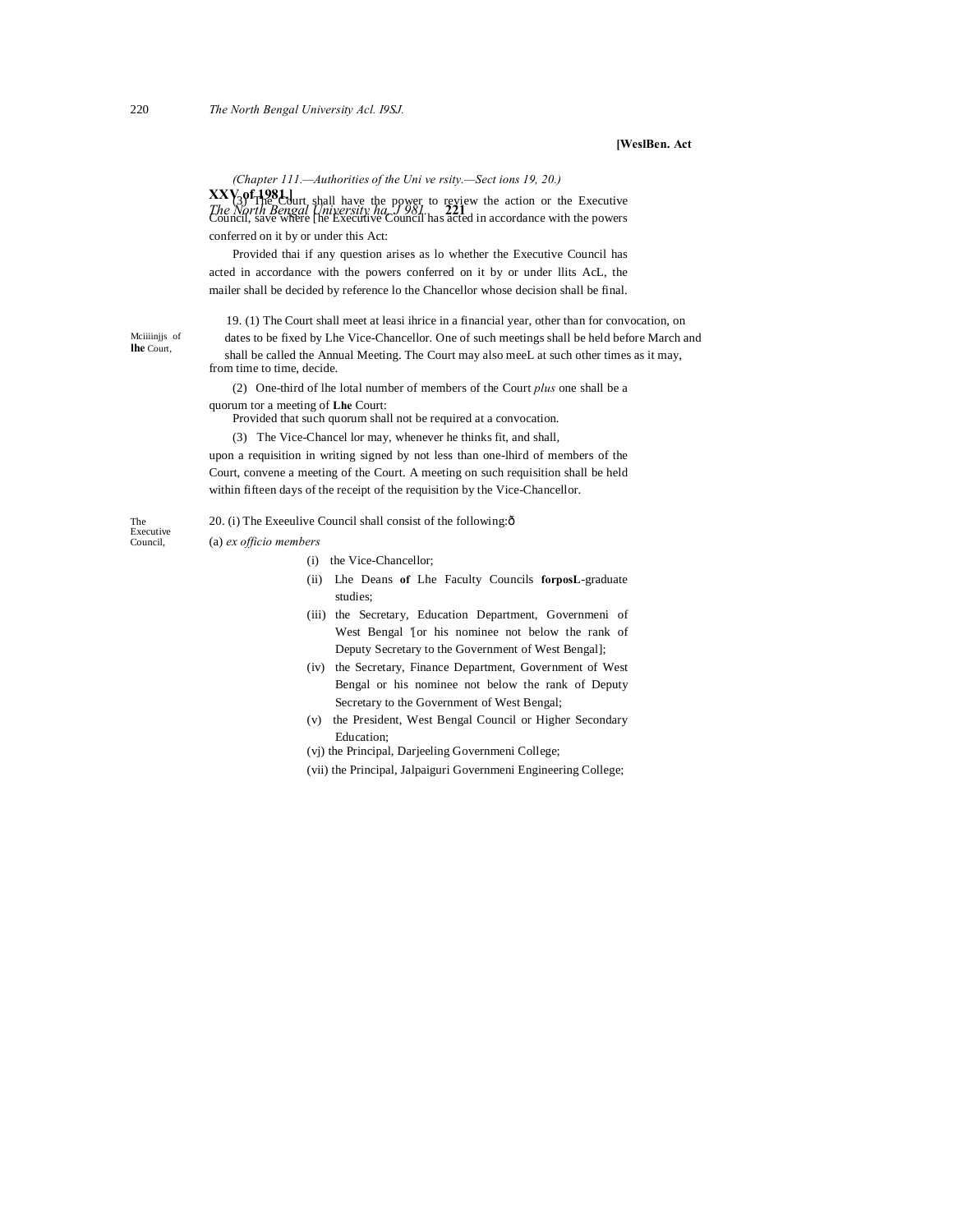#### *(Chapter III.—Authorities of the University.—Section 20.)*

(viii) [he Principal, North Bengal Medical College: '(viiia) [he Principal, North Bengal Denial College: (b) *elected members*

- (ix) two Professors elected jointly by the Professors of the Faculty Councils for post-graduate studies -[in Arts, Commerce, Law and Science] from amongst themselves of whom noL more than one shall belong to the same Faculty Council;
- (x) lw o po s t-g radu ate Teac he rs, oth er I h a n Pro fes sors elected joinLly by the Teachers (other than Professors) oT the Faculty Councils for postgraduate studies <sup>J</sup>[in Arts, Commerce, Law and Science] from amongst themselves of whom not more than one shall belong to Lhe same Faculty Council;
- (,ni) (a) one Professor of the UniversiLy elected by such Professors of the University as are members of the Court from amongst themselves,
	- (b) one post-graduate Teacher of the University other than a Professor elected by such Teachers as are members of the Court from amongsL themselves,
	- (c) one Teacher of an undergraduate college elected by such Teachers or undergraduate colleges as are members of the Court from amongst themselves;

.

(xii) one person, other lhan a Teacher or a student or a member of the non-teaching staff or an officer, elected by such persons as are members of the Court (other than Teachers, students, members of

the non-teaching staff or officers) from amongst themselvesô

<sup>11</sup> (a) one non-teaching staff of the University elected jointly by such non-leaching staff of the University and the affiliated colleges as are members of the Court from amongst themselves,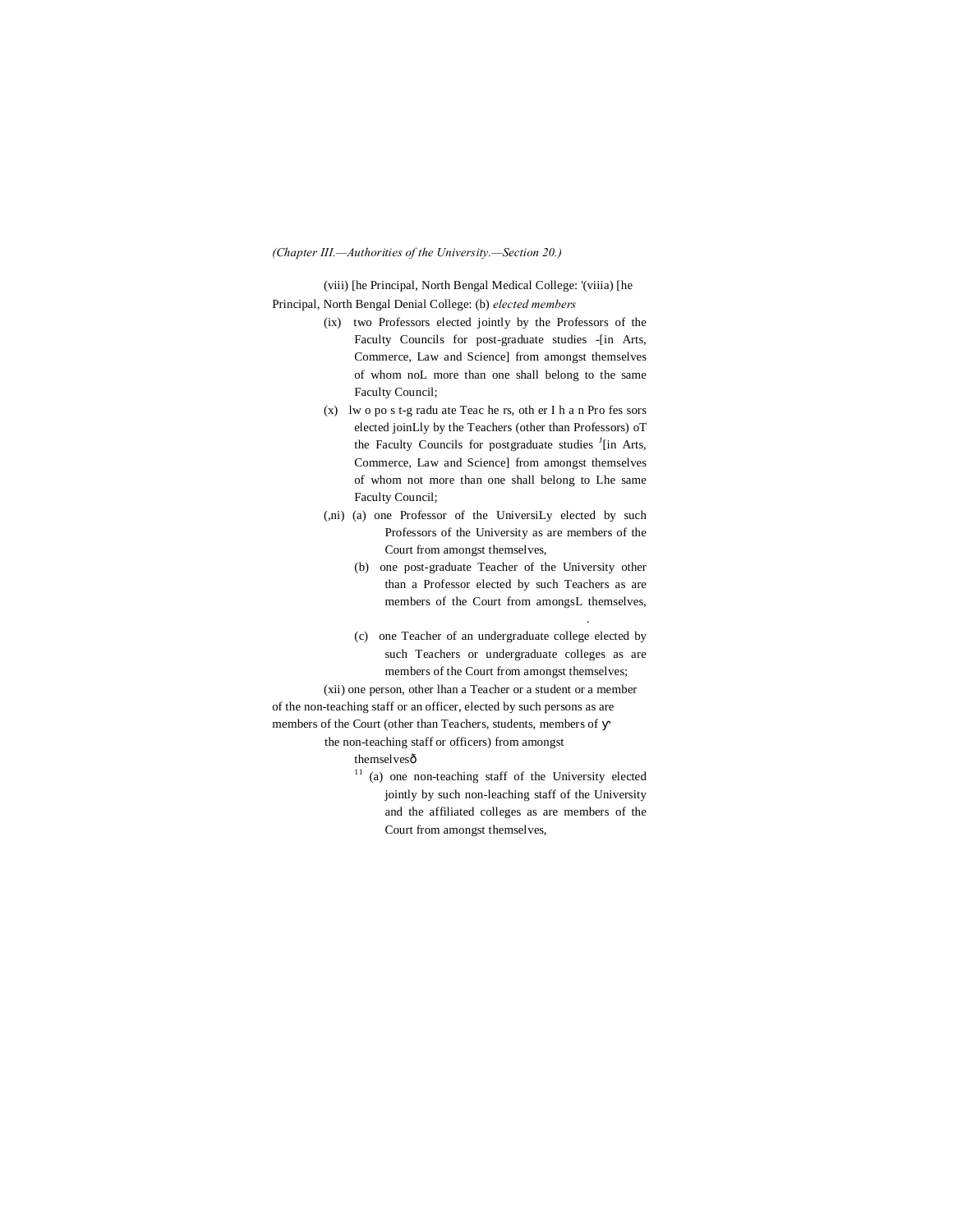# *The North Bengal University Acl, 198f.* **[Wesi Ben. Act**

*(Chapter III.—Authorities of the Uni \>e rstly. —Sect ion 20.)*

'(b) one posi-graduale student elected jointly by . such post-graduate students or the University and students of lhe affiliated colleges as are members of lhe Court from amongst themselves,

- (g) one member of the Wesi Bengal Legislative Assembly clcctcd by such members of the Wesi Bengal Legislative Assembly as are members of the Court from amongst themselves;
- (xiv) ihe member elected under clause (xxvii) of sub- seclion (1) of section 17;

(xv) four persons elcctcd by the members of lhe Councils . for undergraduate studies from amongst themselves

- of whomô
- (a) two shall be Teachers other lhan Principals, from the Council for Undergraduate Studies in Arts, Science, Commerce and Law,
- (b) one shall be a Teacher, other than a Principal, from Lhe Council for Undergraduate Studies in Engineering and Technology, and
- (c) one shall be a Teacher, other than a Principal, from the Council for Undergraduate Studies in Medicine -[and Dentistry];
- (xvi) one Principal elected by such Principals of colleges imparting instruction in Arts, Science, Commerce and Law as are members of the Council for Undergraduate Studies in Arts, Science, Commerce and Law from amongst themselves;

(c) *nominated member*

(xvii) one person nominated by the Chancellor.

(2) All elections to lhe Executive Council shall be held in the manner prescribed by Statutes.

(3) One-third of the total number of members of **the** Executive Council *plus* one shall be a quorum for a meeting of **Lhe** Execulive Council.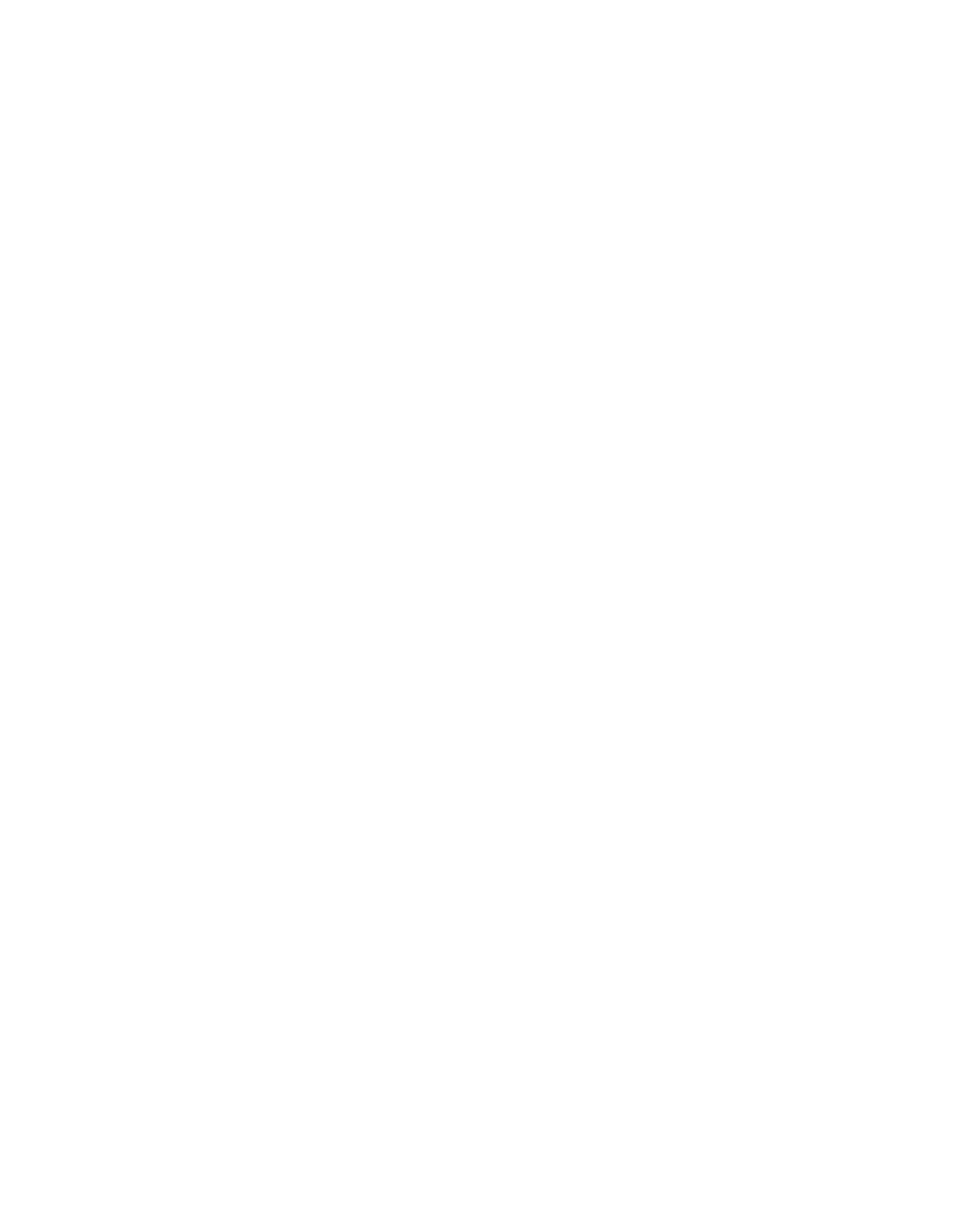|  | XXV of 1981,1 |  |  |  |
|--|---------------|--|--|--|
|--|---------------|--|--|--|

|       | (Chapter III.—Authorities of I he University.—Section 21.)                                   |                       |
|-------|----------------------------------------------------------------------------------------------|-----------------------|
|       | 21. Subject lo the provisions of this Acl, the Executive Council shall                       | Powers and            |
|       | exercise the following powers and perform Lhe following functions: ô                         | $\boldsymbol{\wedge}$ |
|       | (i) lo initiate proposals for the making or Statu Les and Ordinances                         | coLin'cV VC           |
|       | including proposals for amendment or repeal thereof, in the                                  |                       |
|       | manner hereinafter provided;                                                                 |                       |
| (ii)  | to recommend to the Court, after consulting the respective Faculty                           |                       |
|       | Councils Tor post-graduate sludies, Lheestablishmeni of University                           |                       |
|       | Deparlments, institutions, centres, libraries,                                               |                       |
|       | laboratories and museums for study and research;                                             |                       |
| (iii) | to maintain University Departments, University institutions,                                 |                       |
|       | University libraries. University laboratories and University museums;                        |                       |
|       | (iv) to establish, maintain, manage and recognize Halls and Hostels:                         |                       |
|       | (v) lo direct the inspection of University libraries, University laboratories, University    |                       |
|       | museums. Halls and Hostels:                                                                  |                       |
|       | (vi) lo recommend Lo the Court, after consulting the respective Facully                      |                       |
|       | Councils for post-graduate studies lhe institution or fellowships,                           |                       |
|       | travelling fellowships, scholarships,                                                        |                       |
|       | studentships, stipends, bursaries, exhibitions, medals and prizes, the                       |                       |
|       | expenses of which shall be met from the University Fund, and to                              |                       |
|       | award the same after institution thereof by the Court;                                       |                       |
|       | (vii) lo recommend to lhe Court, after consulting the respective Facully                     |                       |
|       | Councils for post-graduate studies, the creaiion and institution of                          |                       |
|       | Professorships, Readerships, Lectureships and such posts as may be                           |                       |
|       | necessary Tor the establishment or the University deparlments,                               |                       |
|       | institutions, centres, libraries,                                                            |                       |
|       | laboratories and museums referred to in clause (i) of subsection (1) of                      |                       |
|       | section 18:                                                                                  |                       |
|       | (viii) to create, with the approval of the State Government, posts or                        |                       |
|       | officers, Teachers and other employees or the University or to                               |                       |
|       | recommend to the Court for creation of posis or officers and                                 |                       |
|       | Teachers of lhe University;<br>lo prescribe Lhe minimum qualifications for post or officers, |                       |
| (ix)  | Teachers and other employees of the University;                                              |                       |
| (X)   | lo appoint Teachers, officers and employees of the University and lo                         |                       |
|       | fix their emoluments and define their duties and other terms and                             |                       |
|       | conditions of service in accordance with the Statutes and the                                |                       |
|       | Ordinances and to suspend, discharge ar otherwise punish in                                  |                       |
|       | accordance with Lhe SLaLuies and the Ordinances such Teachers,                               |                       |
|       |                                                                                              |                       |

officers and employees;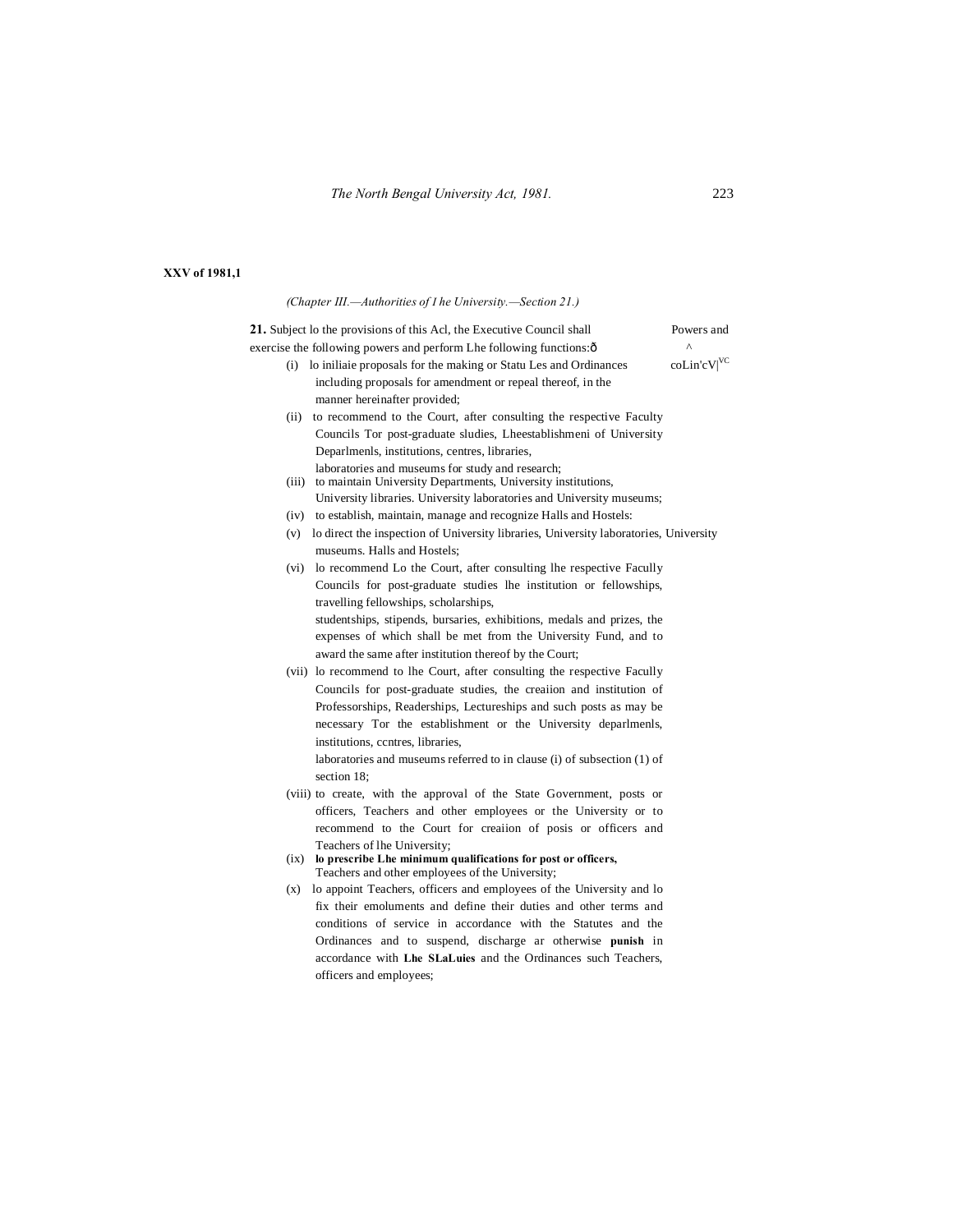**224** *The North Bengal University Act, 198!.*

#### **[West Ben. Act**

*(Chapter HI.—Authorities of the University.—Section 21.)*

(si) to pass appropriate orders on the basis of the recommendaLion . of lhe respective Council for undergraduate studies regarding

> affiliation of a collcgc or ail institution in one or more subject or withdrawal of affiliation or recognition of a col lege or an institution or temporary lake over or the management of an affiliated or a recognised college or institution;

(xii) to make draft of Statutes, an lhe recommendation or the respective Council for undergraduate studies, for colleges,

other than Government Colleges, prescribing Lhc constitution, . powers and functions of ilieir Governing Bodies;

'(xiii) lo determine, willi ihe approval of the State Government, the terms and conditions or service of Teachers, Librarians and non-

leaching staff of affiliated colleges other lhan Government Colleges; : (xiv) to make rules for Teachers' Council Tor all affiliated colleges and, with Lhe approval of the State Government, rules for provident fund

for affiliated colleges other lhan Government Colleges; (xv) ta prescribe and collect fees or chargcs for the registration of students

and their admission to courscs of studies organised

. by the UniversiLy, Tor holding examinations, for Lhe grani of degrees, diplomas anil certificates, and for other like purposes;

(xvi) to recommend to Lhe Court, after consulting the respective . Faculty Councils for post-graduale studies, the institution

of degrees, titles, diplomas, certificates and other academic distinctions;

(xvii) to recommend to Ihe Court, on the advice of the appropriate body, lhe con ferment of degrees, titles, diplomas, certificates and other academic distinctions on persons who have pursued prescribed courses of studies or have been exempted therefrom in the prescribed manner, and have passed such examinations, or have carried on research under such ' conditions, as may be prescribed;

(xviii) to recommend lo the Courl, the conferment of honorary degrees and other academic distinctions;

(xix) lo approve the constitution or reconstitution of lhe respective department of teaching in the University on the recommendation of the respective Faculty Council for postgraduate studies;

'Clause (xiii) was substituted Tor anginal clausc by s. 6(c)(i) o[ ihc West Bengal University Laws (Amendment) Act, ISI8K (Wesi Ben. Act VIII of 1983), w-tJ. 13.8,1985, 'Clause (xiv) woti substituted for original clause by s.  $6(c)(ii)$ <sub>t</sub> *ibid*, w.e.f. 13.8,1955,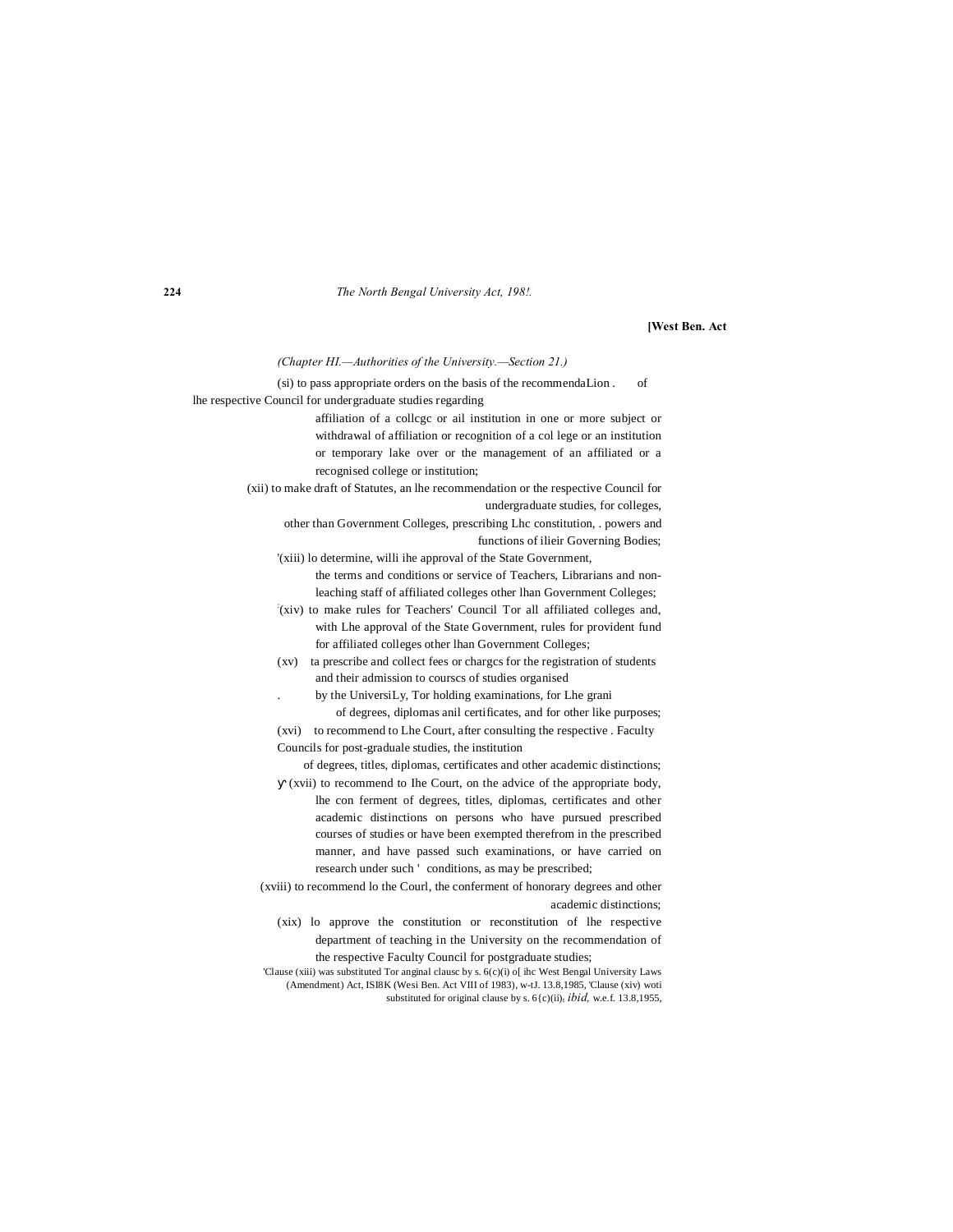# **XXV of 1981.]** *The North Bengal University ha, J 981.* **225**

*(Chapter HI.—Authorities of the University.—Seel ion 21.)*

- (xx) lo make regulations regarding **Lhe** courses of studies and the division of subjects after obtaining and considering the recommendation of lhe Facully Council for po si-graduate studies and Council Tor undergraduate studies in this regard;
- (xxi) to make regulations regarding lhe examinations which shall be recognized as the equivalent examinations held by the University;
- (xxii) **Lo** make regulations regarding the conduci of examinations held by the University and lhe condition under which students may be **admiLLcd** to the different courscs of studies of and lhe examinations held by lhe University;
- (xxiii) **to make regulations regarding all other matters which may be or are required lo be prescribed or provided for by regulations;**
- (xxiv) **to provide for co-operation and reciprocity among colleges, institutions and laboratories and Lhe University so as** LO **TosLer the development of academic life and lo ensure the fullest utilisation of the teaching resources available on the recommendation of the respective Faculty Council for postgraduate studies or Council for undergraduate studies;**
- (xxv) lo give directions regarding lhe form, custody and use of the common seal of the University;
- (xxvi) to acquire, hold and dispose of properly, movable and immovable, and lo administer all assets, properties and funds of lhe University, and to undertake all measures necessary or desirable Tor the conservation or augmentation of the resources of the University:

Provided that for the purpose of disposing of any properly valued at not less than one lakh of rupees, previous approval of the Court shall be necessary;

- (xxvii) **to accept and administer gifts, endowments and benefactions for lhe furtherance of lhe purposes of this Acl;**
- (xxviii) to accept grants and, with the approval of the State Government, to raise or accept loans on behalT of the University and to make grants or advances from the University Fund or other spccial funds maintained by lhe University;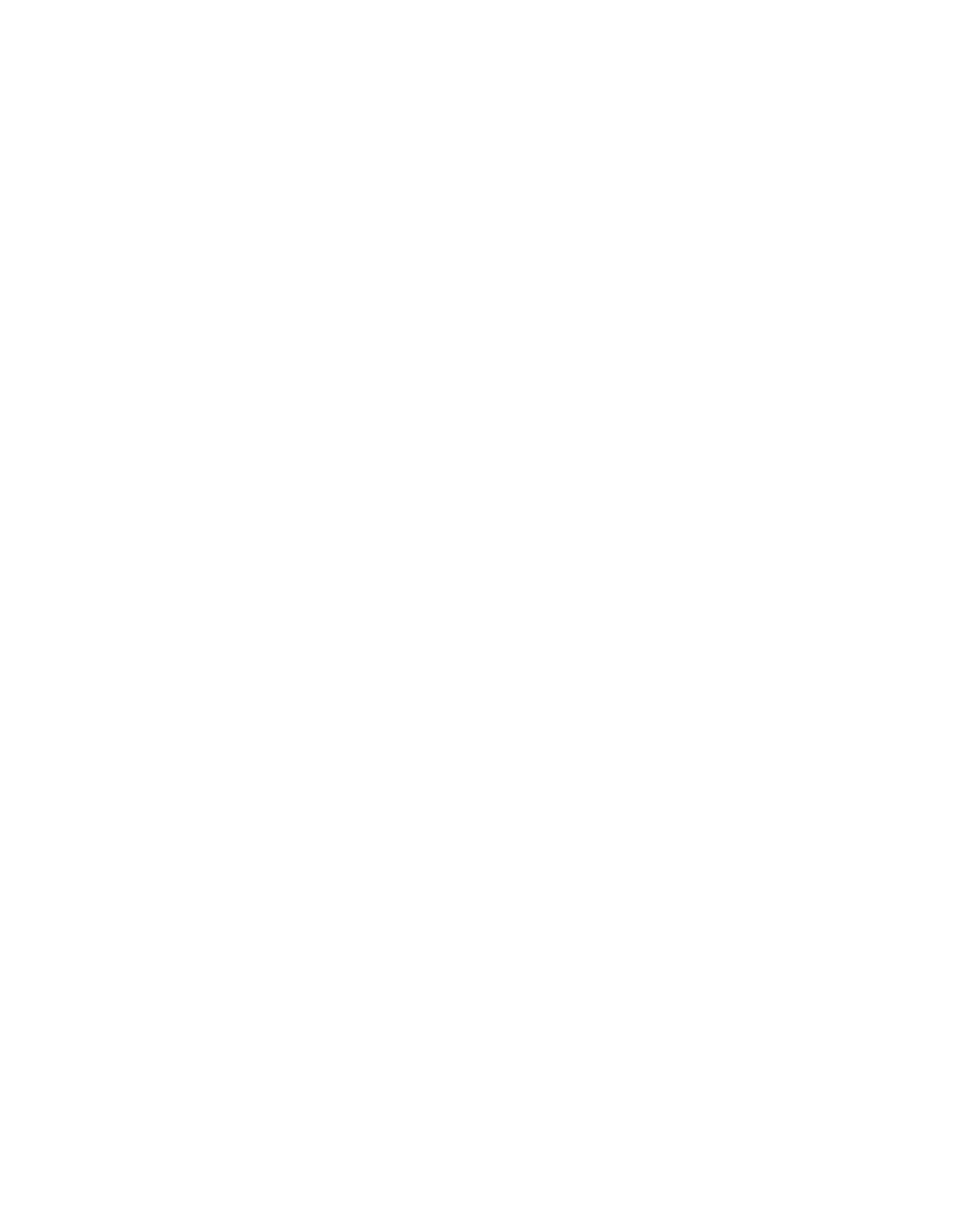*The North Bengal University Act, 1981.*

**" [Wesl Ben. Act**

*(Chapter Iff.—Authorities of the University.—Section 22.)*

- (xxix) Lo enter into an agreement wilh lhe State Governmeni or with the approval of the Slaie Governmeni with any other Government or with any person, body or authority for lhe lakitig over by the University or the management of any college or institution, including its assets and liabilities, or for any other purpose nol repugnant to lhe provisions of this Acl on lhe recommendation of the Facully Council for postgraduate studies or the Council for undergraduate studies concerned;
	- (xxx) lo manage the Press Establishment, ihe Publication Bureau and the Employment Bureau of the Univerisly, iT any, and to exercise general supervision over Students' Unions, University Exiension Boards and University Sports Board, iT any, and other bodies instituted by lhe Univesiiy:
- (xxxi) to approve Annual Statements of Accounts and the Annual Financial Estimates or the University and lo submit the same to the Court for consideration;
- (xxxii) **to prepare lhe annual report and submit lhe same Lo the Court for consideration; .**
- (xxxiii) to make due provision for **Lhe** health, welfare, residence and discipline of students and their-reiationship wilh lhe University and lo provide for such other training of students as may be considered desirable;
- (xxxiv) **to co-operate with other universities, institutions,** associations, socieiies or bodies on such terms and for such purposes, not inconsistent wilh the purposes of this Act, as il may determine;
- (xxxv) to make rules for the transaction of ils own business;
- (xxxvi) to exercise all other power; and perform all other functions ' conferred and imposed on the Executive Council by or under this Acl;
- (xxxvii) to exercise general supervision over lhe Faculty Councils for posigraduate studies and lhe Councils for undergraduate studies and give such directions lo ihose Councils for the due discharge or their respective duiies as ii may consider necessary.

22. (1) There shall be the To I lowing Faculty Councils for postgraduate studies: ô

> '(a) the Faculty Council Tor post-graduate studies in -[Arts, Commerce and Law;]

'Clause (a) was substituted for original clause by s, 1 of lhe North Bengal University (Amendment) Act, 1989 (West Ben. Acl XI of I9S9).

The word.<sup>1</sup>; wiihin lhe square brackels were substituted Tor lhe words "Arts and Commerce;" by s. 5(a)(i) or the North Bengal University (Amendment) Acl, 1993 (West Bin. Act Vlll of 1993).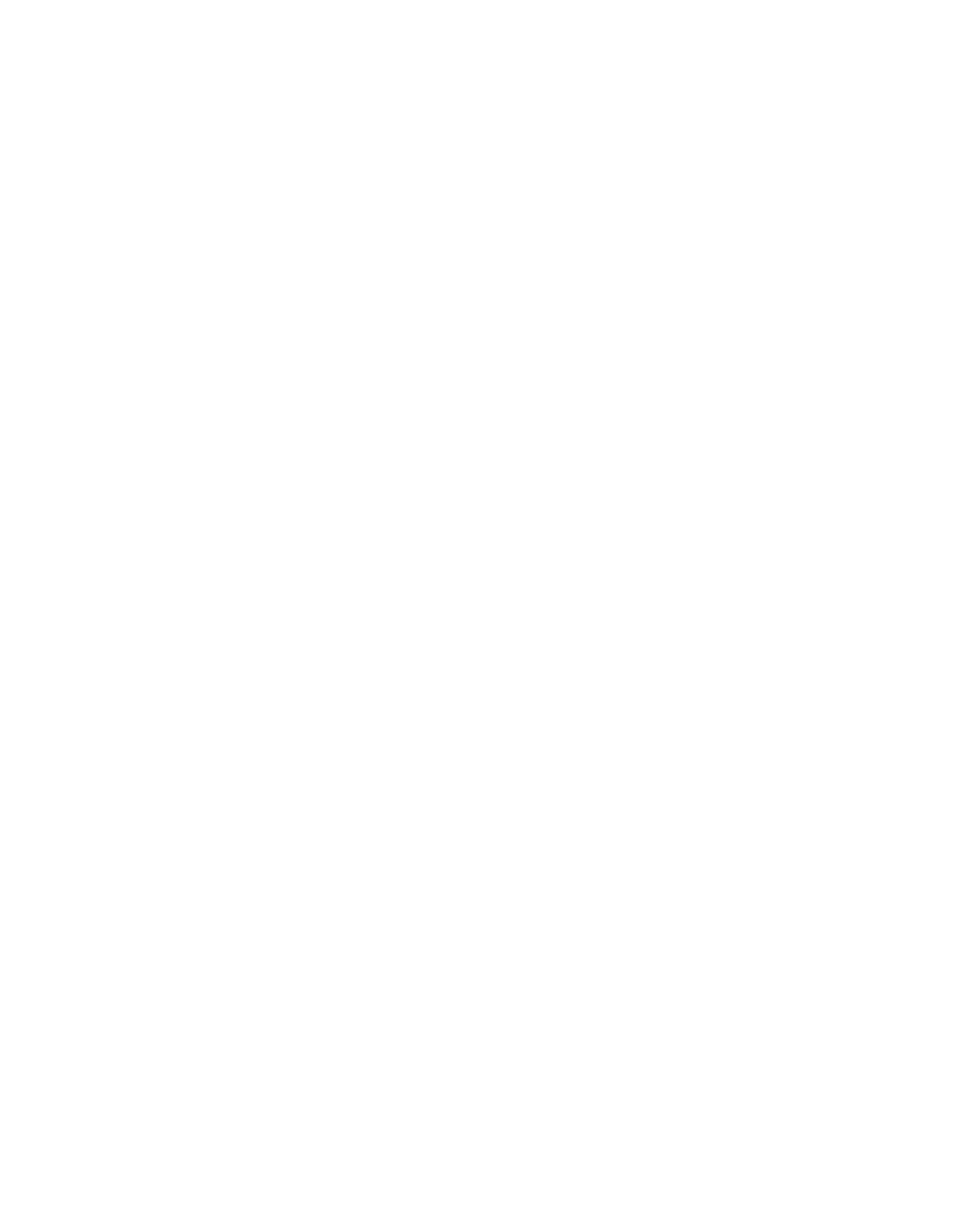# *The North Bengal University Ac!, J 981. 227* **XXV of 1981.]**

*(Chapter* **///.—***Authorities of the University.***—***Section 22.)*

(b) lhe Faculty Council for posi-graduate studies in Science; . '(c) the Faculty Council Tor posl-graduale studies in Medicinc.

(2) Each : [Faculiy Council for posi-graduuic studies in Arts, Commerce, Law and Science shall consist ofl lhc following members: $\hat{o}$ 

- (i) the Vice-Chancellorô Chairman;
- (ii) lhe Head or Heads of the Department or Departments concerned, ir any;
- (iii) lhe Professor or Professors of Ihe Department or Departments concerned, if any;
- (iv) five Teachers participating in post-graduate teaching in the subject or subjects concerned of whomô
	- (a) one shall be from constituent colleges or professional colleges, nominated by lhe Vice-Chancellor, and
	- (b) four shall be Teachers of lhe University, other than Professors, from the Departments under the Faculty Council for post-graduate studies concerned elected jointly, by such Teachers from amongst themselves of whom not more than one shall belong to one department;
- (v) one person having special knowledge in lhe subject or subjects concerned nominated by the Vice-ChanceIIor;
- (vi) ihree Teachers participating in undcr-graduate teaching elected by the Teacher members of the Council for undergraduate studies in the subject or subjects concerned from amongst Ih em selves,

-(2A) The Faculty Council for posl-graduale studies in Medicine shall consist of the following members: ô

- (i) Ihe Vice-Chancellorô Chairman;
- (ii) Ihc Dean of the Faculty Council for post-graduate studies in Medicine, who shall be a Professor of the North Bengal Medical Collegeô Vice-Chairman;
- (iii) lhe Principal, North Bengal Medical College;
- (iv) ihe Head of the Department or Departments concerned;

'Clause (c) was ins cued by s. 5(a)(ii) of ihc North Bengal University (Amendment) Act, 1993 (Wtsl Ben. *An* VIII or 1993).

The words with in lhc square brackets were subsli [ulcd for lhe words "Faculty Council for posl-graduale studies shall consist of' by s. 5(b), *ibid.*

'Sub-scction (2 A) was first inserted by. s. 5(c), *ibid.* Thereafter, the same was rc- subslituted by s. 2 of lhc North Bengal Univcrsily (Amendment) Acl, 1997 (Wcsl Ben, Acl XVII of 1997).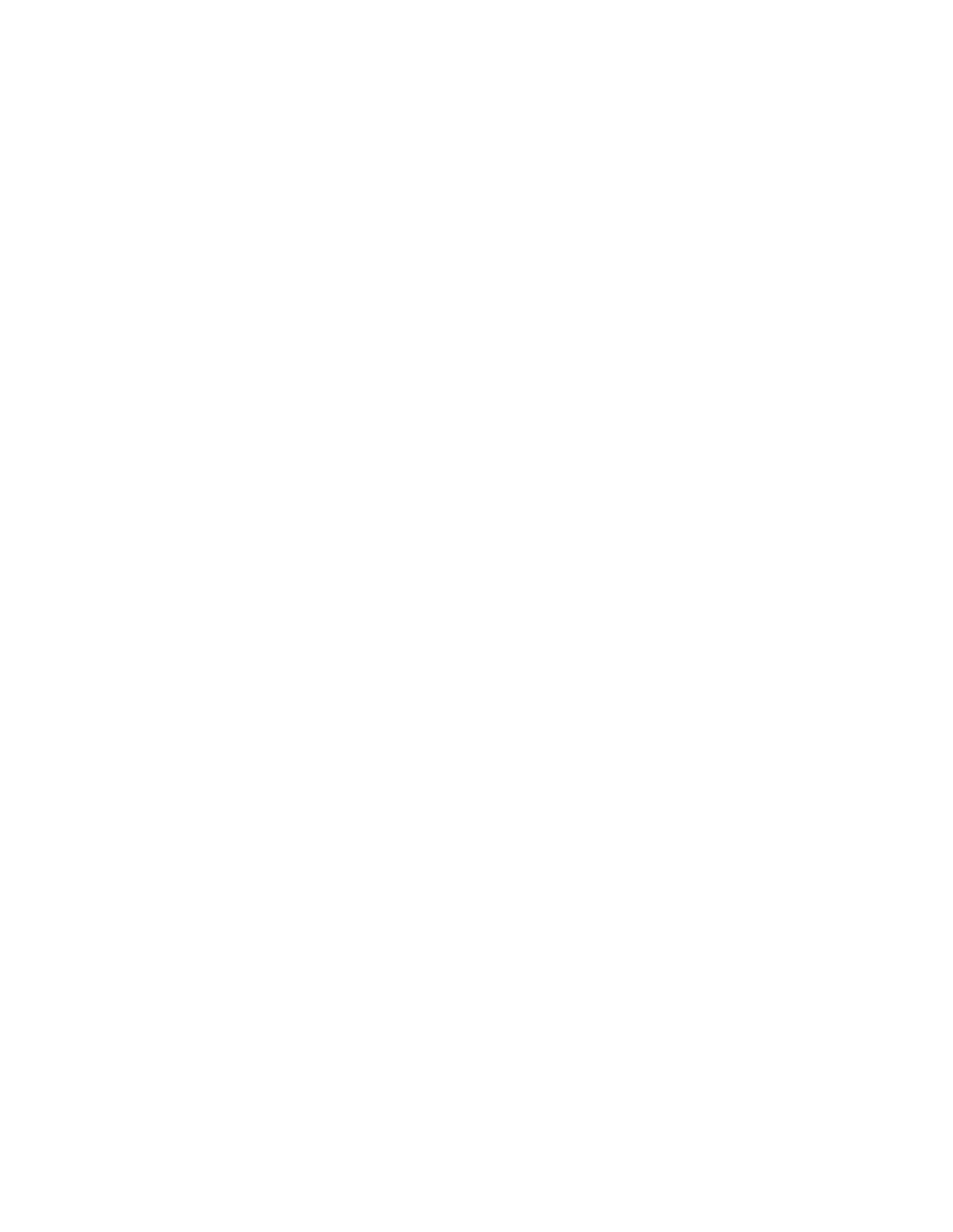#### **[West Ben. Acl**

*(Chapter HI.—Authorities of the University.—Section 23.)*

- (v) lhe Professor or Professors or the Department or Departments concerned;
- (vi) four Teachers of the North Bengal Medical College, other than Professors, from the Deparlmenls under the Faculty Council for past-graduate studies in Medicine, or whom not more than one shall belong to one Department, clected jointly by such Teachers from amongst themselves;
- (vii) one Teacher from constituent colleges or professional colleges, nominated by (he Vice-Chancellor;
- (vjii) one person having spccial knowledge in the subject or subjecls concerned, nominated by the Vice-Chancellor;
- (ix) three Teachers participating in undergraduate teaching,
	- elected by the Teacher-members of the Council for undergraduate studies in Medicine in the subject or subjects concerned from amongst themselves.

**(3)** Each Faculty Council for posL-graduate studies shall have a Secretary fo be appointed by the Executive Council:

'Provided that **lhe** Secretary of **Lhe** Faculty Council for posi-graduatc studies in Science shall also be the Secretary of the Facully Council for post-graduate studies in Medicine.

**(4) One-third of the total number of members of a Facully Council for postgraduate studies** *plus* **one shall be a quorum for a meeting of lhe Faculty Council.**

23, Subject to the provisions of this Act, and the Statutes, the Ordinances and the Regulations, a FaculLy Couucil for post-graduate studies shall exercise the following powers and perform the following functions.'ô

(i) to make proposals to the Executive Council for the establishment of **UniversiLy** Departments, institutions,

> libraries, laboratories and museums for study and research to be maintained by the University;

- (ii) to recontmcnd to the Executive Council lhe creation and institution of Professorships, Readerships, Lectureships and other teaching posts and the duties and emoluments thereof;
- (iii) to make proposals to the Executive Council for lhe promotion of research and, through special committees, if any,

constituted for the purpose, lo call for reports on such research work from persons engaged therein, and lo make recommendations to lhe Executive Council thereon;

'The proviso was inserted by s, 5(d) of the Nonh Bengal University (AmcmJmenl) Act, 1993 (Weil Ben Acl VIti of 1993).

PoM'tre and functions of iht Fneully Council for postgraduate studies.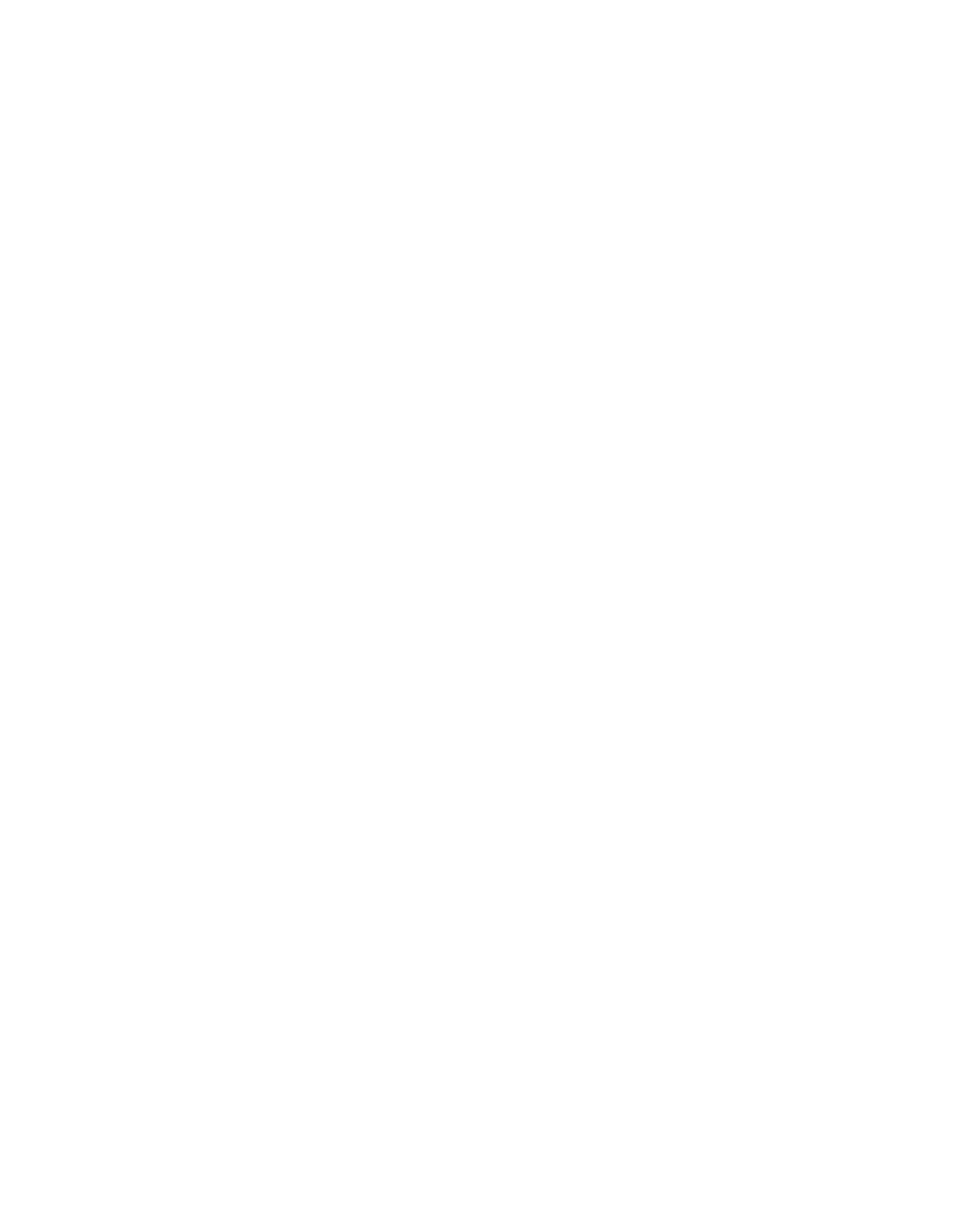# **XXV of 1981.]**

*The North Bengal University ha, J 981.* **229**

*(Chapter Iff.*—*Authorities of the University.*—*Section 23.)*

- (iv) lo recommend to the Executive Council [lie minimum qu ali fie a Lions for posts of Teachers of the University;
- (v) to make proposals to the Executive Council regarding provisions to be made for enabling the University to undertake specialisation of studies and for organisation or common laboratories, libruiies, museums, insliLuies of research and other institutions, maintained by the University;
- (vi) [o constitute or reconstitute the departments of teaching with the approval of Lhe Execulive Council;
- (vii) lo make provisions for lectures and instructions for students of affiliated colleges, University Departments, University Laboratories and also For other persons who arc not such students;
- (viii) lo advise (he Execulive Council on the institution of degrees, titles, diplomas, certificates and other academic distinctions;
- (ix) to hold and conduct, subject Lo general supervision by Lhe Executive Council, University examinations leading to postgraduate degrees, diplomas and certificates, and approve and publish lhe results Ihereof in accordance with Lhe regulations made in this behalf;
- (x) to provide for the inspection or Lhe investigation into the affairs of any University Depanmeni or any college and submit report to the Execulive Council;
- (xi) to have general supervision over the Boards of Studies attached to the Faculty Council;
- (xii) lo frame rules relating to the courses of post-grad uate studies and lhe division of subjects in regard thereto and lo recommend lo the Executive Council the making of RegulaLions in ihis behalf;
- (xiii) lo appoinl, if required by Lhe Executive Council, after considering Lhe views of lhe Boards of Studies attached to the Faculty Council, Boards of Examiners in the subject or subjects relating lo posl-graduatc studies, including the subjects for doctoral thesis and for prizes and medals;
- (xiv) local! for such reports or information as the Faculty Council may consider necessary for efficient discharge of iis duties from the teaching departments, research unils or Boards of Studies;
- (xv) [o consider any educational matter relating to the Faculty Council and lo arrive at decisions or make recommendations pertaining thereto to the appropriate authority or officers;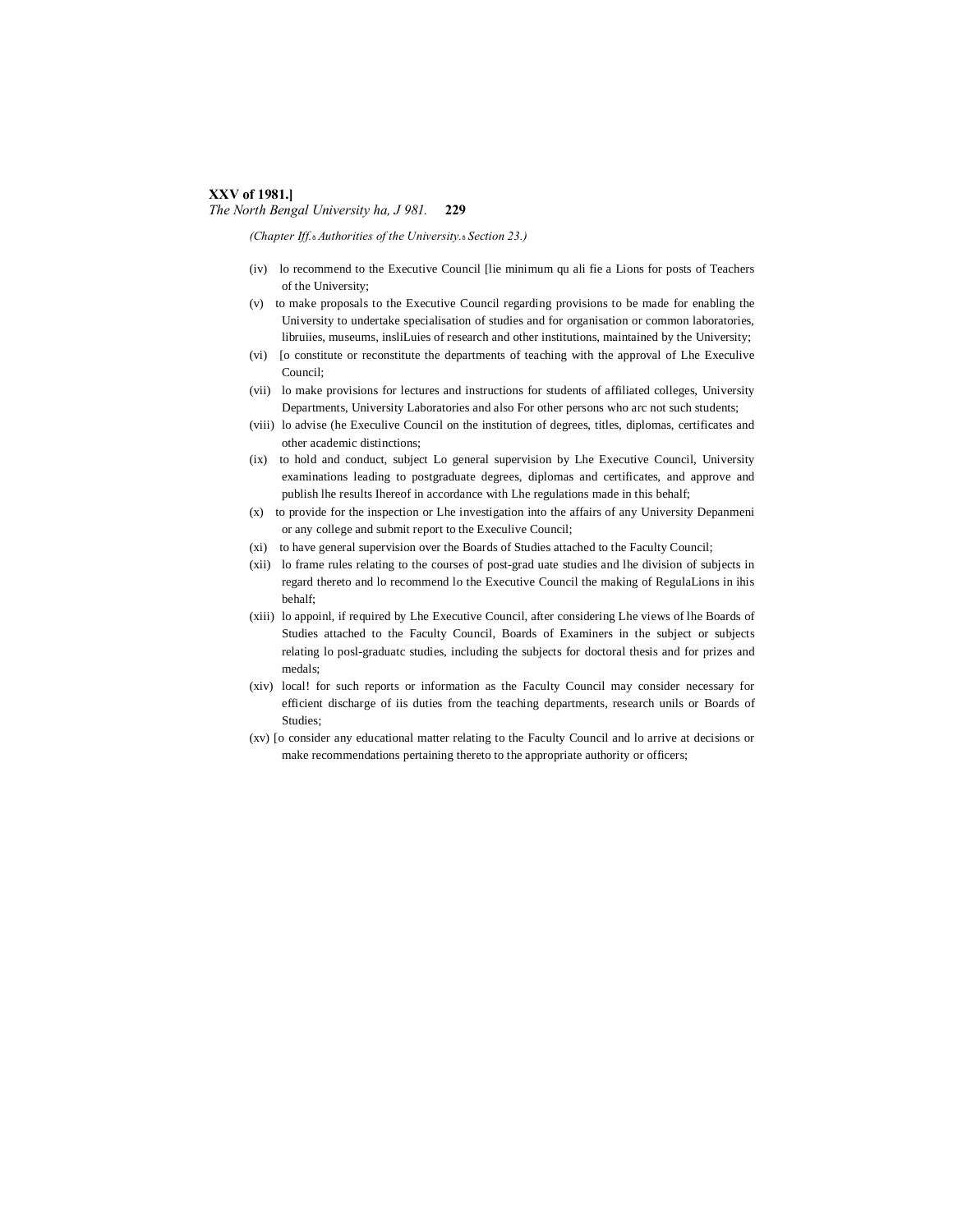#### 230 *The North Bengal University Act. 198}.*

**[West Ben. Act**

 $\text{w}^{\wedge},\ldots^{\wedge}>>_{\wedge}, \ldots,_{\wedge},\ldots$ 

*(Chapter III.—Authorities of the University.—Section 24.)*

(xvi) [o maintain contact with the corresponding Council for ..

undergraduate studies for the purpose or sharing ideas and

ensuring co-ordination;

(xvii) Lo submit each year its annual report to lhc Executive Council;

(xviii) to make rules for the transaction of its own business;

- (xix) to exercise all other powers and perform all other functions conferred and imposed on it by or under this Act;
- (xx) to delegate to the teaching departments, research units, and Boards of Studies attached to ii the responsibility for such academic matters as respectively concern such departments, units and Boards;
- (xxi) to recommend to lhe Executive Council lhc conferment of postgraduate degrees, diplomas and certificates.

The 24. (1) There shall be the following Councils for undergraduate Councils fur studies-ô

# under- siuaies.ô

- graduate (j) the Council for undergraduate studies in Arts, Science, **Commerce and Law;**
	- (ii) lhe Council for undergraduate studies in Engineering and Technology;

(iii) lhc Council for undergraduate studies in Medicine '[and Dentistry].

(2) (a) The Council for undergraduate studies in Arts, Science,

Commerce and Law shall consist of the following members: $\delta$ 

- (i) the Vice-Chancellorô Chairman;
- (ii) Llie Deans of lhc Faculty Councils for posl-graduale studies in Arts, Commerce and Science;
- (iii) the Principal, Darjeeling Government College;
- (iv) six Teachers of affiliated colleges other lhan medical and engineering colleges, of whom one shall be from a teachers' training college, elected by such Teachers;
- (v) iwo Teachers who are members of the Faculty Council Tor postgraduate studies participating in post-graduate teaching in the subject or subjects concerned elected by lhe members of lhe concerned Faculty Council for post graduate studies from amongst themselves;
- (vi) four Principals, of whom three shall be from undergraduate colleges of Arts, Science, Commerce and L;uv and one shall be from a teachers' training college, elected jointly by ihe Principals of such colleges;

'TTii! words wilhin Ihe squnre brackets were insetted by s, 6(a) of lhe North Bengal Umversily (Amendment) Acl, 1993 (Wesi Ben. Acl VIII of 1993),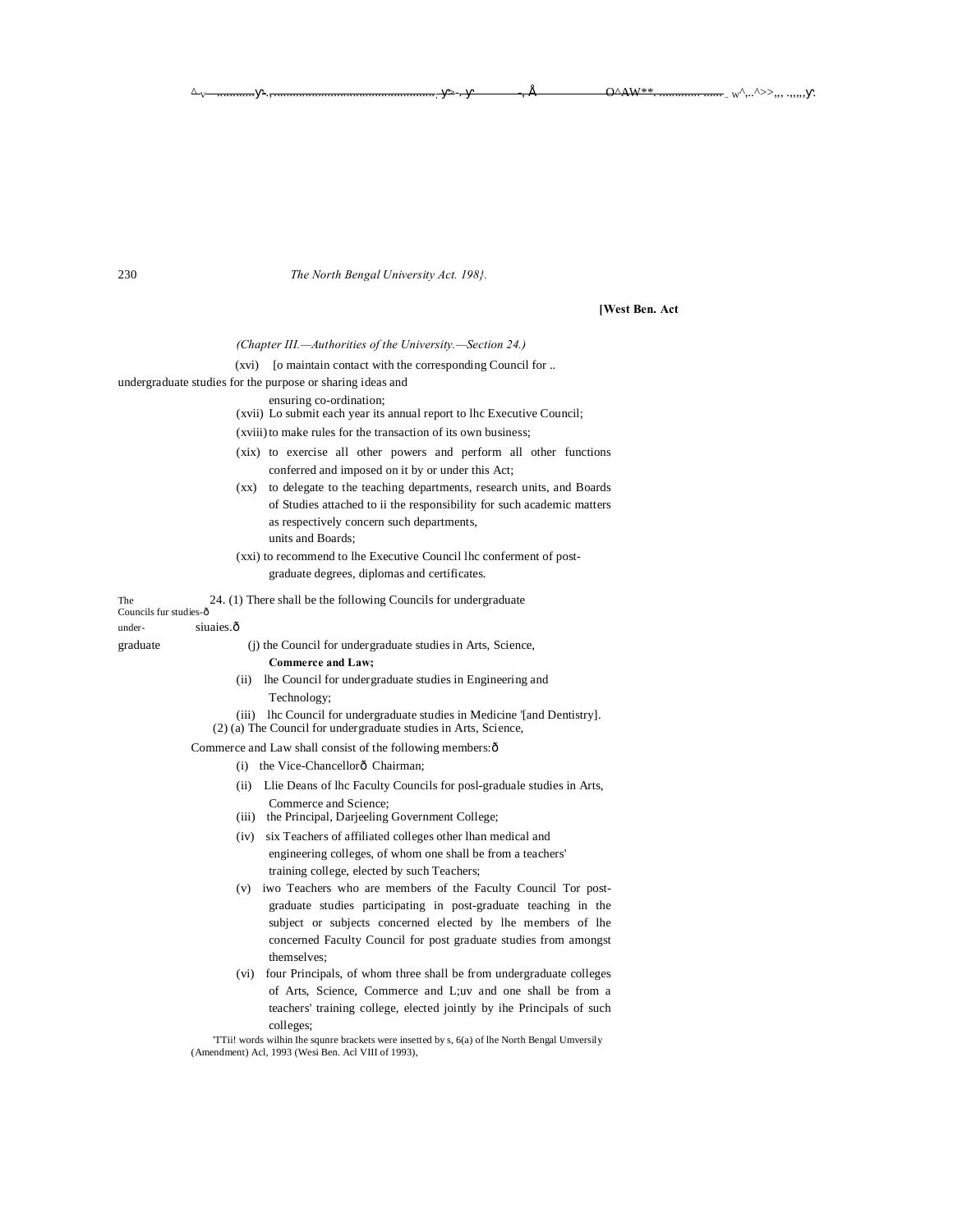#### **XXV of 1981.]** *The North Bengal University ha, J 981.* **231**

*(Chapter 111.—Authorities of llie University.—Sea ion 24.)*

(vii) lwo persons having special knowledge in lhe subjcct or subjects conccmcd nominated by lhe Vicc-Chancellor.

(b) The Council shall have a Secretary lo be appointed by the Executive Council.

(3) (a) The Council for undergraduate studies in Engineering and Technology shall consist of the following members: $\hat{o}$ 

(i) the Vicc-Chancellorô Chairman;

- (ii) the Principal, Jalpaiguri Government Engineering College;
- (iii) the Heads of the Departments of Teaching, Jalpaiguri Government Engineering College;
- (iv) three Teachers not belonging to the same Department elected jointly by the Teachers of colleges imparting instruction in Engineering or Technology affiliated lo the University;
- (v) one person nominated by the Director of Technical Education, West Bengal;
- (vi) two persons having knowledge in the subject concerned nominated by the Vice-Chancel tor.

(b) The Council shall have a Secretary to be appointed by the Executive Council.

(4) '(a) The Council for undergraduate studies in Medicine and Dentistry shall consist of the following members: $\hat{o}$ 

- (i) lhe Vicc-Chancellorô Chairman; '
- (ii) the Principal, North Bengal Medical College;
- (iii) the Principal, North Bengal Dental College;
- (iv) lhe Heads of the Departments of Teaching, North Bengal Medical College;
- (v) lhe Heads of the Departments or Teaching, North Bengal Dental College;
- (vi) five Teachers of North Bengal Medical College and Colleges affiliated to lhe University, if any, imparting instruction in Medicine, elected by such Teachers from amongst themselves; .
- (vii) lwo Teachers or North Bengal Dental College imparling instruction in Dentistry, elected by such Teachers from amongst themselves;
- (viii) onepcraon nominated by the Director of Medical Education, West Bengal;
- (ix) two persons having knowledge in the subject concerned nominated by the Vice-Chancel lor.

'Clause (a) was substituted Tor original dausc by s. 6(b) of iht; North Bengal University (Amendment) Acl. 1993 (W<sub>cs</sub>i Ben. Acl VIII of 1993).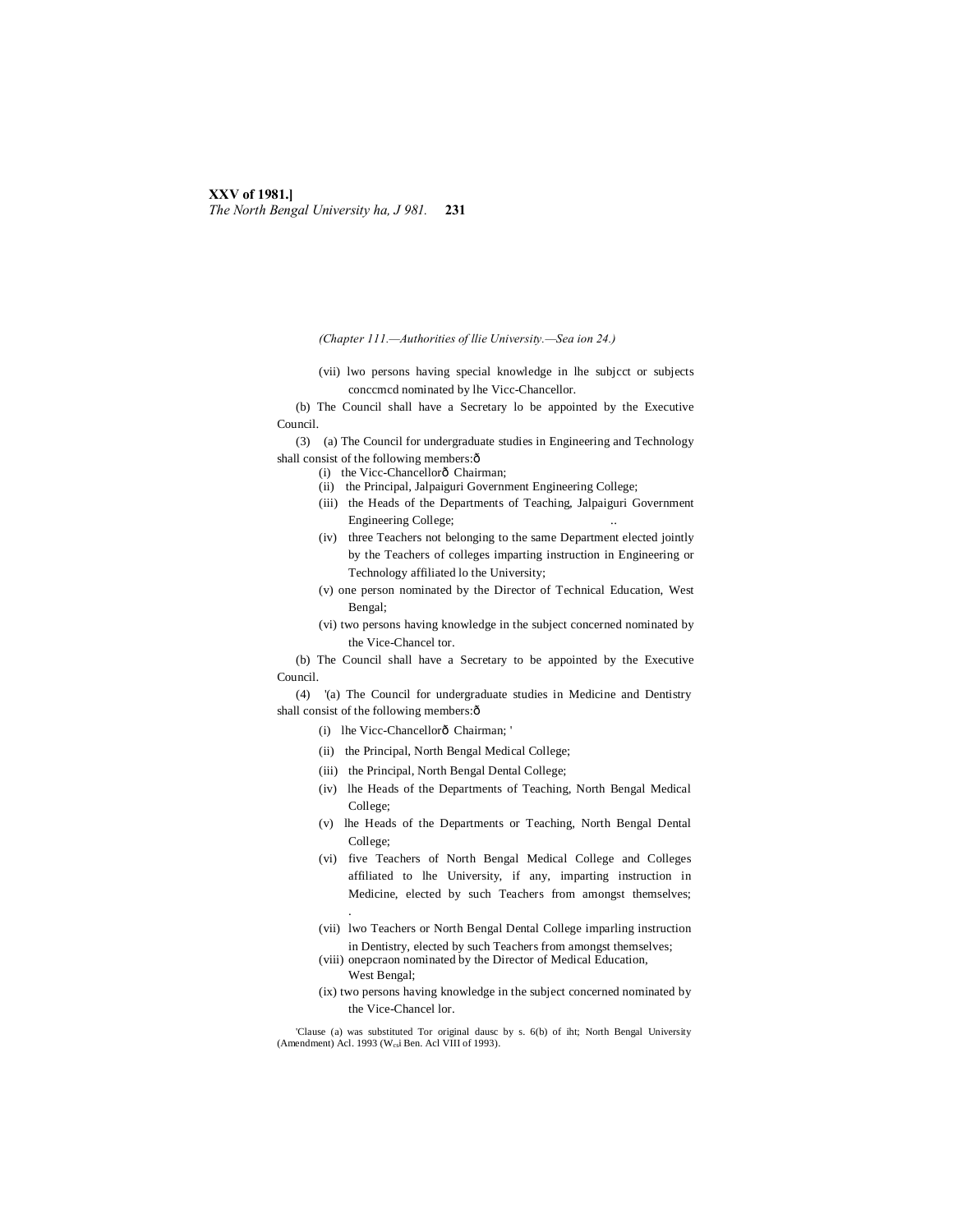#### The North Bt'ojjn!  $f\gg$  livers try Acl, 1981.

#### [West Ben, Act

 $\cdots$ 

#### (Chapter ///.- Authorities of the University.-Scctivn 25 J

#### (b) Tlie Council shall have a Sccrelary to be appointed by (be, Executive

Council,

(5) All elections to lhe Councils Tor undergraduate studies shall be held in the manner prescribed by Statutes.

(6) One-third of Lhe local number of members of a Council for undergraduate studies *pins* one shall be a quorum for a meeting of lhe Council.

Powers and 25. (1) Subject Lo ilie provisions of ihis AcL, and the Slaiules, the fheCouHeNs

Ordinances and Lhe Regulalions, a Council for undergraduale siudies fur under-shall exercise the following powers and perform the following functions: ô graduate

studies.

- (j)  $_{[0]}$  recommend to lhe Executive Council Lhe affiliation of a
- college or an inslitulion in one or more subjecis; (ii) to ensure annual inspection of colleges;
- (iii) to exercise general supervision over the colleges to ensure that lhe conditions or affiliation are properly fulfiLled, the standard of leaching is uniformly maintained and syllabi as prescribed are properly completed wiihin the academic year:
- (iv) to fix the: lasl date of admission of students Lo different courses of siudies and Lhe date of conimencemenl of examinations in consullation with other Councils for undergraduate studies'
- (v) lo appoint Head Examiners, Examiners, Paper-sellers, Scrutineers, Co ordinators, Conveners, Tabulators and other persons under the general supervision of the ExccuLive Council;
- (vi) to hold and conduct examinations and to approve and declare Lhe resulls of the examinalions within such period as may be prescribed;
- (vii) to recommend to the Executive Council the disaffiliation or withdrawal of nffiliaLion of any college in rcspcet of any subject or subjects, if, on receipt of a written report from a lenm of Inspeclors appointed by lhe University, lhe Council is uf opinion that proper standard of Leaching is not maintained or conditions of affiliation are not properly fulfilled or the results of lhe candidates senl up by (he college for any examination are unsalisfactory or the college has failed to comply with the directives of lhe Council;
- (viii) to establish, maintain and manage Halls and Hostels of undergraduate colleges;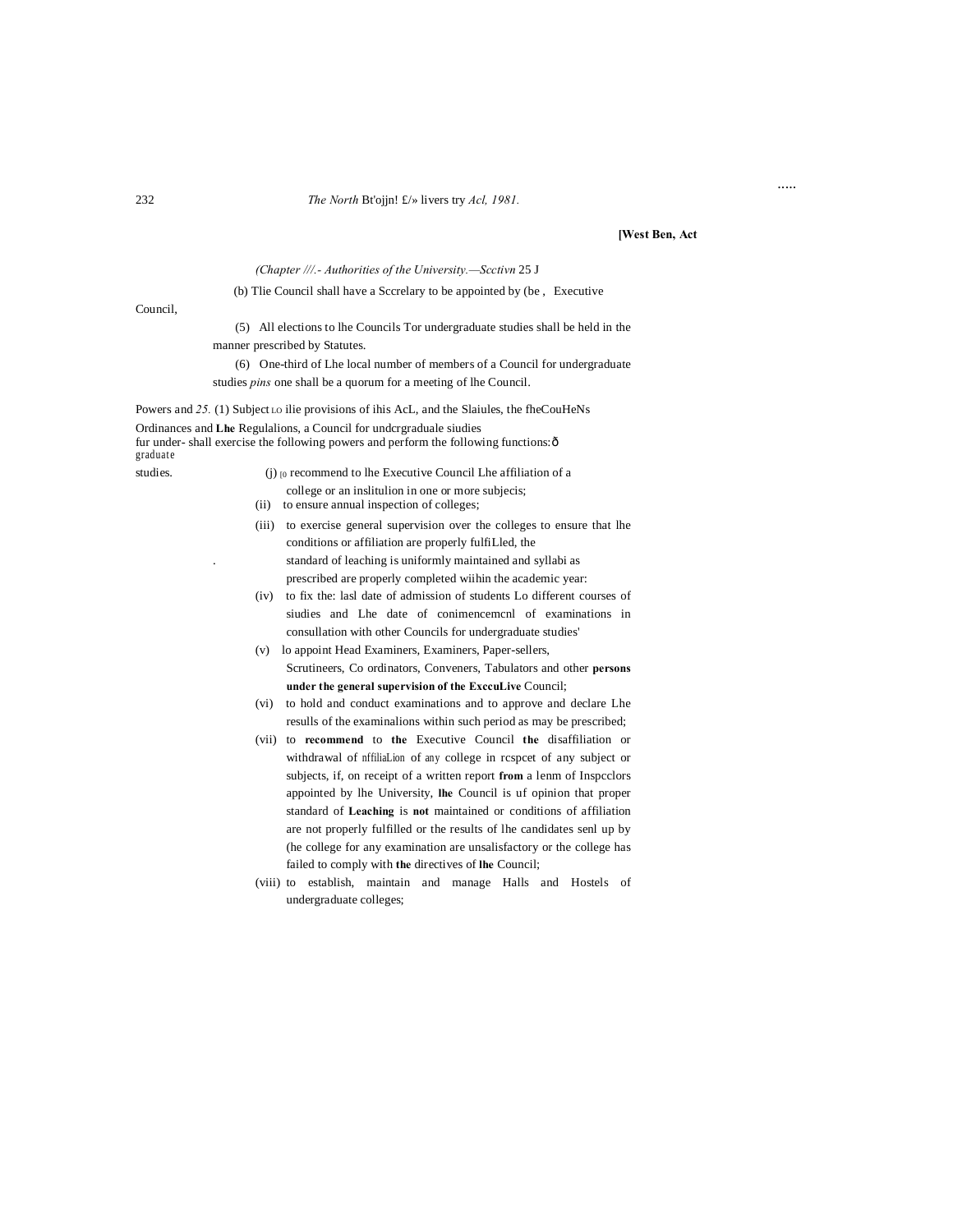**XXV of 1981.]** *(Chapter III.—Authorities of the University.—Section 25.)*

(ixThe North Bengal University ha<sub>c</sub>e Colncil  $\frac{333}{100}$  temporary **Luke** <sup>'\*</sup> over of lhe management of an affiliated or a recognized

> college or institution, other than a Govemmeiu College in order to ensure that proper standards of teaching, training or instruction are maintained therein;

- (x) lo provide for lhe inspection or investigation into ihe affairs of undergraduate college or institutions recognizcd by **Lhe** Council or affiliated to the University and to exercise general supervision and control over them;
- (xi) to make due provision for health, welfare, residence, and discipline of students and their relationship with Colleges and lhe University and LO provide for such training of students as may be considered desirable;
- (xii) to recommcnd to **Lhc** Executive Council the dissolution of the Governing Body or an affiliated college or institution, other than a Government College and pending reconstiiulion of the Governing Body, the appointment of an Administrator or an *ad hoc* Governing Body;
- (xiii) to collect fees for examination, condonation or short percentage Tor appearing at an examination as non-collegiale **sLudent,** mark-sheet, late admission, change of examination centre, scrutiny or answer script, and change or name or surname, and any other charge for registration and migration or students and grant of diplomas, certificates or any other documents at such rate as may be prescribed by the Execulive Council;
- (xiv) to exercise supervision to ensure that all properties and funds of lhe Council are properly controlled and administered;
- (xv) lo supply promptly such information, returns, reports and other materials as may be required by the University;
- (xvi) to exlend facilities and other assistance including exhibits of records, books of accounts, ledgers and any other documents to officers deputed by the University for inspection;
- (xvii) to approve the annual report or the activities of the Council during the previous academic year and submit the same lo lhe Executive Council on or before such dale as may be fixed by the Executive Council;
- (xviii) to abide by, and implement promptly, the decisions thai may be arrived at by the University from lime lo time in regard 10 the Council;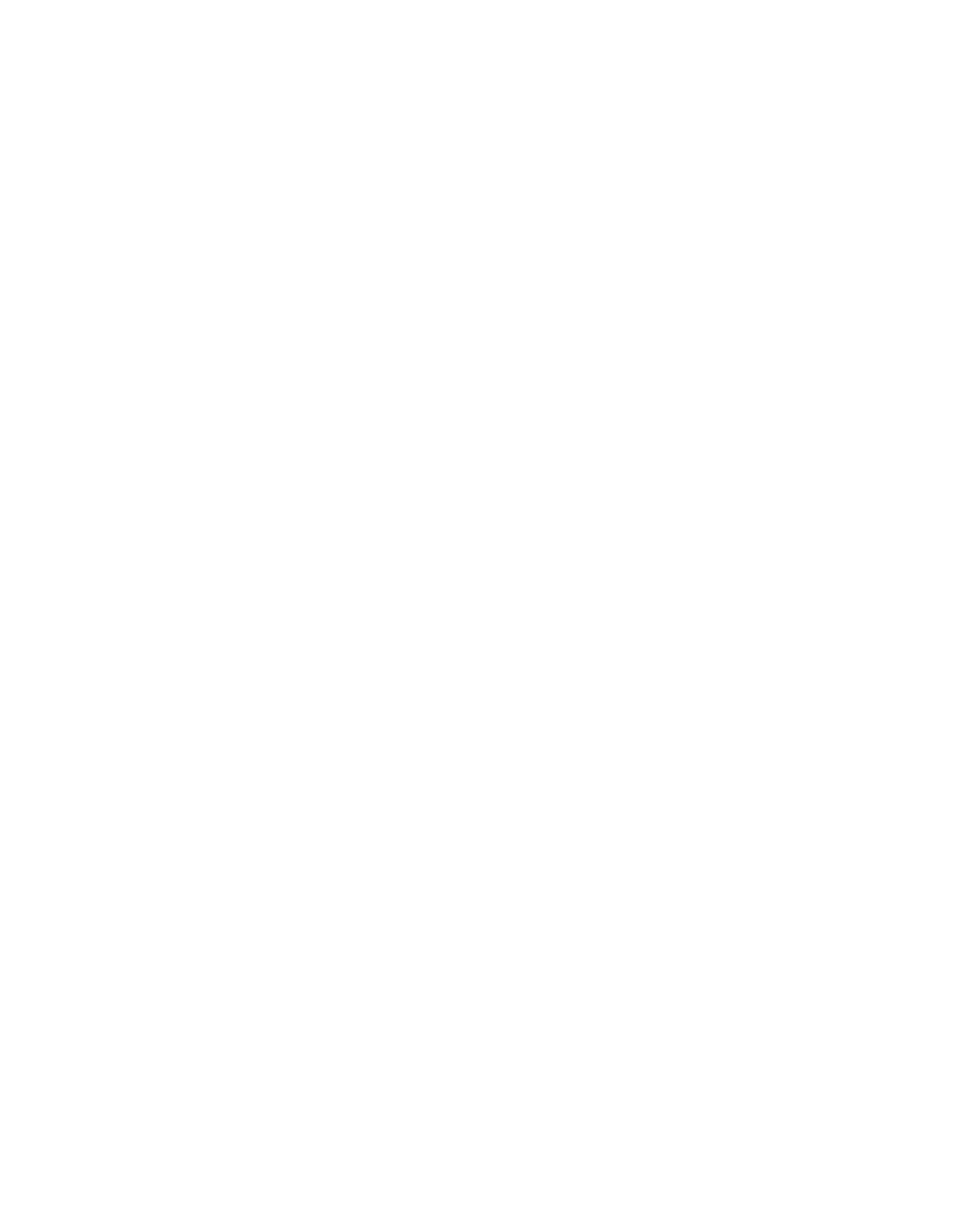#### *The North Bengal University Act, 1981.*

*(Chapter III,—Authorities of the University.—Scciton 26.)*

- (xix) **to follow ihc guidelines and Lhe rules framed by [he University from [imc Lo lime;**
- (xx) lohave general responsibility for academic affairs in relation [o undergraduate studies with which [he Council is concerned;

**[West Ben.**

- (xxi) to have general supervision over the Board of Studies attached to ihe Council in accordance with the rules framed far lhe purpose;
- (xxii) Lo maintain contact wilh Lhe corresponding Council for posl-graduale studies for the purpose of sharing ideas and ensuring co-ordination;
- (xxiii) to frame rules relating to t[ie courses of undergraduate studies and the division of subjects in regard thereto and to recommend to the Executive Council the making of Regulations in this behalf.

(2) Notwithstanding anything con Lained in sub-section (1), the Council for undergraduate studies in Medicine shall have the following additional powers: ô

- (i) to have general responsibility for academic affairs of North Bengal Medical College and colleges affiliated to the University, if any, imparting instruction in Medicinc, relating lo entrance requirements, curricula, inslruclions, examinations, discipline, student activities, athletics, college libraries, and similar other matters;
- (ii) to frame rules and make regulations relating to courscs of undergraduate studies in Medicine and the division of subjects in regard thereto subject to lhe approval of lhe Executive Council;
- (iii) lo advise affiliated college or colleges regarding provisions to be made for and the administration and supervision of the academic affairs mentioned in sub-clause (i), Lo provide for inspection of the coIlegc or colleges and to call for from such college or colleges reports or other information in connection therewith.

26. '(1) (a) There shall be a Dean for each of the Faculty Council for post-graduate studies in Arts, Commerce and Law and the Faculty Council for posi-graduaie studies in Science, who shall be a Professor of the University.

'(b) There shall be a Dean for the Faculty Council for posl-graduate sLudies in Medicine who shall be a Professor of the North Bengal Medical College.

'Sub-section (1) va.< first substituted by s. 7(a) of lhc North Bengal University (Amendment) Act, 1993 (West Ben. Act Vtll or 1993). Then suh-scclion (1) consisting ofetauscs (a) anil(b) was resubs Li luted by s, 2(1) of ilie North Bengal University (Ameitdmenl) Act,

1996 fWcM Ben. Act IX or 1996). Finally, clause (b) was substituted by s. 3 or ihc North Bengal University (Amendment) Ael, 1997 (Wesi Ben. Acl XVII of 1997).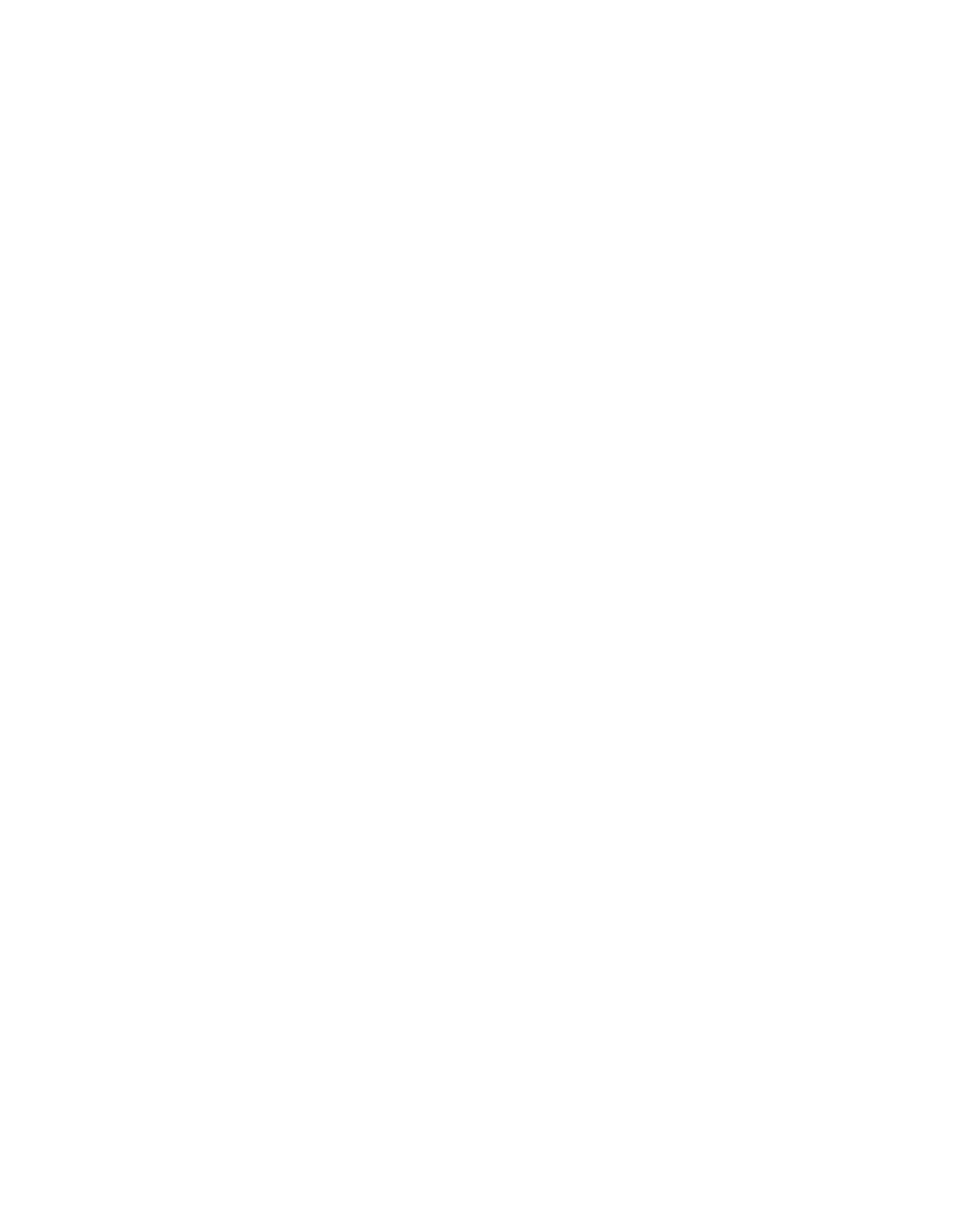*The North Bengal University Act, 1981.* 235 *(Chapter III.—Authorities of the University.—Sections 27-29.)*

### **XXV of 1981.]**

 $\binom{1}{2}$  The Dean shall be elected by the members of the Facully Council and shall acl' as Vice^Chairman of lhe Faculty Council.

- (3) The **scniormosL** Dean **shall act as** Vice-Chairman of **a** Council Tor **undcrgraduale studies.**
- (4) The Dean shall hold office for such term as may be prescribed by Statutes.

*27.* There shall be Boards of Studies attached Lo every Faculty Council for post-graduate studies or Council Tor undergraduate studies. The constitution of the Boards or Studies shall be prescribed by Statutes and the powers and functions of the Boards shall be prescribed by Regulalions. . .

The Boards of Studies. *28.* There shall **be** a Finance Committee with **Lhe** Vice-Chancellor as the Chairman. The constitution, powers and functions of **Lhe** Finance CommiiLce shall be prescribed by Slalules and its procedure in financial matters, including the delegation of its powers, shall be prescribed by Ordinances.

*29.* (1) A University Professor shall be appointed by the Executive Council on the recommendation of a Seleciion Committee consisting of  $\delta$ 

(i) the Vice-Chancellor as Chairman;

- (ii) the Dean **of Lhe** Faculty Council concerned;
- Commilice. (iii) a **person, not** holding **any** office of profit **under** lhe University **and** having special knowledge of lhe **subjecL** which **Lhe** Professor will teach, nominated by lhe Chancellor;
- (iv) lwo persons, not holding any office of profii under the University and having special knowledge of lhe subject which lhe Professor will leach, nominated by the Executive Council.

Tor I caching posts. (2) A University Reader or a University Lecturer shall be appointed by lhe Executive Council on lhe recommendation of a Seleciion Com mi I tee consisting of—

- (i) the Vice-Chancellor as Chairman;
- (ii) the Dean or lhe Faculty Council concerned;
- (iii) **Lhe** Head or **Lhe** Department concerned, if any;
- (iv) a person, **noL** holding **any** office of profit under lhe University and having special knowledge of lhe subject which lhe Reader or the Lecturer will teach, nominated by lhe Chancellor;

'Sub-section (2) was flrsl substituted by s. 7(b) of the North Bengal University (Amendment) Aci, 1993 (Wcsl Ben. Acl VIII or 1993). Thereafter, the same was resubsli- lulcd by s, 2(2) of lhe North Bengal University (Amendment) Acl, 1996 (West Ben. Acl IX of 1996).

The Finance

S alee lion Committee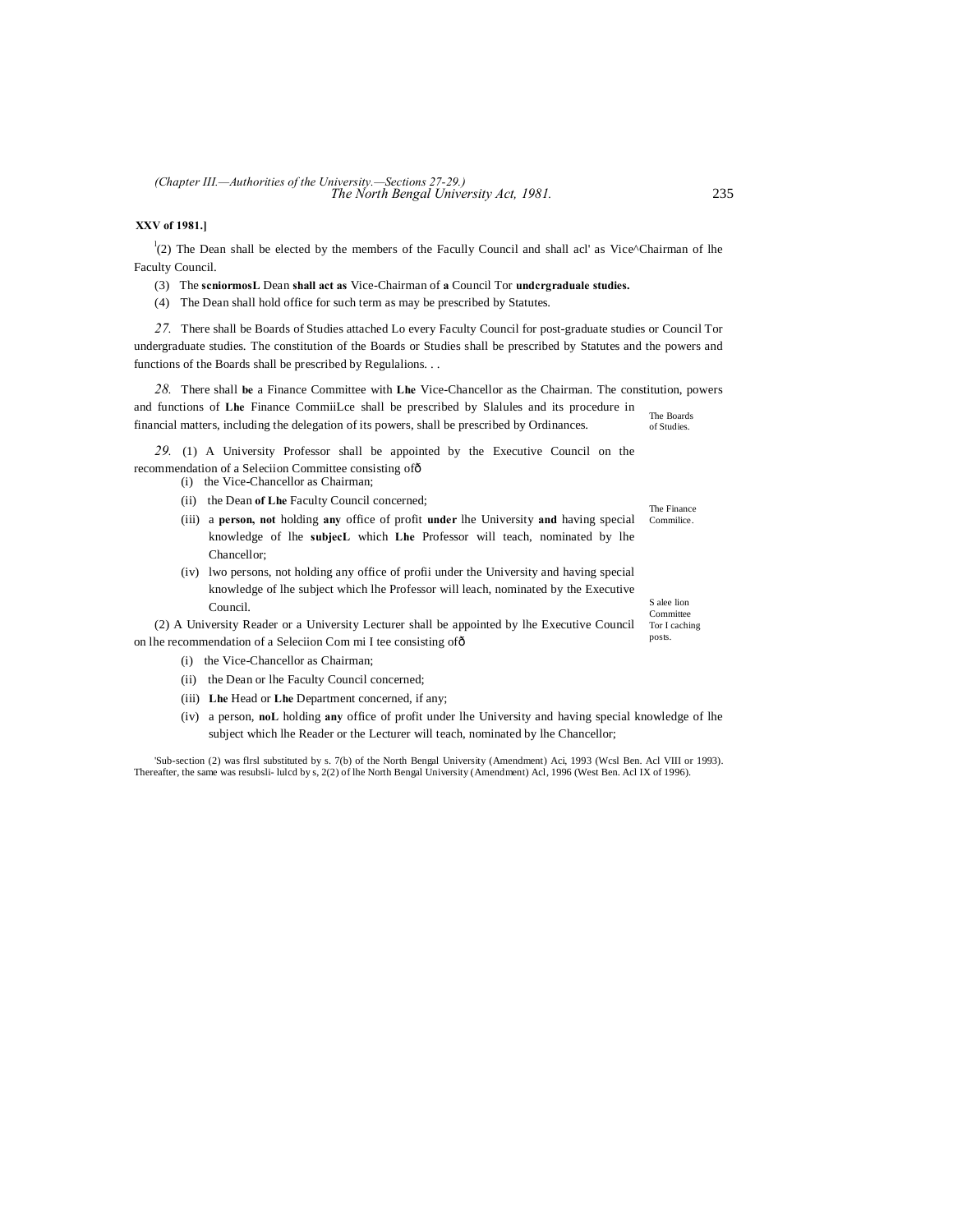# **[West Ben. Act**

#### *(Chapter HI.—Authorities of the University.—Sections 30-32.)*

(v) two persons, 110L holding any officc of profit under the University and having special knowledge of the subject which the Reader or lhe Lecturer will leach, nominated by (he Executive Council.

Proccchiri; 30. (1) Three members, of whom ut least two shall be persons meetings" $\wedge$  having special knowledge in lhc subject concerned, shall be a quorum Sclcc-Linn f<sub>or a</sub> rneeling of a Selection Committee. Coirtnuuci!,

> (2) If the Executive Council does not accept the recommendation of a Selection Committee, it shall refer the recommendation back to the Selection Commiiicc wiili reasons for reconsideration and if lhe Executive Council does notucccpi the reconsidered views of lhc Selection Comiuee, the mailer shall be referred lo the Chancellor with reasons and lhe decision of the Chancellor shall be final.

Letter of appointment orfeaehen;, officers and employees.

31, (J) Every Teacher, every officer and every employee of the University shall, on appointment as such, be provided wilii a letter of appointment containing such lerms and conditions of appointment as may be prescribed by Ordinances,-

(2) A Teachcr or an officer or an employee appoinled against a permanent vacancy shall be on probation ordinarily Tor a period of one year from (he dale of such appointment and such period of probation may, at the discretion of the appropriate authority of the University, be extended for a further period not exceeding one year.

(3) If, at any time during (he period of probation, lhe probationer's work is not considered satisfactory, Lhe probationer shall be discharged by the authority concerned.

(4) On satisfactory completion of the period of probation, a Teacher or an officer or an employee, as the case may be. shall be confirmed with effect from the date of his appointment on probation by an order in writing made by Lhc University in this behalf and the fact of such confirmation shall be communicated to the person concerned:

Provided that if, on completion of lhe period of probation, no such order of confirmation is made and communicated Lo Lhe person concerned within a period of two months of the completion of the period of probation, the person concerned shall be deemd to have been confirmed wiih effect from the date of his appointment on probation.

Tc mi i nation inf sorvicc of temporary Teacher, officer or employee.

32. The services of a temporary Tcacher or officer or employee shall not be terminated before lhe expiration of (he period for which he is appoinled except after serving one month's notice or paying him one months's salary in lieu thereof.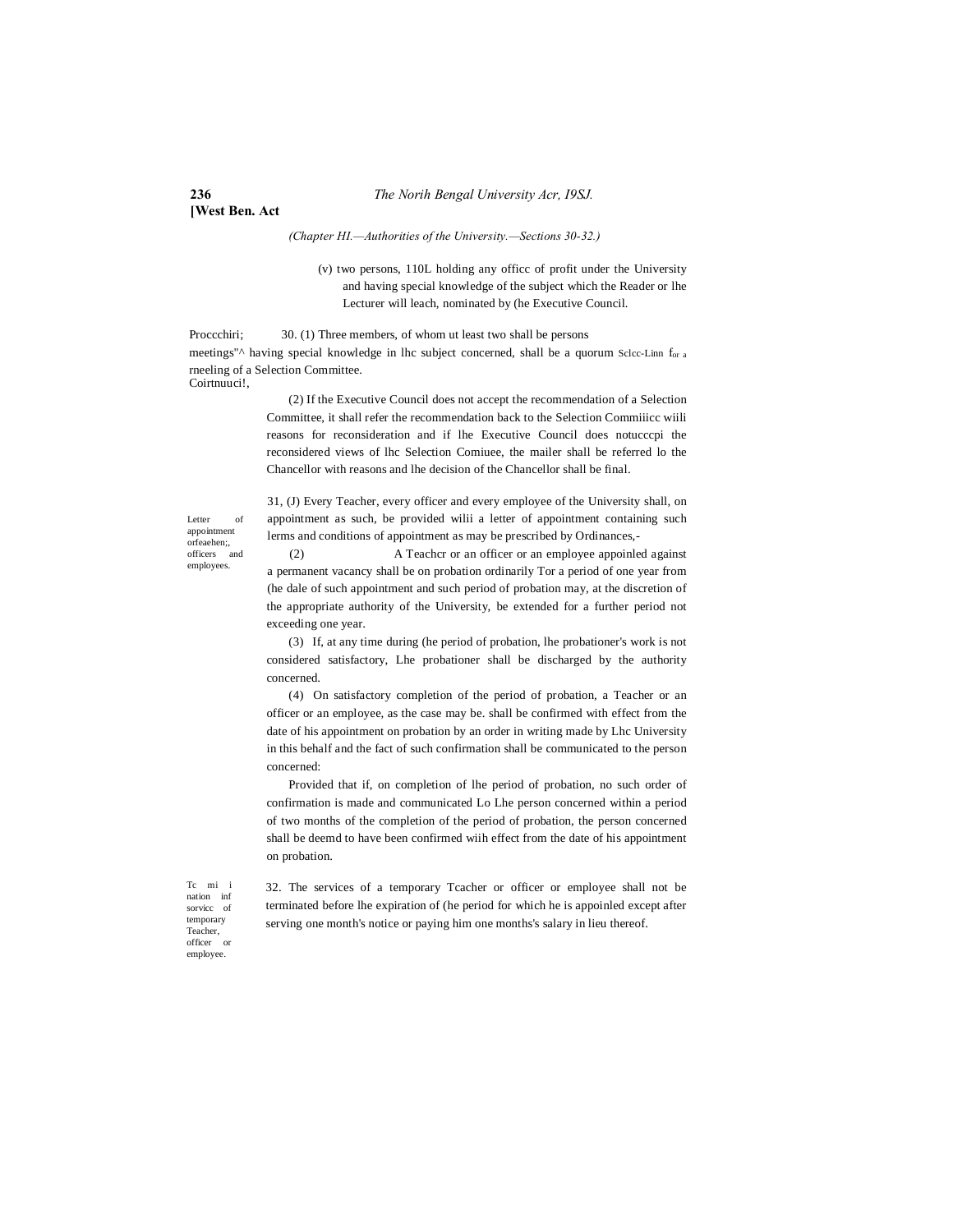#### **XXV of 1981.)**

*(Chapter III.*—*Authorities of lhe University.— Sections 33. 34.)*

'33. The Executive Council may, subject to llie provisions of this Act, prescribe by Ordinances the constitulion of a standing commillec or standing committees for selection of persons for appointnieiil to lhe posts or officers and lo the other non-teaching posts of lhe University and the procedure and lhe method of such selection.

34. (1) If in **Lhe** case of any dispute between **the** University and any Teacher, officer or employee of **the** University no final order has been passed by the University wiihin a period of one year from lhe dale on which the dispute was referred to the University by such Teacher, officer or employee, such dispute shall, on **the** request of such Teacher, officer or employee, be rercrrd to a Tribunal consisting of Lhe following members, namely: $\delta$ 

- (i) a Chairman, who shall be nominated by the Chancellor in consultation wilh Lhe Minister;
- (ii) one person lo be nominated by the Executive Council;
- (iii) one person to be nominated by the Teacher, officer or employee concerned.

(2) Any appeal from an employee of lhe University in a disciplinary mailer shall be referred lo the Tribunal and shall be derided and disposed of by lhe Tribunal,

"(3) The Tribunal may call for any record, report or olher information from tlie University if, in its opinion, such record, report or olher information is necessary for efficient discharge of its functions, and the University shall furnish such record, report or other information lo the Tribunal.

(4) The decision of the Tribunal shall be final and no suit or proceeding shall lie in any civil court in respect of the mailers decided by the Tribunal.

(5) Every request under sub-section (1) shall be deemed lo be a submission to arbitration upon the terms of this section, wiihin **Lhe** meaning of the Arbitration Act, 1940, and all the

10 of 1940, provisions of that Act with the exception of scction 2 thereof shall apply accordingly.

'Section 33 was substituted for original section bys. 6(d) of the West Bengal University Laws (Amendment) Acl, 198B (Wcsl Ben. Act VI] 1 of 158S).

riling employees.

Tribunal.

Standing com m i uc for sclection of ol and non- icu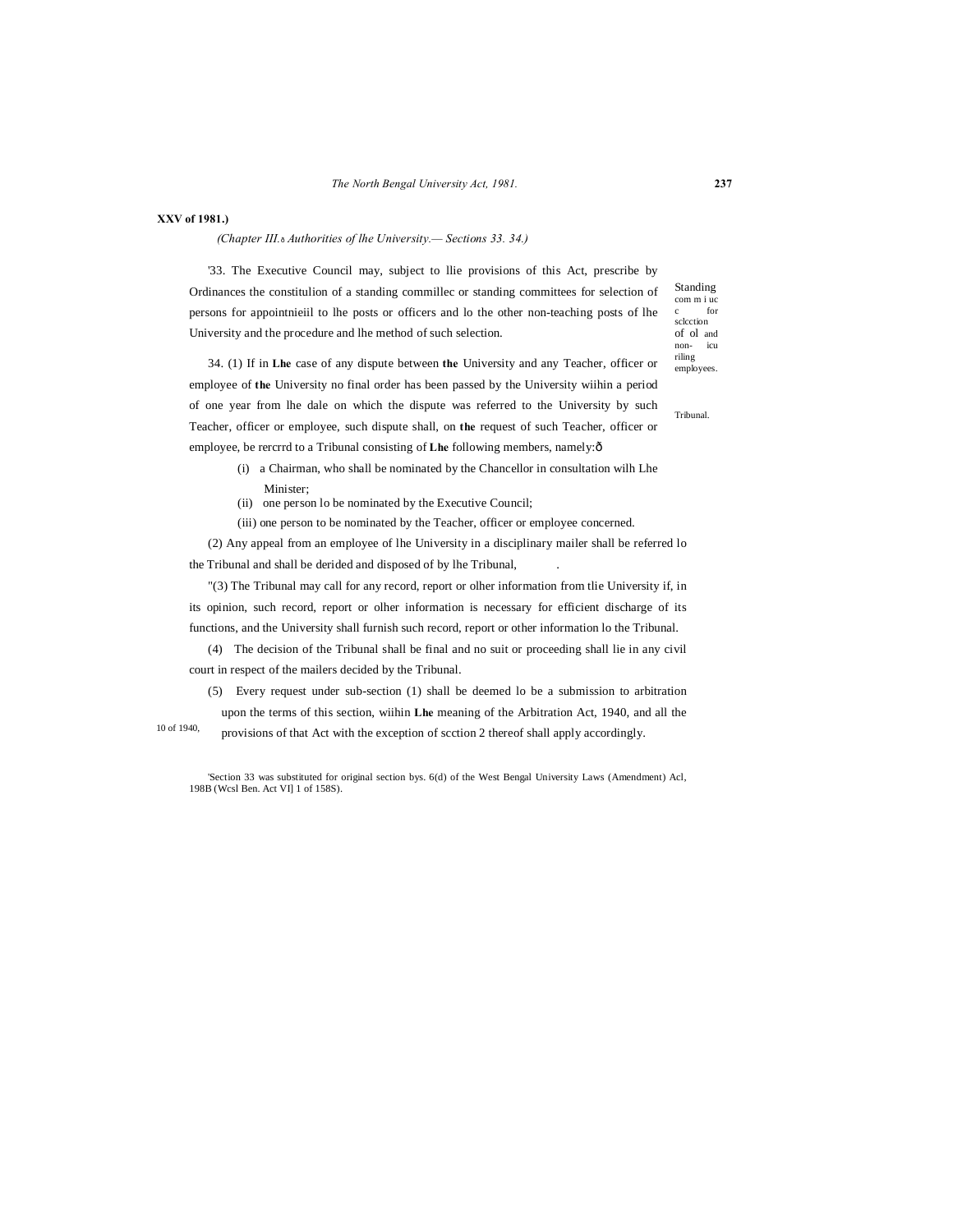# **[West Ben. Act**

for a specified period, or

*The North Bengal University Act, 1981.*

*(Chapter IV.—General provisions governing all authorities or other bodies of the University. — Sact ions 35, 35A.)*

#### **CHAPTER IV**

#### **General provisions governing all authorities or other bodies of Lhe University.**

35. (1) No person shall be qualified lor election or nomination as a member oF any authority or

body of the University or shall continue as such member if heô

Disqualifications,

- (i) is of unsound mind or a deaf-mule, or
- (ii) is ail undischarged insolvent, or

(iii) has been convicted by acourLof law for an offence involving moral turpitude.

(2) In case of any doubt or dispute, the Chancellor's dicision whether a person is disqualified under the provisions of sub-section (1) shall be final.

(3) No person shall be entitled to stand as a candidate for election lo any authority or body of the University from more lhan one constilueny.

(4) No person shall be entitled to be enrolled as a voter for, or to cast his vole al, an election to any authority or body or the University from more lhan one constituency:

Provided that this **sub-secLion** shall **not** apply **in lhe** case of an election of members of lhe Court lo the Executive Council, the Faculty Councils for posl-graduale studies, ancl the Councils for undergraduate studies.

'35A. Notwithstanding anything conlaincd elsewhere in this Act, no person shall, $\hat{o}$ 

| Pan-time           |
|--------------------|
| <b>Teachers</b> or |
| pan-lime non-      |
| lcaching st:ifr    |
| not lo be en       |
| lilted lo be       |
| enrolled as        |
| volers or to be    |
| nominated.         |
|                    |

(b) if he is a member of the non-teaching staff, not appoinled on a regular scale of pay, or not holding any whole-time non-leaching post,

(a) if he is a Teacher, not holding any whole-lime teaching post, or appointed

be entitled to be enrolled as a voter for, or lo cast his vote at, an election to any authority or body of the University or of any college or institution affiliated to the University or Lo be nominated to any such authority or body.

'Section 35A was inserted by s. 5(d) or lhc WCSL Bengal Univeisily Laws (Amendment) Act, 1986 (West Ben. Acl XX of 1986).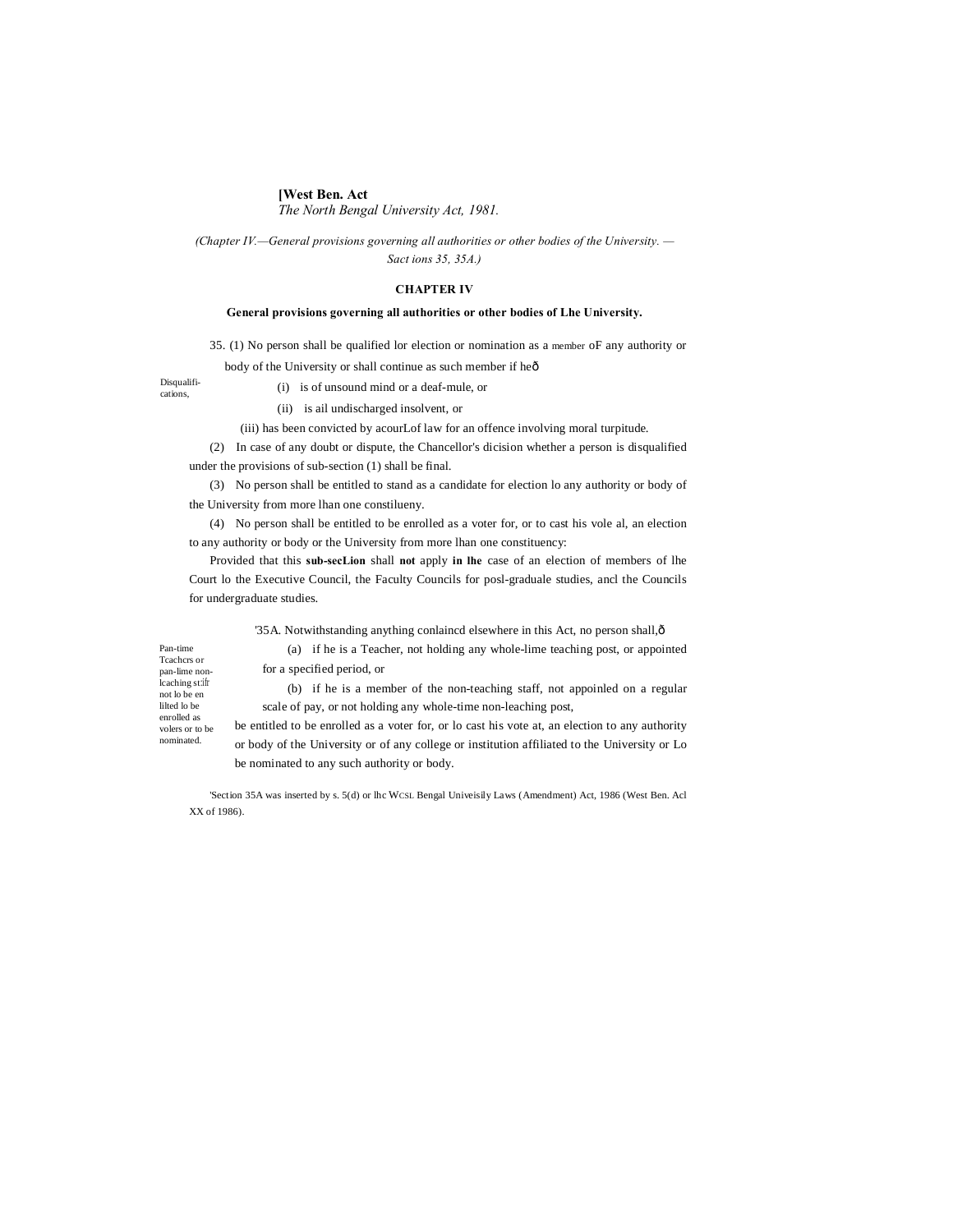### *(Chapter IV.—General provisions governing all authorities or other bodies of the University.— Sections 36-3S.)*

*Explanation.* ô "Regular scale of pay" shall mean pay which, subject lo any conditions prescribed by [he University, rises by periodical increments from a minimum lo a maximum.

**XXV of 1981.]**

*The North Bengal University the will seperimed in sub-section (4), an elected or* <sup>T</sup>Jri<sup>2</sup>  $\sigma_f$  nominated member of any authoriiy or body or [he University shall hold members, office Tor a period or four years from Lhe date of his election or nomination,

as the ease may be:

Provided ihat in respect or the first elections and nominations under this Act, the said period or four years shall commence from the date or the first meeting or the authority or body held after such elections and nominations.

(2) The term of office of members other Ihan at *officio* members of any authoriiy or body of the University shall be held to include any period which may elapse between the expiry of the said term and the dale **of** election of new members lo such authority or body **Lo** fill vacancics arising by efflux or lime.

(3) When elections are held on more than one dale, [he last of such dates shall be taken to be lhe dale of election Tor the purposes or [his section.

(4) Any member elected or nominated lo fill a casual vacancy shall hold office for the unexpired ponion of [he [erm of office of the member in whose seat he is so elected or nominated.

37. (1) When a person is qualified lo be a member of any authority or body of the University by virtue of his membership of any other authority or body, he shall cease lo be a member of lhe authority or body of the Univeristy when he ceases lo be a member of the other.

Cessation or membership in cenain eases.

(2) When a person is elecicd or nominated as a member or any authoriiy or body or the University from any constituency, he shall ccasc lo be such a member when he ccases to belong to that constituency.

HI ling of vacancies. 38. (1) Any casual vacancy among the elected members of any authority or body of lhe University shall be filled, in such manner and within such time as may be

prescribed, by election by such authoriiy or body of a person representing the interest which the member, whose seat has become vacant, represented.

(2) Any vacancy among lhe nominated members of any authority or body of the University shall be filled, within such lime as may be prescribed, by nomination by lhe person or authority that nominated the member whose seat has become vacant.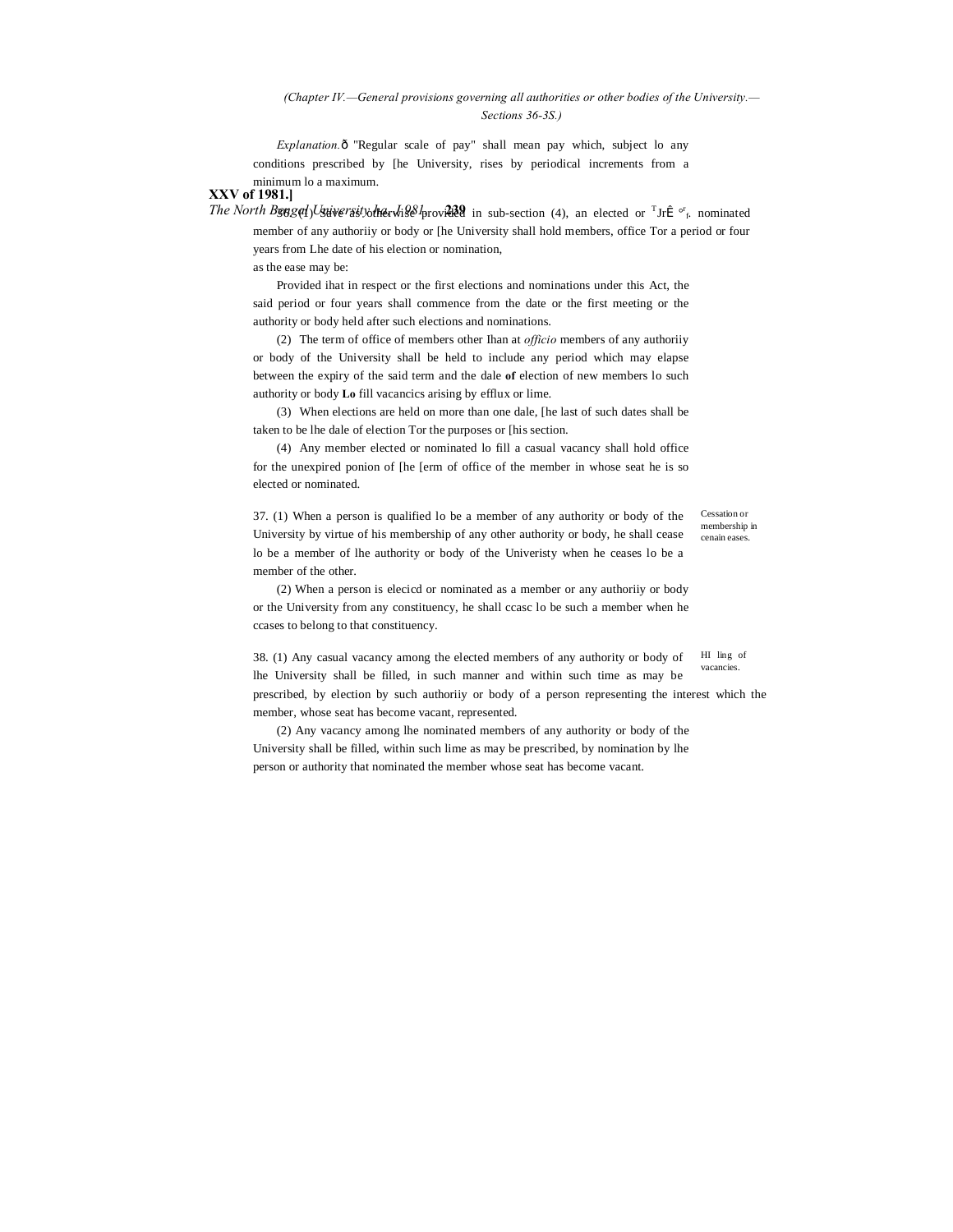#### *The North Bengal University Act, J 981.*

# **[West Ben. Act**

*(Chapter IV.-—GeneraI provisions governing all authorities or oilier bodies of the University,— Sections 39-41.)*

(3) Vacancies arising by efflux or lime in the scats of elected members of any authority or body of the University shall be filled by election to be held on such date or dales, noi later than six months or such extended period as the Chancellor may, by order made in this behalf, specify so however that the aggregate period shall not exceed one year from Lhe date on which the vacancies arise, as lhc Vice-Chancel lor may fix.

39. No act or proceedings of the University or of any authority or body of the University shall be deemed to be invalid merely by reason of ihe existence of a vacancy or vacancies among its members or lhe invalidity of the election or any of the members.

**Explanation.** $\hat{\text{o}}$  For Lhc avoidance of doubt it is hereby declared thai where the office of any member of any authority or body of the UniversiLy cannot be filled up, when such authority or body is constituted for the first lime, on accouni or any election or appointment not being for any reason feasible, there shall be deemed to be a vacancy in the office of such member until such election takes place or such appointment is made.

40. (1) There shall be an Election Tribunal to which shall be referred any question as to whether any person is eligible under this Act for election or nomination or has been duly elected or nominated as, or is entitled Lo be, a member of any authority or body of Lhe University, and the decision of the Election Tribunal on such question shall be final.

**(2)** The constitution of Lhe Election Tribunal shall be prescribed by Statutes.

**(3)** If, during the progress of any eleclion of members to any authority or body of Lhe University, Lhe Elcclion Tribunal is satisfied that such election is <sup>v</sup>iualed by fraud or corrupt praclice, the Eleclion Tribunal may make an order annulling the proceedings in respect of such election or any part thereof and directing fresh proceedings lo be started, in accordance with the provisions of this Act and the Statutes, the Ordinances and the Regulations, from such stage as may be specified in the order and such order of the Eleclion Tribunal shall be final.

**(4)** No suit or proceeding shall lie in any civil court against a decision or an order of Lhe Eleclion Tribunal under sub-section (I) or sub-section **(3),** as the case may be.

Casting vole by lhc Chairman.

41. **At** a meeting of **Lhe** Court, **the** Execulive Council, the Faculty Councils forpost-graduale studies, the Councils for undergraduate studies or any **oLher** authority or body of **the** University, [he person presiding at ihe meeting shall not vote in **the** first instance, but shall have and exercise a casting vote in the case of an equality of voles.

Proceedings [hi: University or lhe ,iu 111 ori lies or bodies of [tie University nol invalidated by vacancies.

Election Tribun.il.

240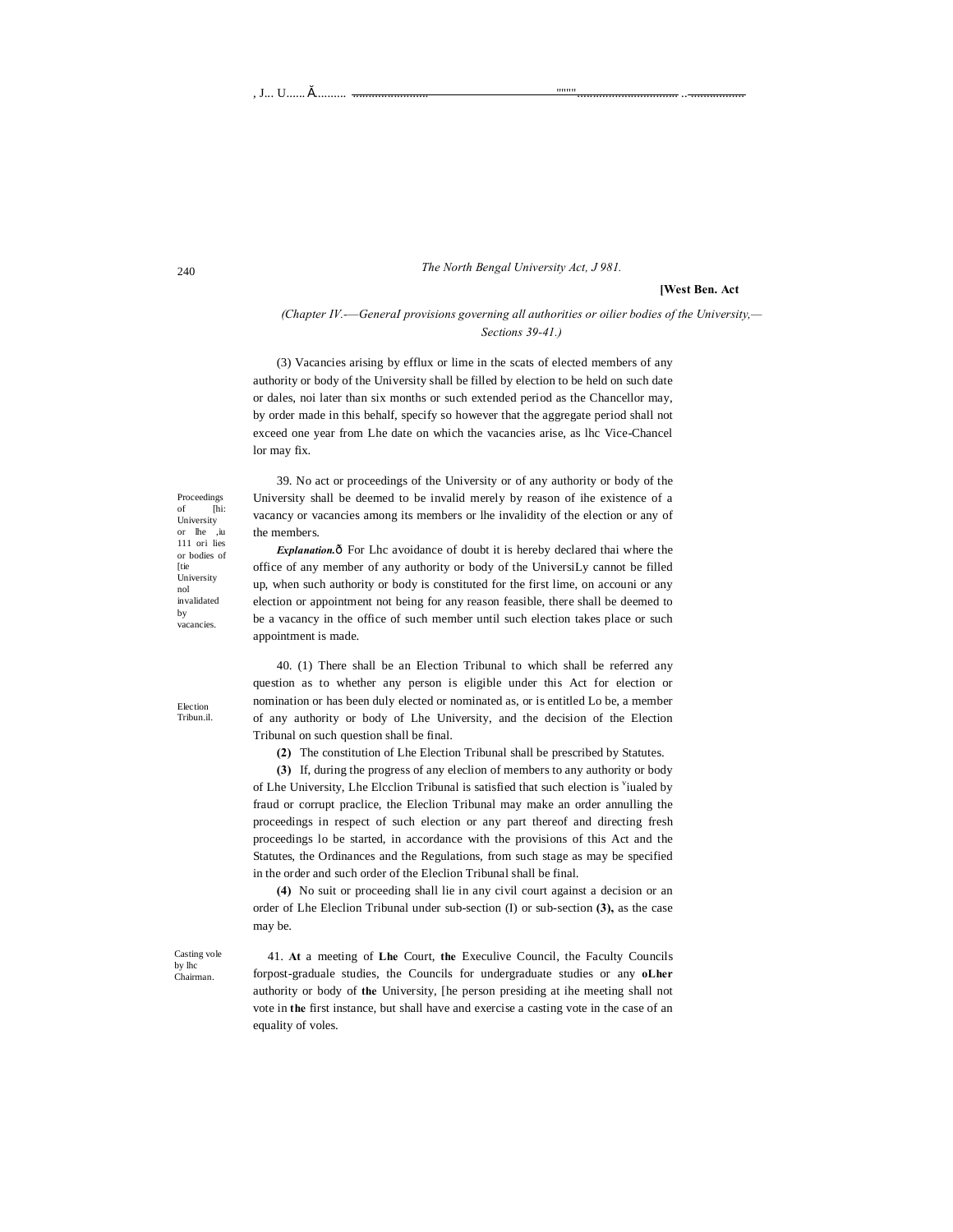**XXV of IDS1J**

#### *The North Bengal University Act, J9SI.*

# *(Chapter V.—Funds of i!\e University. Accounts, Audit and Inspection.—Sections 42-45.)*

#### CHAPTER V

#### **Funds of lhe University, Accounts, Audi! and Inspection**

42. The University shall have a fund lo be known as lhe University Fund to which shall be credited nil its income from fees, fines, contributions, donations, loans and advances and from any other source whatsoever. The University may also create, by Ordinances made in ihis behalf, separate special funds for the administration of endowments, Irusls or specific grants or grants for other spccial purposes.

43. (1) Tlie budget of Lhe University showing the receipt and expenditure of [he University on different accounts for a financial year shall be submitted ta the Siale Government for approval at least Tour months before [he beginning of such financial year in such form as may be specified by ilie Slate Governmeni.

(2) The Stale Government shall, within fifteen days of commencement of the financial year to which the budget relates, communicatees approval or otherwise of the budget [o [be University:

Provided that the Stale Government shall, from lime lo [iinc, release grants [o lhe University to incur expenditure [ill the budge[ is approved.

(4) Notwithstanding anything to the contrary contained in this Act, lhe University shall not. except with the prior approval of the State Government, incur any expenditure on any account in cxcess or the amount specified in the budget on thai account.

44. Any provident fund instituted by the University for the benifit of its employees shall be governed by lhe provisions of the Provident Funds Act, 1925. as if such fund were a Government Provident Fund and the Executive Council shall have power to frame Statutes not inconsistent wilh the provisions of that Acl, for lhe administration of the fund.

Fund. 19 of 1925.

45. (1) The Annual Slaiement of Accounts of the University shall, after examination by the Executive Council, be subjected to such audit as the State Governmeni may direct.

(2) Such Annual Statement of Accounts shall, together wilh copies of lhe audit report ihereon, be submitted to the Court and lo lhe State Government and shall thereupon be published by the Court, The Court shall consider the audited annual accounts at a meeting and may lake such action thereon as il thinks fit.

(3) The University shall have a continuous internal audii, and the report of such audit shall be submitted to the State Government as soon as possible after lhe end of every financial year.

'['he University Fund.

Budget of the Univcrsilv.

Pravidcnl

Annual Accounts and Audit.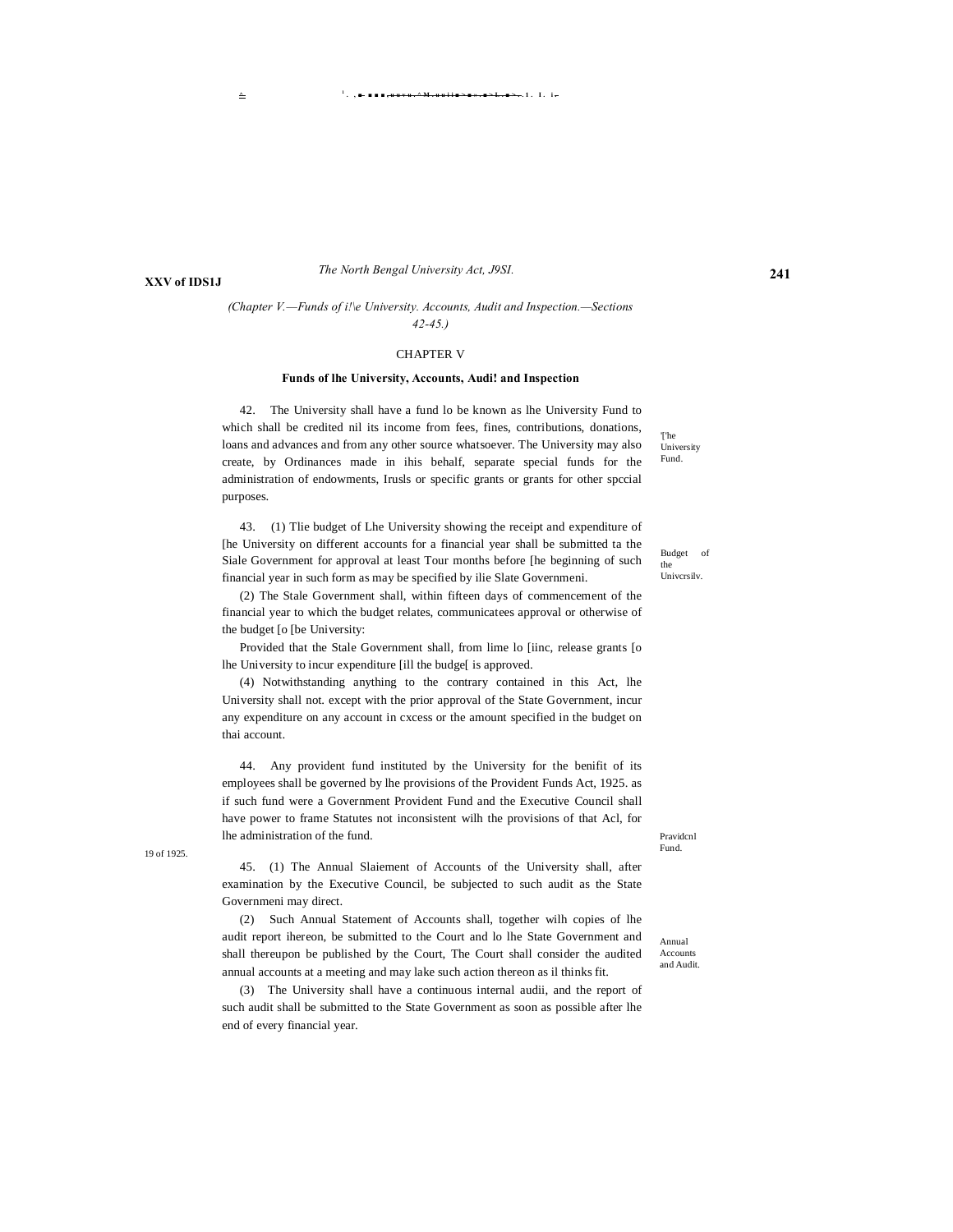# **[West Ben. Act** *The North Bengal University Act, 1981.*

*(Chapter V.—Funds of the University, Accounts, Audit and Inspection.—Section 46.)*

(4) The Slate Government may require lhe University lo supply to it any information in regard lo the accounts and the budget and the University shall comply wilh such requisition.

inspection. 46. (1) (i) The Stale Government shall have the rightô

- (1) lo cause an inspection to be made, by such person or persons as it may direct, $\hat{o}$ 
	- (a) of lhe University, its buildings, laboratories, libraries, museums, press establishment, workshops and equipment,
	- (b) of any college or institution maintained by or affiliated lo the University, and
	- (c) into all alTuirs of lhe University and of such college or institution including examination and other work conducted or done by the University or such college or institution, and
- (2) to cause an enquiry to be made into the income, expenditure, properties, assets and liabilities of the University and of any college or institution maintained by or affiliated Lo the University.

(ii) The State Government shall, in every such case of inspection or enquiry, give previous notice to Hie University and if the inspection or enquiry relates to such college or institution,- both lo the UniversiLy and the college or the institution, as the case may be, of its intention to cause such inspection or enquiry.

(2) The Stale Government shall communicate lo the Court and the Execulive Council or to such college or institution, as the case may be,

its views on the results of such inspection or enquiry and may, after considering the opinion of lhe Court and the Execulive Council or of such college or institution thereon, advise Lhe University or such college or institution regarding the action which the State Government considers fit lo be taken by the University or by such college or inslitution in lhe mailers concerned and lhe University or such college or insiilution shall report Lo the Slate Government, within such litne as the Slate Government may direct, the action which is proposed lo be taken or has been taken by lhe University or by such college or inslitution lo give effect to such advice of the Stale Government.

(3) The State Government may, after considering lhc report referred Lo in sub-sccLion (2), advise lhe University or such college or institution,

as the case may be, lo lake such further action in the mailers concerned as may, in the opinion of the State Government, be necessary, and lhe University or such college or institution shall take or cause to be taken such further action within such lime as may be specified in thai behalf

by the State Government.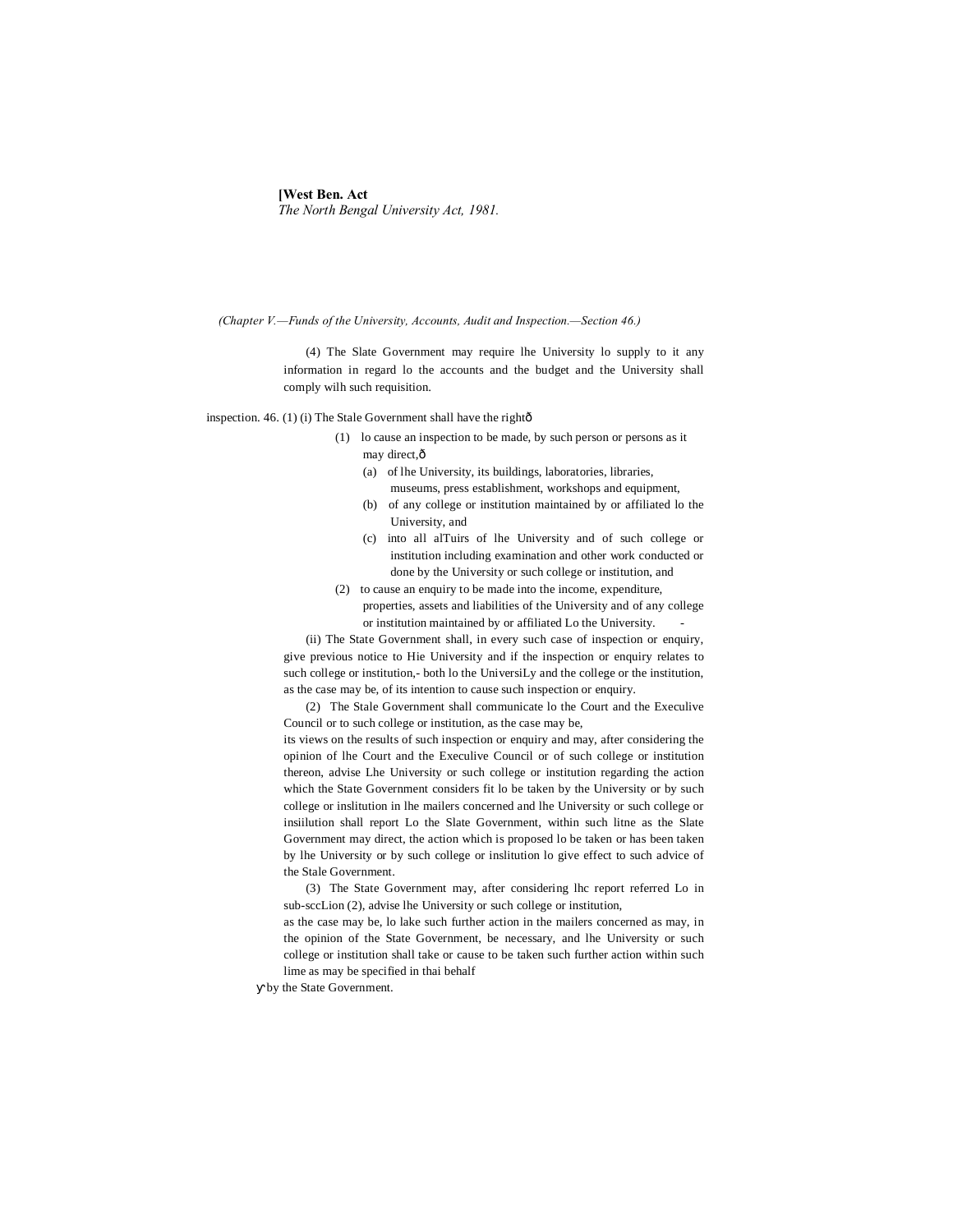**XXV of 1981.]**

#### *(Chapter Vi,—Statutes, Ordinances, Regulations and Rules,—Section 47.)*

#### **CHAPTER VI**

#### **•: Statutes, Ordinances, Regulations and Rules**

47. Subject to the provisions or this Acl, Statutes may be made to Siamics: provide for all or any of the following matters: ô

- (a) the constitution, duties and powers of the subordinate authorities which may be constituted by the University;
- (b) lhe subordinate authorities of which the Vice-Chancellor shall be an *ex officio* member and Chairman;
- (c) the filling of vacancies or members of the subordinate authorities and all other matters relating totho.se authorities:
- (d) the appointment, powers and duties of the officers of the University olher lhan the Vice-Chancellor in so far as these have not been specifically provided for in ihis Acl;
- (e) the terms and conditions of appointment of the Registrar and the Finance Officer:
- (0 the constitution of a pension, insurance or provident fund for lhe benefit of Teachers, officers, and employees of lhe University;
- (g) the conferment of honorary degrees;
- (h) the withdrawal of degrees, diplomas, certificates and other academic distinctions:
- (i) the establishment of authorities of the University referred to in clause (7) of section 16 and colleges, libraries, museums and other institutions and abolition of such authorities,
- colleges, libraries, museums and institutions; (j) the maintenance of registers of Governmeni Colleges,
	- constituent college and affiliated colleges;
- $(k)$  the maintenance of a register of  $\hat{0}$ 
	- (i) **Professors of the University,**
	- (ii) Teachers other than Professors of the University,
	- (iii) Principals of affiliated colleges,
	- (iv) Teachers not being Principals of affiliated colleges,
	- (v) fiill-time students of the University and affiliated colleges,
	- (vi) officers and non-teaching stafr of lhe University and nonteaching staff of affiliated colleges;
- (1) the rules and procedure for holding elections lo the Court, the Executive Council and other authorities and bodies of the University;
- (m) lhe conditions under which colleges and other institutions may be recognised or affiliated by the University, and lhe withdrawal of such recognition or affiliation;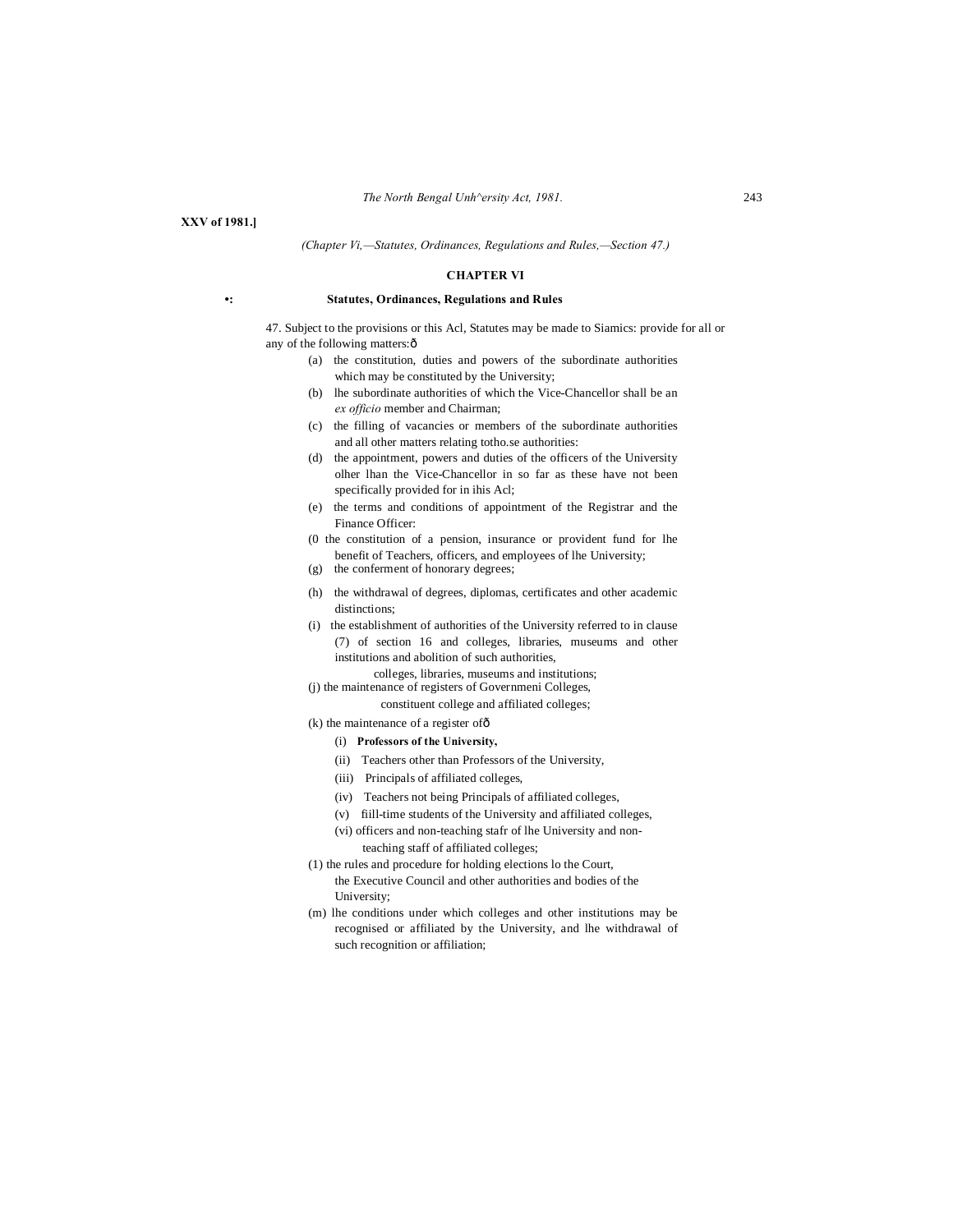*The North Bengal University Act, 1981.* **[West Ben. Act**

*(Chapter VI.—Statutes. Ordinances, Regulations and Rules.—Section 48.)*

(n) lhe institution of fellowships, scholarships, studentships, exhibitions, medals and prizes;

(o) the constitution, powers and functions of the Governing Bodies of colleges, other than Government Colleges;

'(p) the terms and conditions of service of Teachers, Librarians and nonteaching staff of affiliated colleges other than Government Colleges;

(ci) lhe calling of meetings of lhe Court and the giving of notice thereof lo the members of the Court and the procedure at such meetings;

(r) contracts by the University and ihe execution thereof; (s) qualifications of Teachers and Teachers of lhe University;

> (t) the fees to be charged for courses of study in the University and in colleges and for admission to the examinations for degrees and diplomas of lhe University;

> (u) the manner of exemption from study referred to in subclause (a) of clause (11) of section 4; and (v) all other mailers which under this Acl are required lo be or may be prescribed by Slalules. .

How io 4g. (1) The Executive Council may of ils own motion, and shall,

Statutes. when required by the Court, make a draft of any Slalule and submit the same lo the Court. The draft so submitted shall be considered by lhe Court at a meeting or meetings lo be held within a period of six weeks from the dale of such submission (hereinafter referred lo as the said period), and the draft so submitted shall, unless rejected or amended by lhc Court before the expiry of the said period by a majority of lhe total number of ils members existing at the lime, be deemed to have been passed by the Court. If the Court so rejects or amends the draft of any Statute, it shall be senl back to the Execulive Council with lhe views of the Court for reconsideration. Thereupon, the Executive Council shall reconsider the draft and resubmit it lo the Court with such changes as it may deem necessary. On such resubmission of the draft, it shall again be considered by the Court at a meeting or meetings lo be held within a period of six weeks from the dale of such submission (hereinafter referred lo as the latter period) and the draft so resubmitted shall, unless rejected by the Courl before the expiry of the lalier period by a majority of lhe lolal number of ils members existing al lhe time, be deemed to have been passed by the Court without any amendment, or be passed by lhe Court wilh such amendments as it may deem fit to make therein within the latter period and by the same majority as aforesaid.

> 'Clause (p) was substituted for original clause by s. 6(c) of llie West Bengal University Laws (Amendment) Acl, 1988 (West Ben. Acl VIII of 1988). w.c.f. 13.8.1985.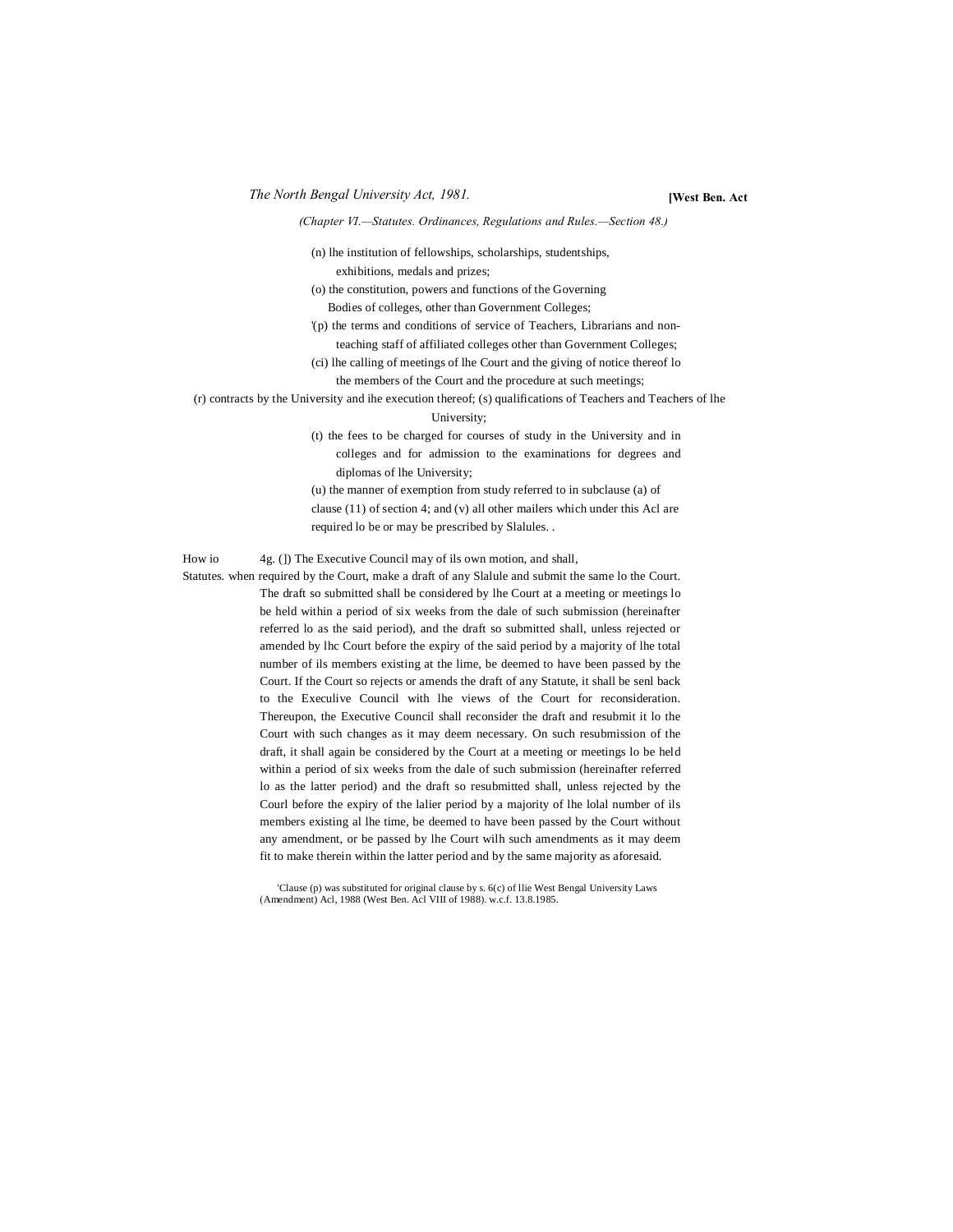**XXV of 1981.]** *The North Bengal University ha, J 981.* **<sup>245</sup>** *(' Chapter VI.*—*Statutes, Ordinances, Regulations and Rules.—Section 49.)*

(2) A Statute, passed in lhe manner provided in sub-section (1), shall i be presented lo lhe Chancellor for assent and shall come into force pn

being assented lo by the Chancellor in consultation with the Minister.

(3) A Statute shall remain in force until repealed or amended by a new Statute similarly passed and assented to by lhe Chancellor,

49. SubjecL to the provisions of this Acl and the Statutes, Ordinances Ordinuntt-.s may be made to provide for ail or any of die following mailers: ô

- (n) the admission of students to the University and their enrolment as such;
- (b) the courses oLslttdy lobe laid down Tor all degrees, diplomas and certificates of the University;
- (c) the degrees, diplomas, certificates and other aeadcmic distinctions to be awarded by the University, lhe qualifications for the same, and the examinations and papers,

if any, to be passed and submitted relating to the granting and obtaining of the same; .

- (d) the conditions of the award of fellowships, scholarships, studentships, exhibitions, medals and prizes;
- (e) the conduct of examinations, including the terms of office, the manner of appointment, and the duties, of examining bodies, examiners and moderatel ;
- (f) lhe maintenance of discipline among the students of the University and the colleges:
- (g) the conditions of residence of students at the University and the colleges;
- (h) the special arrangements, ii any, which may be made for the residence, discipline and teaching or women students,

and prescribing for them of special courses of study;

- (i) the emoluments, and the terms and conditions of service of Teachers or the University:
- (j) Lhe management of colleges and other institutions founded or maintained by the University;
- (k) the supervision and inspection or colleges and other institutions;
- (1) all other matters which under this AcL or [he SLaLutes are required lo be or may be prescribed by Ordinances.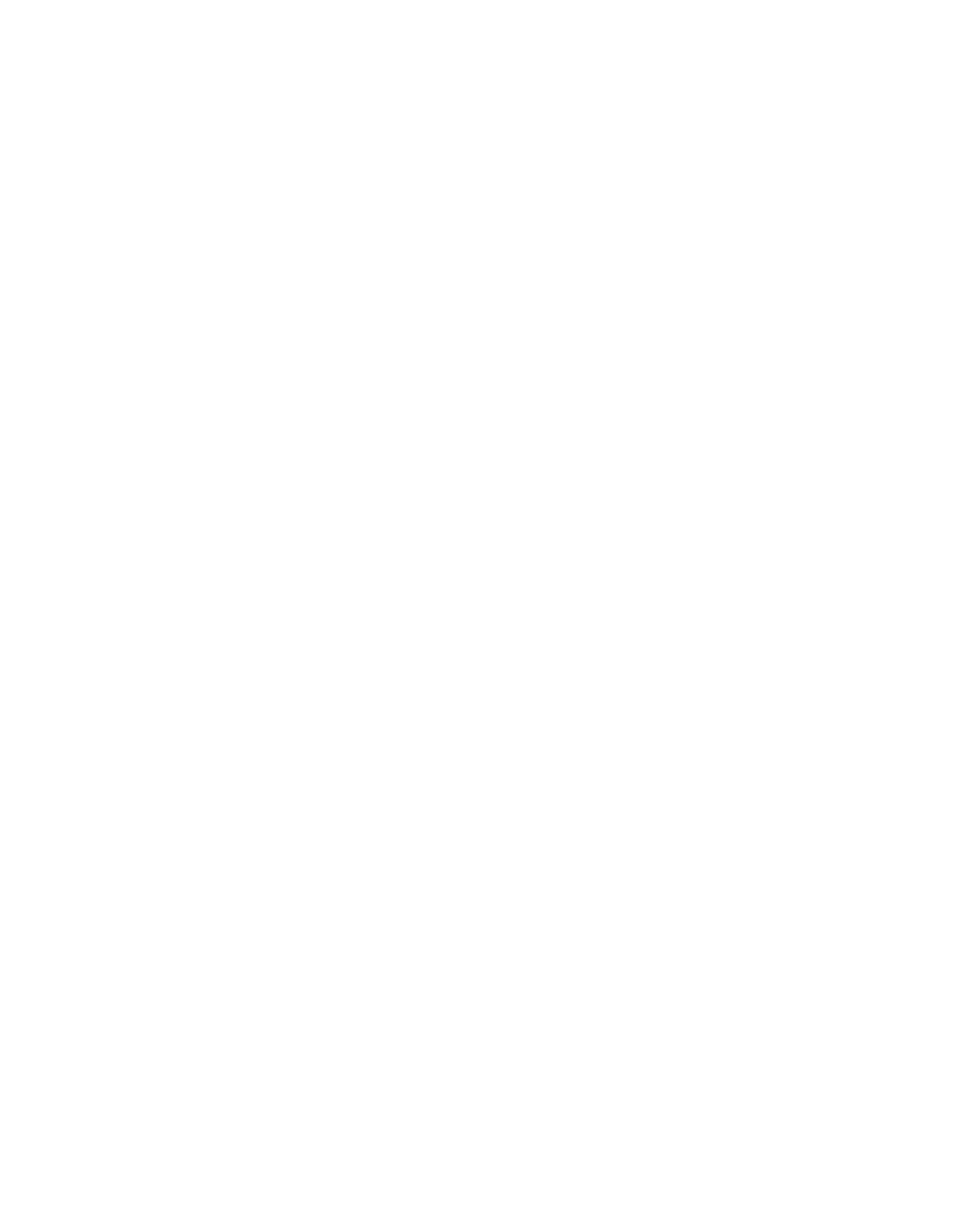# *The North Bengal University Acl, 198f.* **[Wesi Ben. Act** *(Chapter VI.—Statutes, Ordinances, Regulations and Rides.—Sections 50-52.)*

50. (I) The Executive Council shall lake into considers lion drafts of Ordinances proposed to be passed, alter notice thereof has been given to ilie members of Lhc Exccutivc Council at least three weeks in advance of the date

How LO make fixed for consideration of the same by the Executive Council. The Vice-Chancellor may direct a shorter notice iu a matter which in his opinion is of an emergent nature.

Ordinances.

(2) An Ordinance shall be deemed to be passed by the Executive Council if it is agreed to by a majority of the tolal number of members of (he Executive Council existing at the time.

(3) An Ordinance passed by the Execulive Council in lhe manner provided hereinbefore in this section shall be submitted to the Chancellor for assent and shall come into force on being assented **Lo** by **Lhc** Chancellor and shall be reported to the Court at ils next meeting.

(4) The Chancellor may direct that Lhe operation of any Ordinance shall be suspended until such **Lime** as the Court has had an opportunily of considering Lhe same.

(5) An Ordinance shall unless c;\ncellcd or modified by [he Chancellor remain in force until repealed or amended by a new Ordinance similarly passed and brought into force.

51. SubjccL lo Lhe provisions or this Acl and the Statutes and lhe Ordinances, Regulaiions may be made to provide for all or any of lhe following matters; $\hat{o}$ 

- (a) [he procedure lo be observed al the meetings or a subordinate authority and the number of members required LO form a quorum;
- (b) **the calling of meelings of such subordinate authority, and giving of notice to its members oF the dates of lhe meetings and of the business Lo be considered ihereat and lhe keeping of a record of the proceedings of such meelings;**
- (c) matters which by lliis Acl, the Statutes or the Ordinances are required to be prescribed by Regulations; (d) all other matters solely concerning a subordinate authority or a commitLce appoinled by

llcgu Unions. it and **noL** provided for by this ACL, the Statutes or lhe Ordinances.

52. (1) The Executive Council or a Committee appointed by it shall lake inLo consideration drafts of Regulations, consistent with this Act and the Statutes and lhe Ordinances after notice of lhe proposed Regulations has been given to the members of the Executive Council at least Ihree weeks in advancc of the date fixed Tor consideration of the same by lhe Executive Council or the Committee appointed by it. The Vice-Chancellor may direct a shorter notice in a mailer which in his opinion is of an emergent nature.

How lo make Rc£ual lions.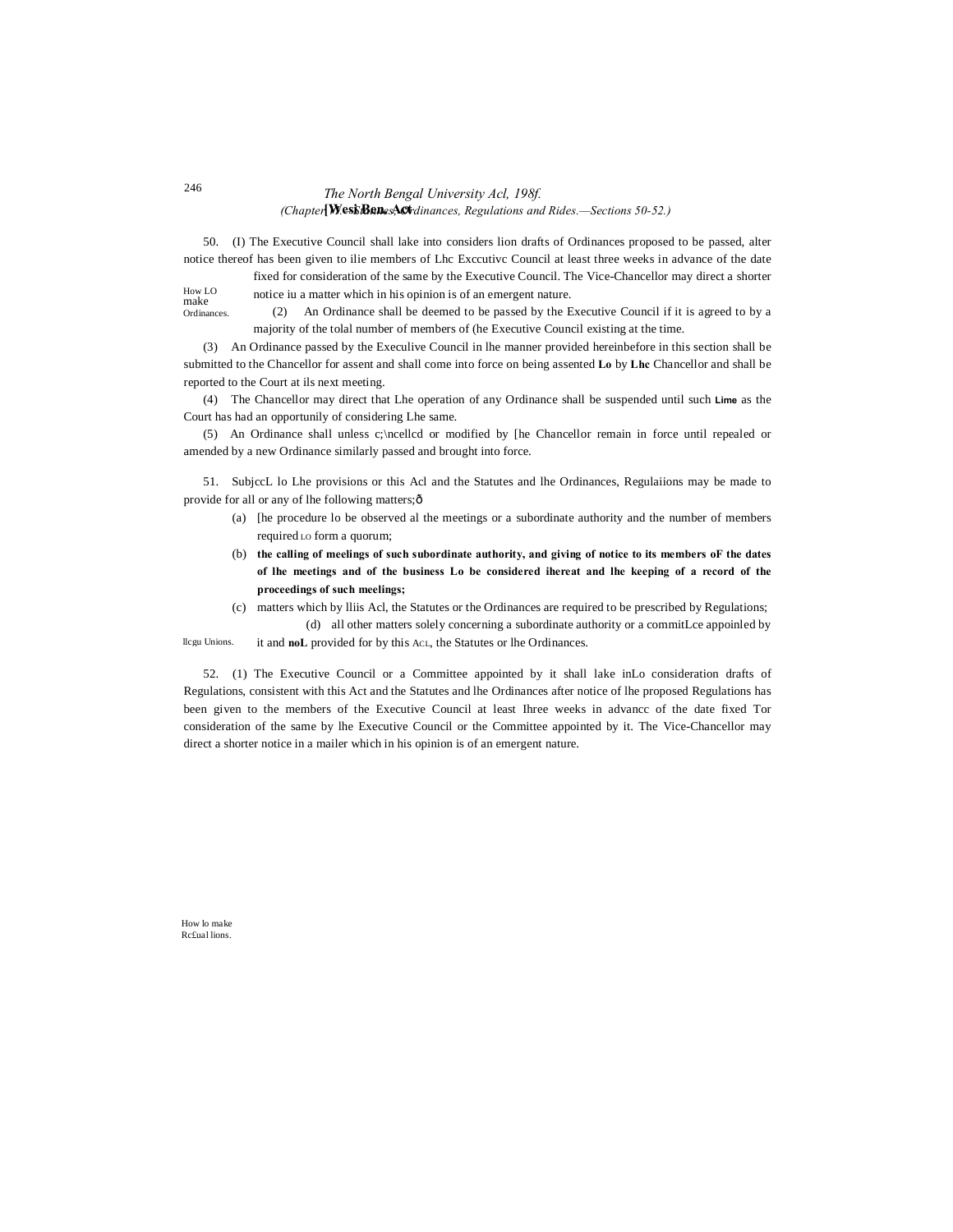#### *The North Bengal University Acl, J9SJ.* **247**

# **XXV or 1981.]**

### *(Chapter VI.—Statutes, Ordinances. Regulalions and Rules.— Section 53.—Chapter Vll.—Miscellaneous and T ransitory Provisions. —Seel ion 54.)*

(2) A Regulation shall be deemed Lo be passed by the Executive Council iF it is agreed lo al a meeting of the Executive Council by a majority oF the total number of members of lhe Executive Council existing at the time. A Regulation shall come into force immediately on being passed unless otherwise directed by lhe Chancellor.

(3) The Court shall have the power, by a resolution passed by a majority of its total number of members existing at the lime, lo cancel or modify any Regulation.

(4) A Regulation shall, unless cancelled or modified by llie Court under subsection (3), remain in force until repealed or amended by a new Regulation similarly passed and brought into force.

53. Subject to the provisions of lliis Act and llie Statutes, lhe Rules. Ordinances and lhe Regulations, Rules may be made for the purpose of duly carrying oui the provisions of, or exercising the powers conferred by, this Act or to provide for in alters which, by llie Statutes, the Ordinances or the Regulations, are required to be prescribed by Rules.

#### CHAPTER **VII** Miscellaneous and Transitory Provisions

54. (1) The Vice-Chancellor or, with the approval of the Vice- Delegation. Chancellor, the Registrar, may, subject lo the provisions of this Acl, delegate such of his powers or duties conferred or imposed by or under this Act us may be prescribed by Lhe Smiuies to an officer of lhe University under his direct

adminislrative control.

(2) Subject lo the provisions of this Acl, $\hat{\text{o}}$ 

- (a) the Court may delegate any ol'ils powers or duties, conferred or imposed by or under Ihis Acl, lo—
	- (i) the Vice-Chancel lor,
	- (ii) the Executive Council,
	- (iii) **u committee constiluled from among iLs own members,** or

. (iv) a commiltee appointed in accordance with the Staluies;

- (b) the Executive Council may delegaic any of its powers or duties, conferred or imposed by or under this Act, toô
	- (i) the Vice-Chanccllor,
	- (ii) a commidcc constiluled from among its own members,
	- (iii) a committee constituted in accordance wilh the Statutes or the Ordinances.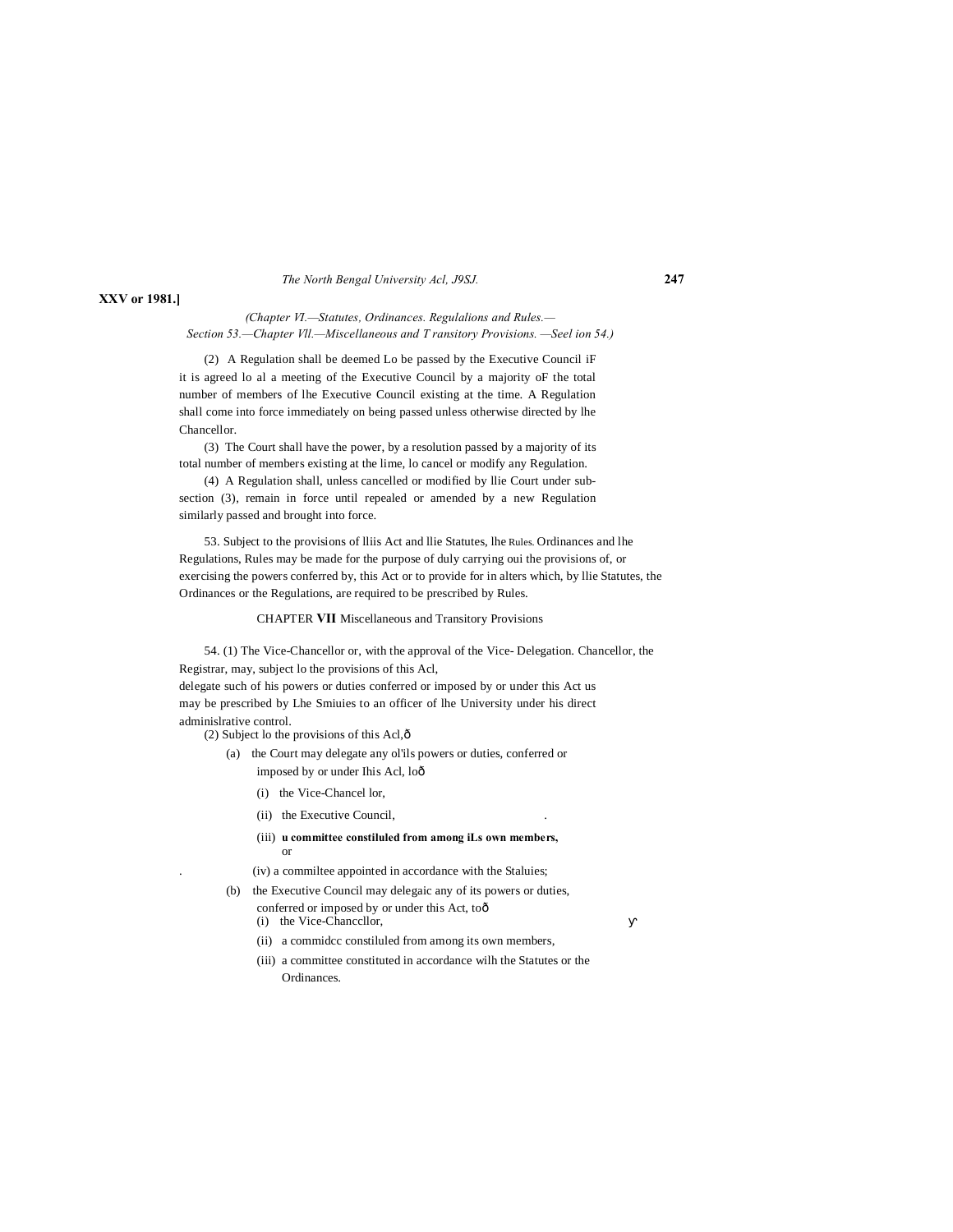**[West Ben. Act** *The North Bengal University Act, 1981.*

248

*(Chapter VII.—Miscellaneous and Transitory Provisions.— Sections 55-57.)*

- (iv) any of lhe Faculty Councils for posl-graduale studies or Councils for undergraduate studies, or
- (v) the Finance Committee',
- (c) the Faculty Council for posl-graduale studies or Lhc Councils for undergraduate studies may delegate any of its powers or duties, conferred or imposed by or under this Act, loô
	- (i) the Vice-Chancellor,
	- (ii) a committee constituted from among ils own members,
	- (iii) a committee constituted in accordance with the Regulations, or
	- (iv) any or Lhe Boards of Studies;

University for such period as may be prescribed.

- (d) lhe Finance Committee may delegate any of ils powers or duties, conferred or imposed by or under this Act, loô
	- (i) the Vicc-Chancellor, or
	- (ii) lo a committee constituted from among its own members.

Passing of prnpen ics and rights, clc.

55. All properties and all rights or whatever kind used, enjoyed or possessed by, and all interests of whatever kind owned by or vested in or held in trust by or Tor, the University of North Bengal as constituted prior to lhe appointed day (hereinafter referred to as lhe former University) as well as all liabilities legally subsisting against the former University shall pass lo lhc University as,constituted under this'AcL.

Completion of courses of studies in til lege affiliated<br>lu the  $\ln$ fanner University.

Truisilory provision?; and repeal.

56. Notwithstanding anything contained in this Act, lhe Slaiuies, lhe Ordinances and Lhe Regulations, any student or a college affiliaLed lo the former University, who was studying for any examination of lhe former University, shall be permitted to complete his course in preparation therefor and the University shall hold, Tor such students, examinations in accordance with the curricula orstudy in force in the former

57. (I) The Vicc-Chancellor holding office al the date of publication of litis Acl in the *Official Gazette* shall be lhe first Vice-Chancellor of the University and shall be deemed to have been appointed under Ihis AcL and he shall hold office for a period of two years from the date or publication of this AcL in Lhe *Official Gazette* or Lill he attains the age of 65 years, whichever is earlier.

(2) The first Vice-Chancellor shall, with the approval of theChancellor and with lhe assistance of a committee consisting of not less lhan nine members nominated by the

Stale Government, cause **Lhe** Statutes, the Ordinances and the Regulaiions of the former University to be reviewed and, if lie considers it necessary, cause Lhem **Lo** be amended. '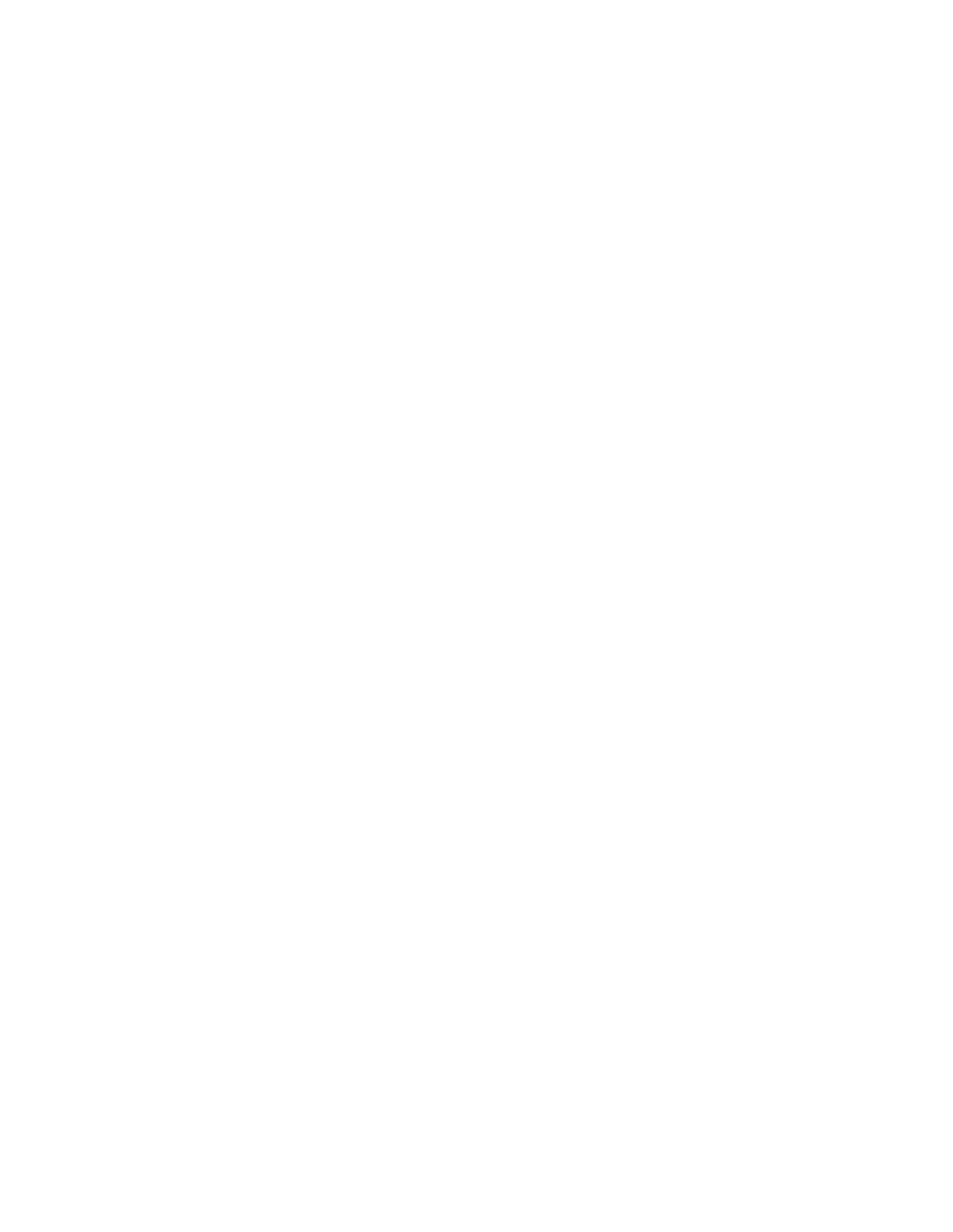#### **XXV of 1981.]** *The North Bengal University ha, J 981.* **249**

*(Chapter VII.—Miscellaneous and Transitory Provisions.-— Section 57.)*

 $\binom{1}{3}$  The firsl Vice-Chancel lor shall, wilh in six monlhs from the date ' of publication of this Acl in (he *Official Gazette* or within such longer period as the Slate Govern merit may, from lime to time, by notification direct, cause arrangements to be made so as to complete, within the period or his office as the first Vice-Chancel I or appointed under subsection (1), the constitution of the Court, the Executive Council, the Facully Councils for post-graduate studies, the Councils for undergraduate studies and the Boards of Studies in accordance with the provisions of the Statutes, the Ordinances and Lhe Regulations of the former University as reviewed or amended under sub-section (2) as if they had already come into force,

(4) If, for any reasons, $\hat{o}$ 

(a) the constitution or the Court, the Executive Council and other bodies referred to in sub-scction (3) cannot be completed within the period of office of the first Vice- Chancellor appointed under sub-section (1), then, on the expiry of such period, the Chancellor may, in consultation wilh the Minister, on such terms and conditions as he thinks fit, appoint the first Vice-Chancellor whose period of office has expired or another person to be the Vice-Chancellor Tor the purposes of this section Tor such period <sup>3</sup>[not exceeding

two years] as the Chancellor thinks fit, or

(b) a vacancy occurs in the office of the first Vice-Chancellor before the expiry of 'he period or his office, then, the Chancellor may, in consultation wilh lhe Minister, on such terms and conditions as he thinks fit, appoint another person to be lhe Vice-ChanceIIor Tor the purposes of this section for the unexpired portion or such period or such further period -[not exceeding two years] as the Chancellor thinks fit,

and references in this Act lo the first Vice-Chancellor shall be deemed lo include references to the Vice-Chancellor appointed under ihis sub-section.

(5) The Slate Government shall, by notification in llie *Official Gazette,* appoint a date and on and from such date the Court, the Executive Council, the Faculty Councils ror posl-gruduate studies, lhe Councils for

'Sub-sec lion (3) was substituted for original sub-sec I ion by s. 5(a) of the North Bengal University (Amendment) Act, 1983 (West Ben. Aci XX nf 1983). w.e.f. 8.8.83.

The words "not exceeding eighteen monlhs" were fiisl substituted for the words "not cxcccding one year", in clauses (a) and (b). by ss. 2( I) and 2(2), respectively, of the North Bengal University (Amendment) Act. 1984 (West Ben. Acl XXVIII or 1984),-Thereafter, llie words within the square brackets were substituted for" the words "not exceeding eighteen monlhs", in clauses (a) and (b), by ss. 2(1) and 2(2). respectively, of die Nonh Bengal University (Amendment) Acl, 1985 (West Ben, Acl VIII of 1985).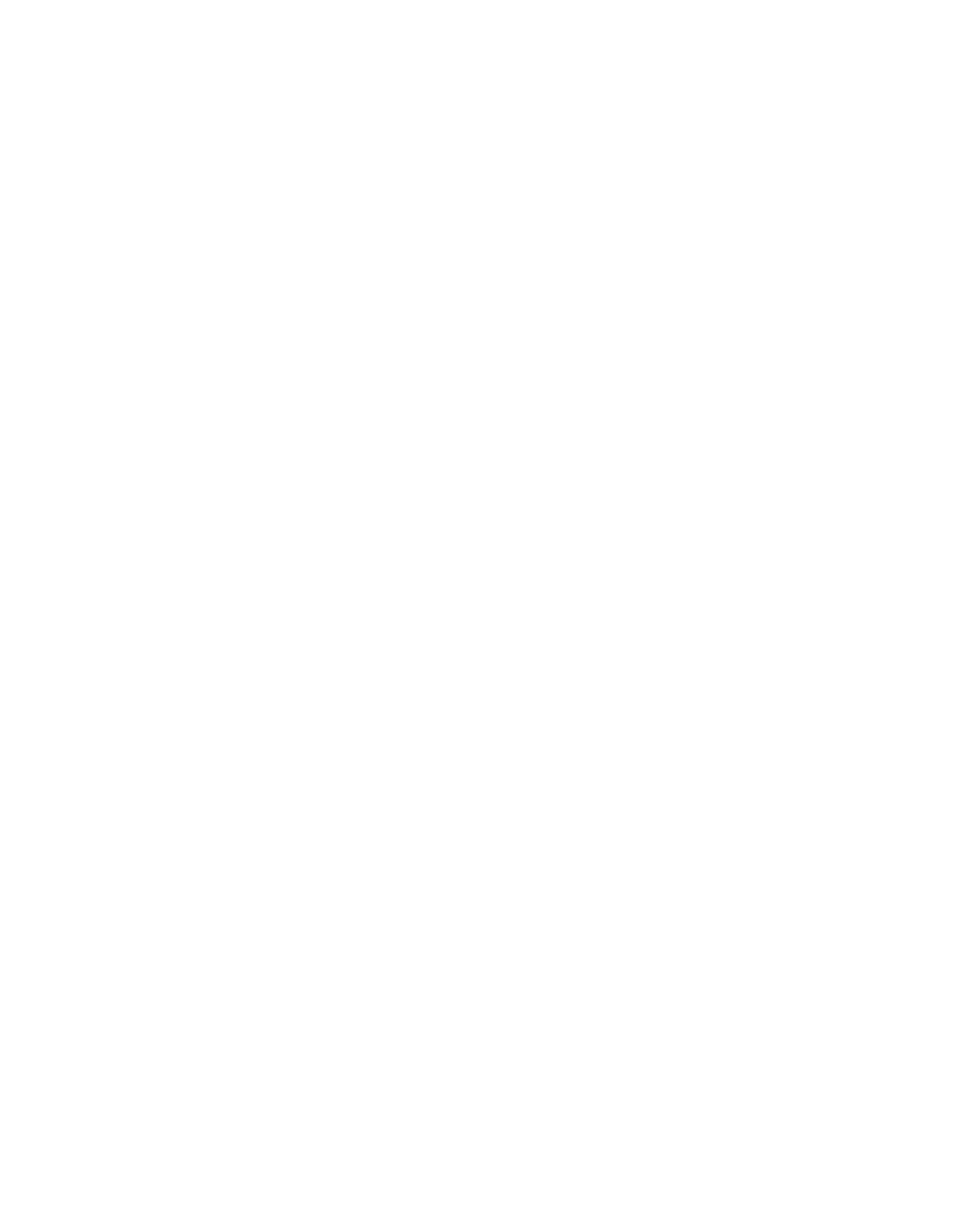# **[West Ben. Act** *The North Bengal University Act, 1981.*

*(Chapter VII.—Miscellaneous and Transitory Provisions.- Section 57.)*

undergraduate studies and lhe Boards of Studies shall commence to exercise their respective functions and lhe Statutes, the Ordinances, and lhe Regulations of lhe former University as reviewed or amended under sub-section (2) shall come into force '[and shall be the firs I Slatutes, lhe first Ordinances and the first Regulations of the University.]

(6) (a) The North Bengal University (Temporary Supersession) Act, West Ben. 1978 (hereinafter referred to in this sub-section as lhc said Act) shall  $\wedge 8^{V_{of}}$  sland repealed with effect From the dale of publication of this Act in the *Official Gazette.*

(b) Notwithstanding such repeal,'ô

- (i) until lhe appointed day, die North Bengal University Council, referred to in clause (b) of section 4 of lhe said Act, shall continue lo exercisc ail lhe powers and perform all lhe duties in Lhe manner and on the terms and conditions provided in the said Acl, and
- (ii) anything done or any action taken under the said Act shall be deemed ID have been validly done or taken under this Acl.

(7) -[The first Statutes, the first Ordinances and the first Regulations] shall remain in force until new Slaiuics, new Ordinances and new Regulations are made under lhe provisions of this Act.

(8) The first Vice-Chancellor may, subject Lo the approval of the Chancellor, appoint such administrative, clerical and other staff as he deems necessary for giving effect to the provisions of this section.

(9) On and from Lhe appoinled day the North Bengal University Act,  $w_{cs1}$  Ben. **1961 shall stand repealed and thereupon**ô **Acixxvit** 

or 1961.

- (a) the Statutes, the Ordinances and the Regulations of the former University shall, subject to lhe provisions of subsection (S), sland repealed and all authorities or bodies of the former University shall cease to function;
- (b) all colleges and institutions affiliated lo or recognized by ihe former University and continuing as such immediately before the appoinled day shall be deemed to be affiliated to, or recognized by, the University;
- (c) all colleges or institutions or whatever kind established, maintained or managed by the former University prior to the appoinled day shall be deemed to be colleges or institutions established, maintained or managed by lhe University under this Act;

'Words wilhin the square brackcis were substituted Tor lhc words "and shall be ihc Statutes. lhc Ordinances and die Regulaiions of die University." by s 5(b) of die North Bengal University (Amendment) Acl, 11R3'(Wcsl Ben. ACL XX of 19&3), w.e.f. K.S.S3.

<sup>-</sup>The words within lhc squalc brockets were substituted for the words "The Slaiuics. lhc Orilin.mciii and lhc Kegulalions" by 5. 5(c), *ibid.*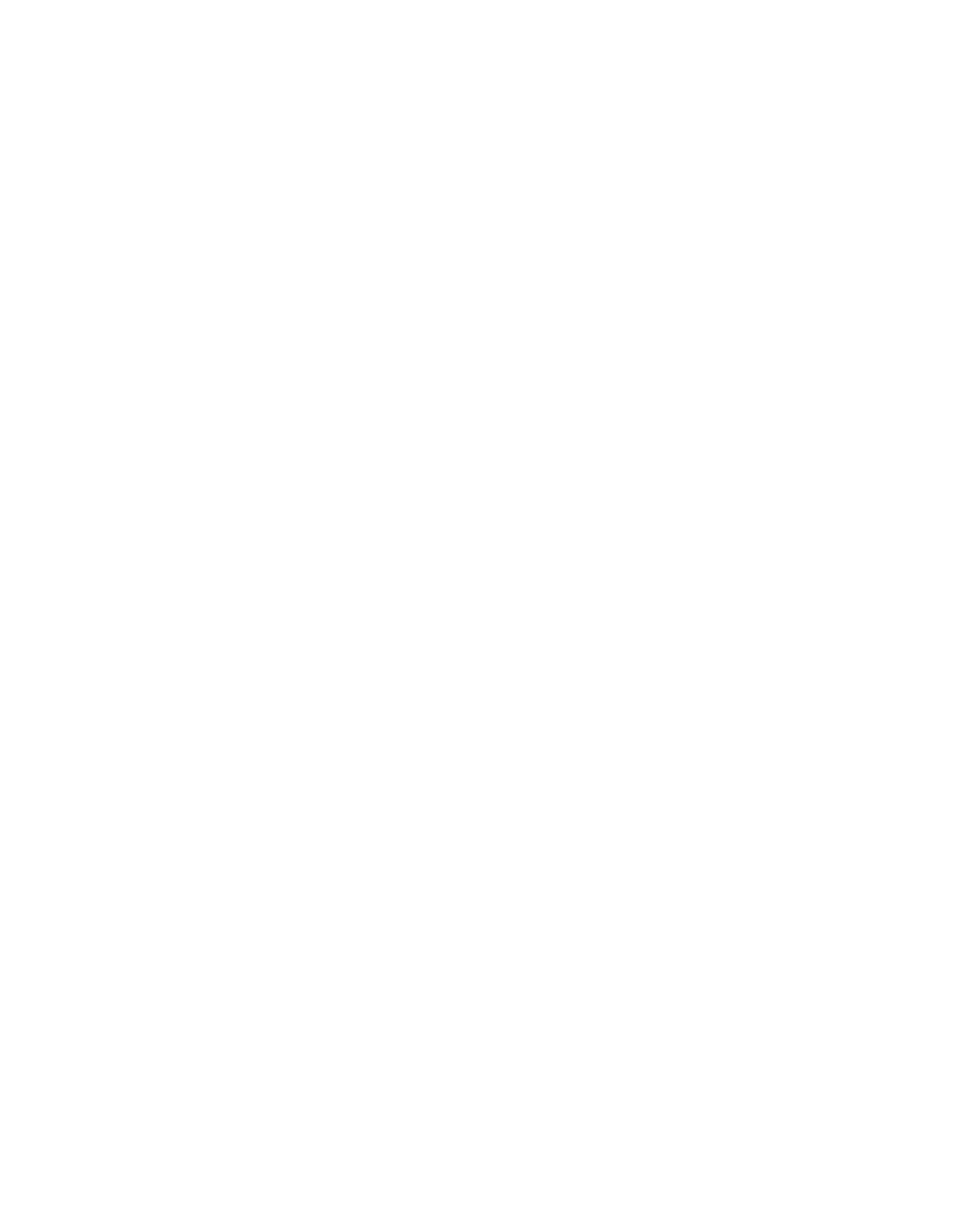#### **XXV of 1981.]** *The North Bengal University ha, J 981.* **251**

*(Chapter VII.—Miscellaneous and Transitory Provisions.— Section 58.)*

- (d) ad affairs, *functions or activities of the farmer University* including studies and examinations, commenced and in progress before the appointed day, shall be deemed lo be in progress as if lliey had been commenced by lhe University under this Act;
- (e) all things done or deemed lohave been done, and all actions taken or deemed to have been taken and all appointments made by the former University under the North Bengal University Aci, 1961, shall be deemed to be things done or action taken or appointments made by the University under this Act as if this Acl had been in force when such things were done or such actions were taken or such appointments were made:

Provided that until such repeal references lo the Vice-Chancollor under the said Acl shall be deemed to be references lo the firsi Vicc-Chancellor under this Act.

(10) In construing the provisions of section 17, section 20, seclion 22 and section 24 and in construing lhe provisions of lhe Staluics, the Ordinances and lhe Regulalions of lhe University in relation lo the constitution, under this seclion, of the Couri, ihe Executive Council, the Facully Councils for post-graduale studies, the Councils for undergraduate sludics and the Boards of Studies, references lo the heads of departments of leaching of the University, the University Professors, University Readers and University Lecturers, and Teachers of the University shall be deemed to be references lo the persons holding offices respectively as the heads of deparlmenls of leaching, Professors, Readers, Lecturers and Teachers of die University of North Bengal, immediately '[before the date of publication of Final list of voters for election under this Acl and the Statutes to the Court, the Executive Council, the Faculty Councils for posi-gradualc studies, the Councils for undergraduate studies or the Boards of Studies, as the case may be.]

(11) The provisions of this section shall have effeel notwithstanding anything lo the contrary contained elsewhere in this Acl or in any other law.

58. If on account of any lacuna or omission in the provisions of this Removal of Act, or for any olher reason whatsoever, any difficulty arises as to the dirticuiiics. first constitution of any authoriiy of lhe University under ihis Acl, or otherwise in giving effeel lo lhe provisions of ihis Acl, the Slate Governmeni, as occasion may require may by order do anything which appears lo it to be necessary for lhe purpose of removing the difficulty nolwilh- slanding anything to lhe contrary contained elsewhere in this Acl or in any olher law.

'The words wiihin the square brackets were substituted Tor llie words "before lhe dale of appointment of ilic first Vicc-Chancellor " by s. 5(d) of the North Bengal University (Amendment) Acl, 1983 (West Ben, Act XX of 198,1), w.c.f. 8.8.83.

- 7. The following shall be ihe officers of Ihe University: $\delta$ 
	- (i) the Vice-Chancel lor,
	- (ii) the Registrar,
	- (iii) the Finance Officer, and
	- (iv) such other persons in the service of the University as Ihe University may declare to be officers of the University.